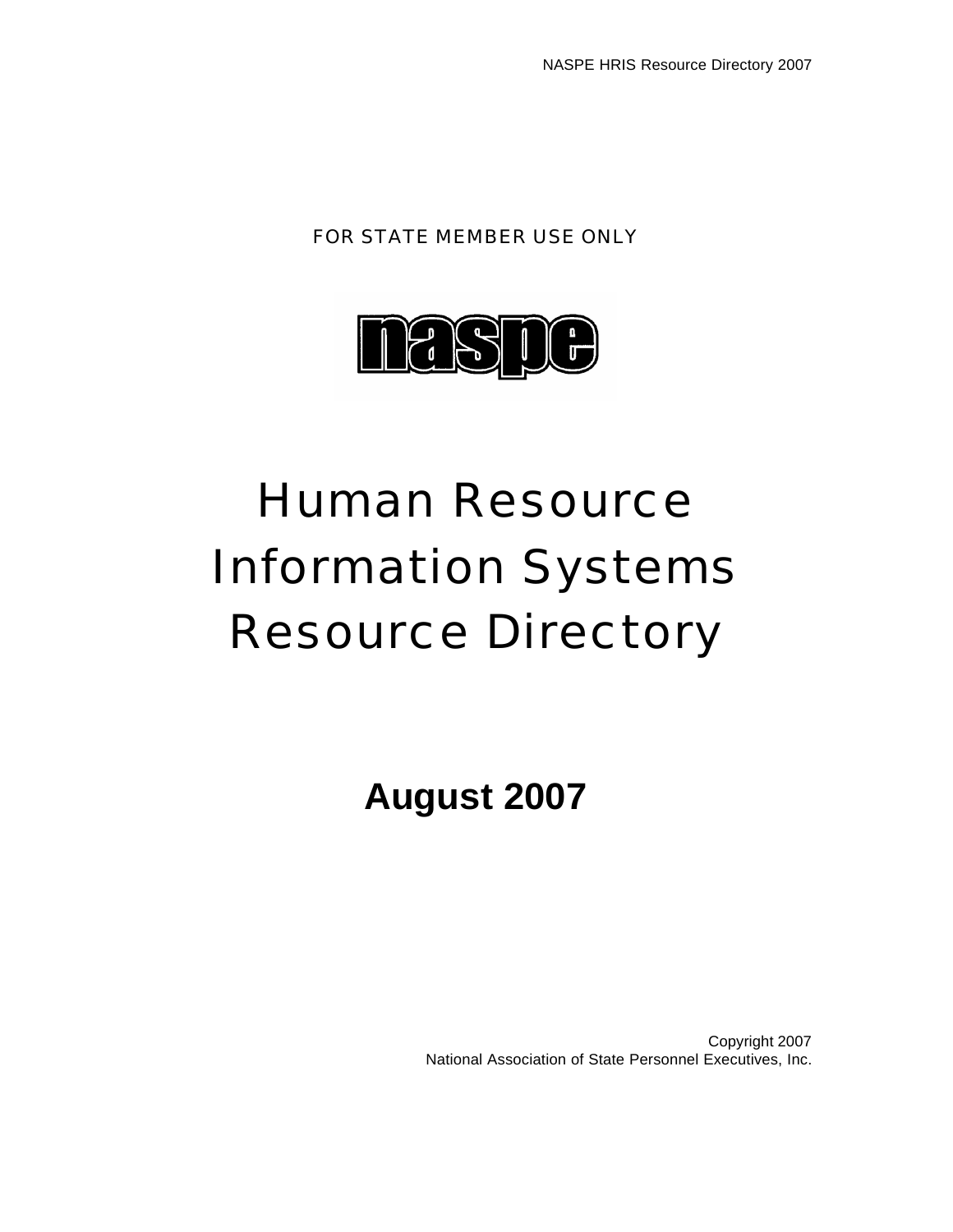## **Introduction**

As a service to its member states, the National Association of State Personnel Executives has developed this Human Resource Information Systems Resource Directory to assist states with Human Resource Information Systems (HRIS). This suggestion to compile this directory was made at the NASPE mid-year meeting in January of 2007. This directory contains information on key HRIS contacts in each state, an inventory of HRIS systems used in each state, and information on future plans of each state. In order to prepare this resource, we surveyed the states in May of 2007.

The raw data for this directory will be placed in the Members' Only section of the NASPE website.

It is our intention to include this survey in the consolidated annual survey of NASPE members in order to maintain current data on HRIS in state government.

If you have questions concerning this document, please contact Leslie Scott, NASPE Association Manager, at (859) 244-8182 or lscott@csg.org or Lisa Collins, NASPE Program Associate, at (859) 244-8179 or lcollins@csg.org.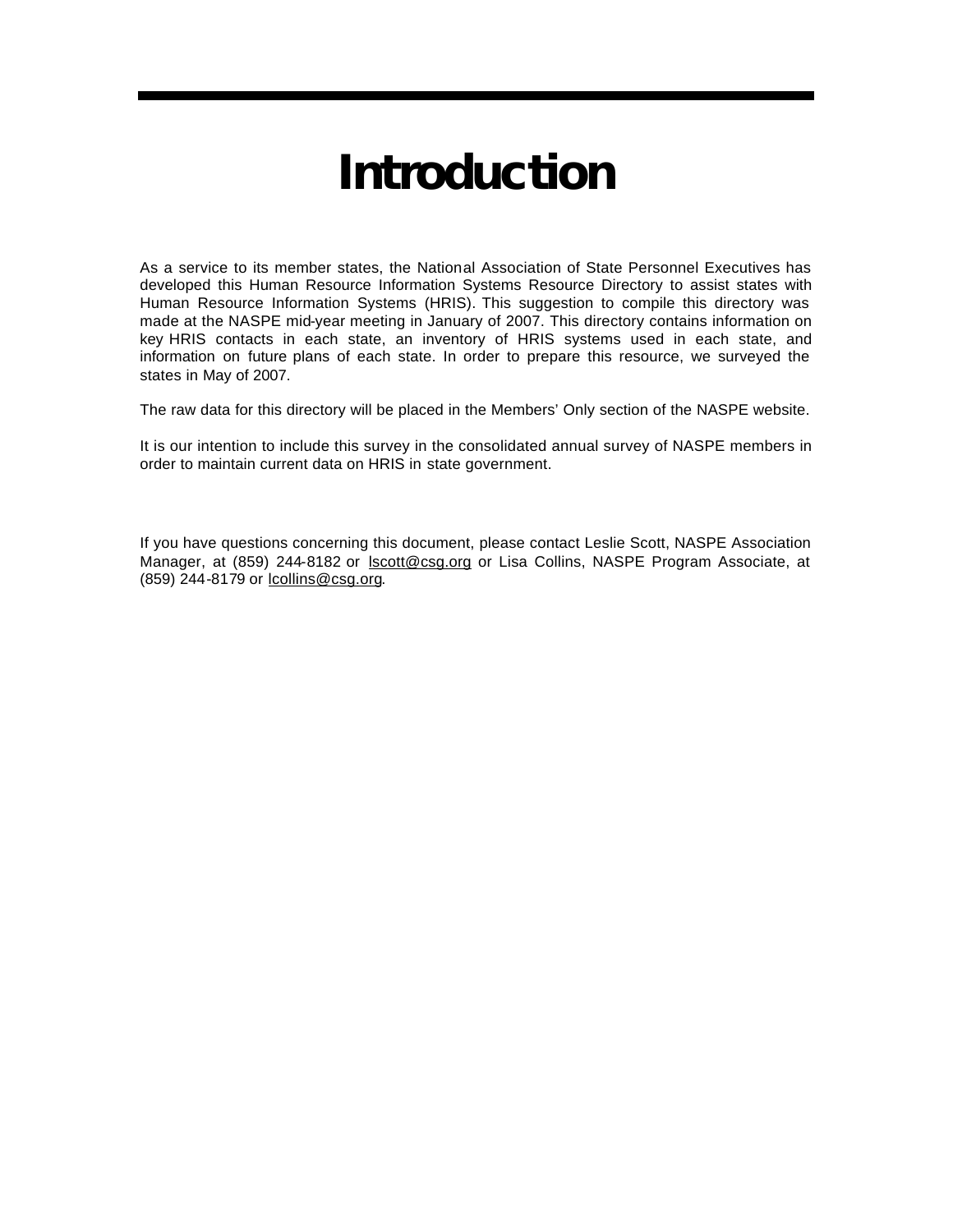# **Current HRIS Systems**

Of the 35 states that responded to the HRIS Survey, the following are the results of the responses regarding their currently used HRIS system.

#### **States Currently Using PeopleSoft:**

- Connecticut
- Delaware
- Georgia
- Indiana
- Kansas
- Massachusetts
- Minnesota
- Montana
- New Mexico
- New York
- Ohio
- Oklahoma

#### **States Currently Using SAP:**

- Florida
- Louisiana
- Pennsylvania
- Utah
- Washington

#### **States Currently Using Lawson:**

- Michigan
- South Dakota

#### **States Currently Using a Custom System:**

- California
- Idaho
- Kentucky
- Maryland
- Mississippi
- New Jersey
- North Carolina
- Oregon
- South Carolina
- Tennessee
- Utah
- **Virginia**

#### **States Currently Using Other Systems:**

- Alabama- AMS
- Alaska
- Florida- Convergys customized SAP
- Kentucky- McCormick and Dodge, IDMS
- Maine- MFASIS
- Missouri- CGA-AMS
- Nebraska
- Nevada- AMS Advantage
- Virginia- Payroll/Leave is in a separate system controlled by a different agency
- Wyoming- AMS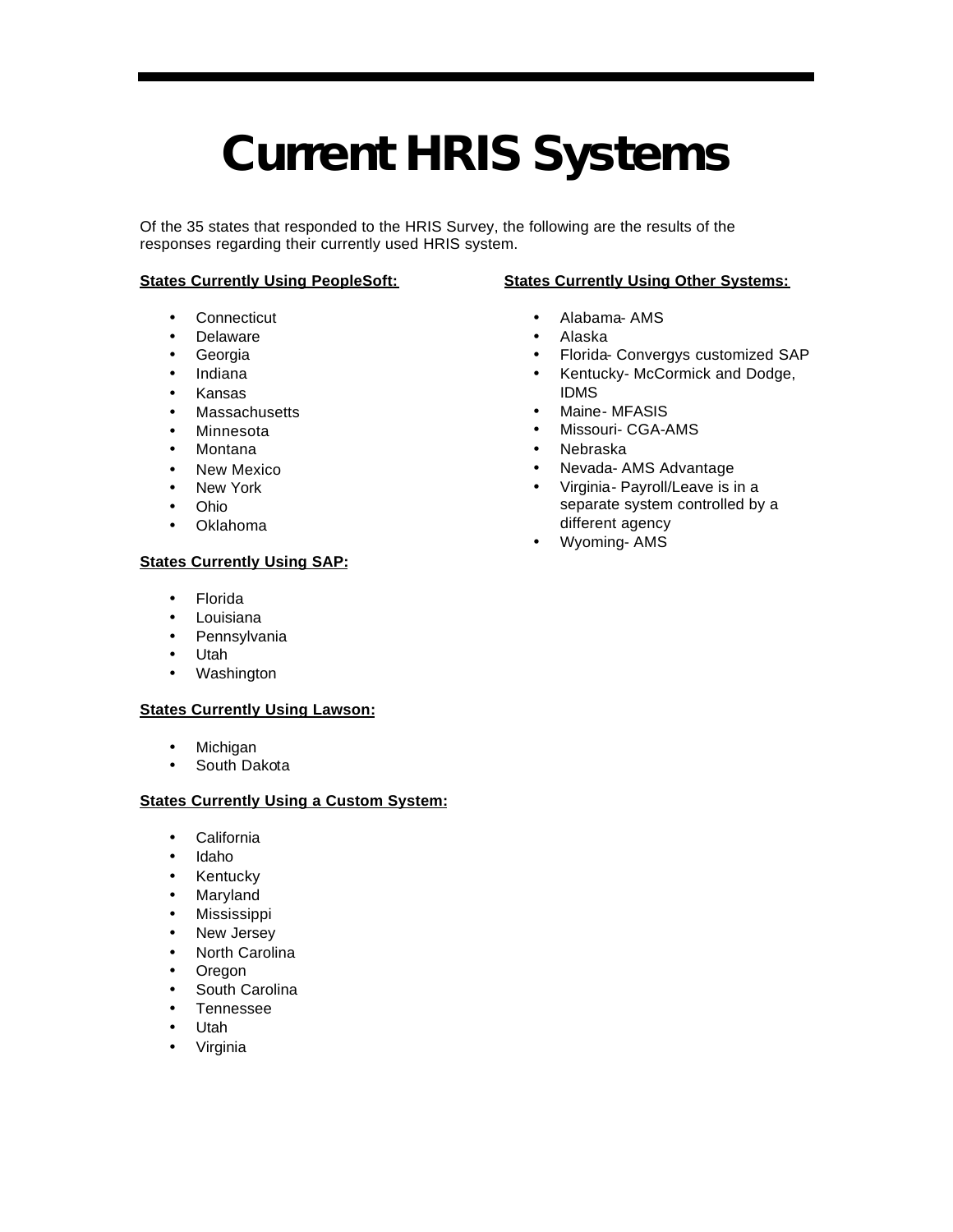# **Planned HRIS Systems**

Respondents were asked if their state is considering a new HRIS system or is in the implementation process. The following details the results of the responses gathered.

#### **Formulating the business case for a new**

#### **HRIS system:**

- Maryland
- Mississippi
- Oregon
- Virginia
- Wyoming

#### **Formulated business case and are seeking funds for a new HRIS:**

- Alabama
- Alaska
- Maine
- Massachusetts

#### **Secured funds and are in the blueprinting or design phase:**

- California
- Georgia
- Kentucky
- South Carolina

#### **In the implementation phase and have a**

- **planned go-live date:**
	- Delaware
	- Indiana
	- Kansas
	- North Carolina
	- Ohio
	- Tennessee
	- Wyoming

| <b>State</b>          | <b>Planned HRIS System</b> |            |                           |  |  |  |
|-----------------------|----------------------------|------------|---------------------------|--|--|--|
|                       | <b>PeopleSoft</b>          | <b>SAP</b> | <b>Other</b>              |  |  |  |
| <b>California</b>     |                            | X          |                           |  |  |  |
| <b>Delaware</b>       | X                          |            |                           |  |  |  |
| Georgia               | X                          |            |                           |  |  |  |
| <b>Indiana</b>        | X                          |            |                           |  |  |  |
| <b>Kansas</b>         | χ                          |            |                           |  |  |  |
| <b>Kentucky</b>       |                            | X          |                           |  |  |  |
| <b>Maine</b>          |                            |            | X<br><b>AMS Advantage</b> |  |  |  |
| <b>Massachusetts</b>  | X                          |            |                           |  |  |  |
| <b>New Mexico</b>     | x                          |            |                           |  |  |  |
| <b>North Carolina</b> |                            | X          |                           |  |  |  |
| Ohio                  | X                          |            |                           |  |  |  |
| <b>South Carolina</b> |                            | X          |                           |  |  |  |
| <b>Tennessee</b>      | x                          |            |                           |  |  |  |
| Mn                    | v                          |            |                           |  |  |  |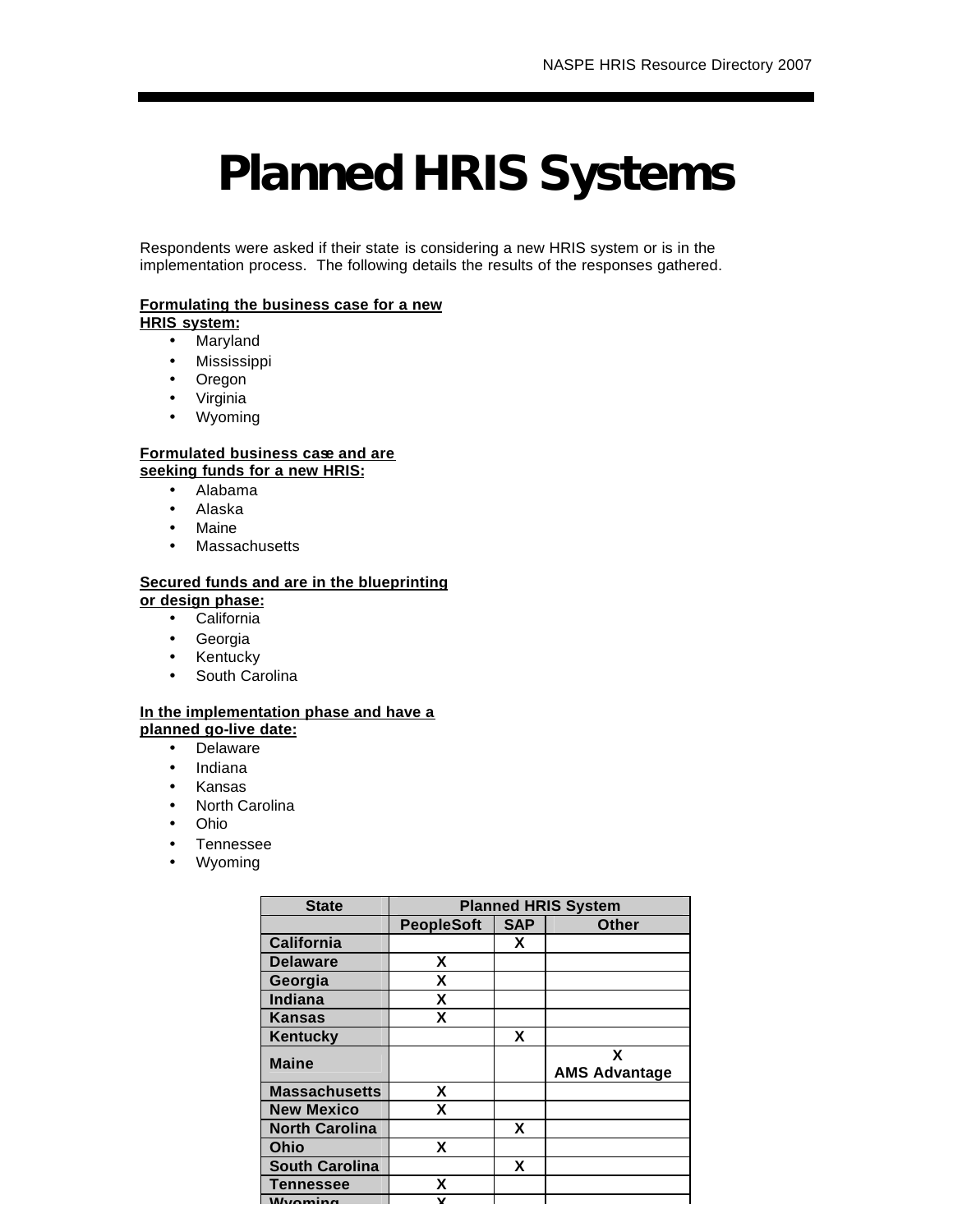# **Current Online Application & Tracking Systems**

Several Online Employment Application and Applicant Tracking systems are currently being utilized by the responding states. Five respondents have no online application system at this time. The most commonly used Online Employment Applications systems were custom built.

#### **States Currently Using JobAps:**

#### **States Currently Using Custom Systems:**

• Delaware

#### **States Currently Using PeopleAdmin:**

• Virginia

#### **States Currently Using Sigma:**

- Maryland
- New Jersey

#### **States Currently Using SAP eRecruitment:**

• Washington

#### **States Currently Using PeopleSoft eRecruit:**

- Indiana
- New Mexico
- Ohio
- Alabama
- Alaska
- **California**
- **Georgia**
- Idaho
- Kansas
- Kentucky
- **Maine**
- **Minnesota**
- Mississippi
- **Missouri**
- **New York**
- North Carolina
- Tennessee
- Utah
- Wyoming

#### **States Currently Using Other Systems:**

- Florida- Authoria
- Kentucky- FileNet
- Massachusetts- Homegrown
- Michigan- Lawson e-Recruiting
- Minnesota- Resumix
- Nebraska- Personic
- Nevada- AERIS Enterprise, Inc.
- Pennsylvania Their Civil Service Commission has a custom web application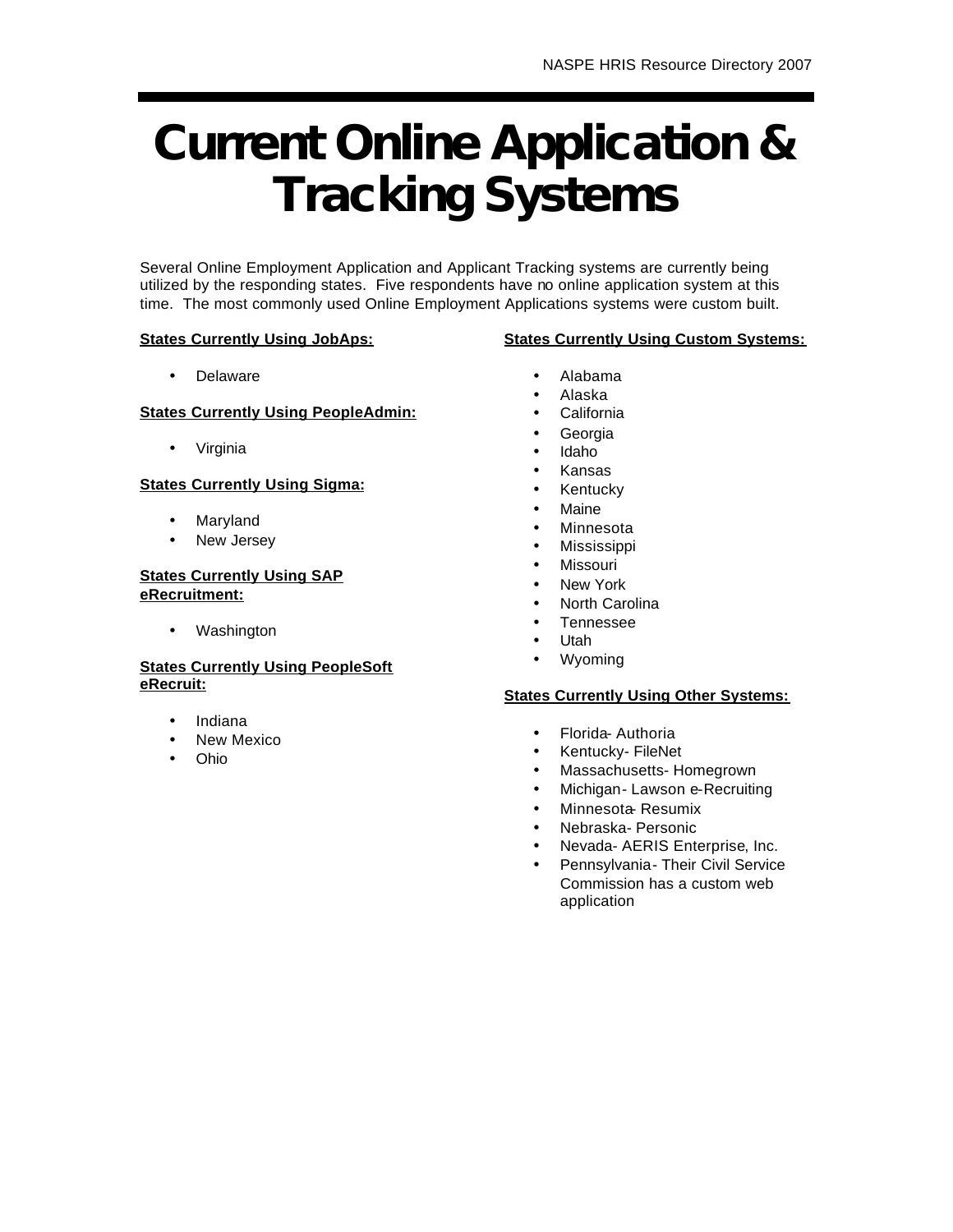## **Planned Online Application & Tracking Systems**

#### **Formulating the business case for a new HRIS system:**

- Kansas
- Maryland
- South Dakota

#### **Formulated business case and are seeking funds for a new HRIS:**

- Massachusetts
- Montana
- New York

#### **Secured funds and are in the blueprinting or design phase:**

- California
- Georgia
- Louisiana
- North Carolina
- Oregon

**In the implementation phase and have a planned go-live date:**

- Alabama
- Indiana
- Kentucky
- Ohio
- Oklahoma
- South Carolina
- Tennessee

| <b>State</b>          | <b>Planned Online Application Vendor</b> |               |                            |              |  |  |  |
|-----------------------|------------------------------------------|---------------|----------------------------|--------------|--|--|--|
|                       | <b>JobAps</b>                            | <b>NEOGOV</b> | <b>PeopleSoft eRecruit</b> | <b>Other</b> |  |  |  |
| <b>California</b>     | X                                        |               |                            |              |  |  |  |
| <b>Delaware</b>       | X                                        |               |                            |              |  |  |  |
| Georgia               |                                          |               | X                          |              |  |  |  |
| Indiana               |                                          |               | X                          |              |  |  |  |
| <b>Kentucky</b>       |                                          |               |                            | X            |  |  |  |
| <b>Massachusetts</b>  |                                          |               | X                          |              |  |  |  |
| <b>Montana</b>        |                                          |               | X                          |              |  |  |  |
| <b>New Mexico</b>     |                                          |               | χ                          |              |  |  |  |
| Ohio                  |                                          |               | X                          |              |  |  |  |
| <b>Oklahoma</b>       | X                                        |               |                            |              |  |  |  |
| Oregon                |                                          |               |                            | x            |  |  |  |
| <b>South Carolina</b> |                                          | X             |                            |              |  |  |  |
| <b>Tennessee</b>      |                                          | X             |                            |              |  |  |  |
| <b>Utah</b>           |                                          |               |                            |              |  |  |  |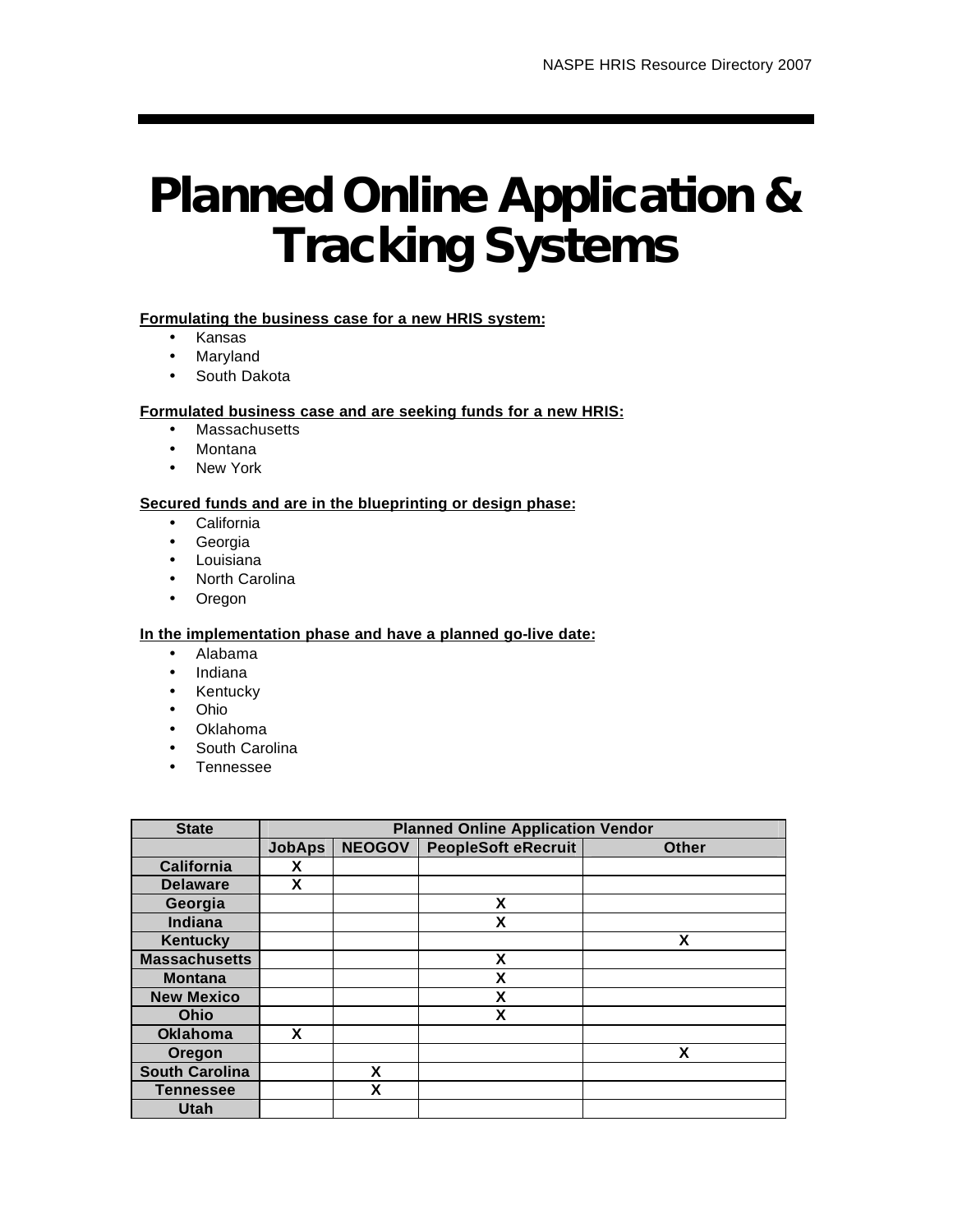### **Inventory of Automated HR Functions**

The following chart illustrates the results of the respondents' automated HR functions and whether these functions are fully automated statewide (F) or partially automated (P). More details regarding their implementation can be found on the state's summary page.

|                       | <b>Training</b><br><b>or</b><br>Learning<br>Mgmt. | Perf.<br><b>Evaluation</b> | <b>Leave Request</b><br>& Approval | Time &<br><b>Attendance</b> | Computerized<br><b>Testing</b> | <b>Competency</b><br><b>Management</b> | Online<br><b>Position</b><br><b>Descriptions</b> |
|-----------------------|---------------------------------------------------|----------------------------|------------------------------------|-----------------------------|--------------------------------|----------------------------------------|--------------------------------------------------|
| <b>Alabama</b>        | P                                                 | $\blacksquare$             |                                    | $\overline{P}$              | $\blacksquare$                 | $\overline{a}$                         |                                                  |
| <b>Alaska</b>         | P                                                 | P                          | $\overline{a}$                     | $\overline{P}$              | $\overline{a}$                 | $\blacksquare$                         | F                                                |
| <b>California</b>     | $\blacksquare$                                    | $\blacksquare$             | $\overline{\phantom{a}}$           | $\blacksquare$              | P                              | $\overline{\phantom{a}}$               | $\blacksquare$                                   |
| <b>Connecticut</b>    | $\overline{\phantom{a}}$                          | $\blacksquare$             |                                    | $\blacksquare$              | $\overline{\phantom{a}}$       | $\overline{a}$                         | $\blacksquare$                                   |
| <b>Delaware</b>       | P                                                 | P                          | P                                  | P                           | $\overline{a}$                 | $\overline{a}$                         | $\blacksquare$                                   |
| <b>Florida</b>        | P                                                 | P                          | F                                  | F                           | L,                             | L,                                     |                                                  |
| Georgia               | P                                                 | P                          | $\blacksquare$                     | $\overline{a}$              | $\blacksquare$                 | P                                      | F                                                |
| <b>Idaho</b>          | P                                                 | P                          | $\overline{\phantom{a}}$           | F                           | F                              | $\blacksquare$                         | $\blacksquare$                                   |
| <b>Indiana</b>        | F                                                 | $\blacksquare$             | $\blacksquare$                     | $\overline{\mathsf{P}}$     | $\blacksquare$                 | P                                      | F                                                |
| <b>Kansas</b>         | $\overline{\phantom{a}}$                          | $\blacksquare$             | P                                  |                             | $\overline{\phantom{a}}$       | $\blacksquare$                         | P                                                |
| <b>Kentucky</b>       | $\overline{\phantom{a}}$                          | P                          | $\blacksquare$                     | $\blacksquare$              | P                              | $\overline{\phantom{a}}$               | F                                                |
| Louisiana             | P                                                 | $\blacksquare$             | P                                  | $\blacksquare$              | $\frac{1}{2}$                  | $\blacksquare$                         | P                                                |
| <b>Maine</b>          | P                                                 | $\blacksquare$             | $\overline{a}$                     | $\overline{P}$              | $\blacksquare$                 | $\blacksquare$                         | P                                                |
| <b>Maryland</b>       | $\overline{a}$                                    | $\blacksquare$             | $\overline{a}$                     | $\overline{P}$              | $\blacksquare$                 | $\blacksquare$                         | $\overline{a}$                                   |
| <b>Massachusetts</b>  | F                                                 | P                          | $\overline{a}$                     | $\overline{\mathsf{P}}$     | $\overline{a}$                 | $\overline{a}$                         | F                                                |
| <b>Michigan</b>       | P                                                 | F                          | P                                  | P                           | P                              | F                                      | P                                                |
| <b>Minnesota</b>      | F                                                 | P                          | P                                  | F                           | $\overline{\phantom{a}}$       | P                                      | P                                                |
| <b>Mississippi</b>    | F                                                 | $\blacksquare$             | $\blacksquare$                     | P                           | $\overline{a}$                 | L,                                     | F                                                |
| <b>Missouri</b>       | $\overline{\phantom{a}}$                          | F                          | P                                  | $\blacksquare$              | $\blacksquare$                 | $\blacksquare$                         | $\blacksquare$                                   |
| <b>Montana</b>        | F                                                 | P                          | $\overline{\phantom{a}}$           | P                           | $\blacksquare$                 | P                                      | $\overline{\phantom{a}}$                         |
| <b>Nebraska</b>       | $\overline{a}$                                    | $\blacksquare$             | P                                  | $\overline{P}$              | $\blacksquare$                 | P                                      | $\blacksquare$                                   |
| <b>Nevada</b>         | P                                                 | P                          | P                                  | P                           | P                              | $\blacksquare$                         | F                                                |
| <b>New Jersey</b>     | F                                                 | F                          | P                                  | F                           | $\overline{\phantom{a}}$       | $\overline{\phantom{a}}$               | F                                                |
| <b>New Mexico</b>     | $\blacksquare$                                    | $\blacksquare$             | F                                  | F                           | $\blacksquare$                 | $\overline{\phantom{a}}$               | $\blacksquare$                                   |
| <b>New York</b>       | P                                                 | $\blacksquare$             | $\overline{a}$                     | $\overline{P}$              | F                              | $\blacksquare$                         | $\blacksquare$                                   |
| <b>North Carolina</b> | $\overline{\phantom{0}}$                          | $\overline{\phantom{0}}$   | $\overline{a}$                     | $\overline{a}$              | $\overline{a}$                 | $\blacksquare$                         | $\overline{a}$                                   |
| Ohio                  | $\overline{a}$                                    | $\overline{a}$             | $\overline{\phantom{a}}$           | P                           | P                              | $\overline{a}$                         | $\overline{\phantom{a}}$                         |
| <b>Oklahoma</b>       | P                                                 | P                          | $\sim$                             | $\mathbf{r}$                | F                              | $\overline{\phantom{a}}$               | $\blacksquare$                                   |
| Oregon                | P                                                 | P                          |                                    | P                           | $\overline{\phantom{a}}$       | P                                      |                                                  |
| Pennsylvania          | P                                                 | $\overline{a}$             | F                                  | F                           | F                              | L,                                     | F                                                |
| <b>South Carolina</b> | P                                                 | $\blacksquare$             | F                                  | $\blacksquare$              | $\overline{\phantom{a}}$       | $\blacksquare$                         | P                                                |
| <b>South Dakota</b>   | F                                                 | $\blacksquare$             | F                                  | F                           | $\overline{\phantom{a}}$       | $\overline{a}$                         | $\blacksquare$                                   |
| <b>Tennessee</b>      | P                                                 | $\overline{a}$             | $\overline{a}$                     | F                           | P                              | $\blacksquare$                         | $\overline{a}$                                   |
| Utah                  | $\overline{\phantom{a}}$                          | P                          | F                                  | F                           | $\overline{\phantom{a}}$       | $\blacksquare$                         | F                                                |
| <b>Virginia</b>       | F                                                 | F                          | F                                  | $\overline{\phantom{a}}$    |                                |                                        |                                                  |
| <b>Washington</b>     | P                                                 | $\blacksquare$             | $\overline{\phantom{a}}$           | $\blacksquare$              | $\blacksquare$                 | $\blacksquare$                         |                                                  |
| Wyoming               | $\overline{\phantom{0}}$                          | $\overline{a}$             | $\overline{\phantom{a}}$           | $\overline{\phantom{a}}$    | $\overline{a}$                 | $\blacksquare$                         | $\overline{\phantom{a}}$                         |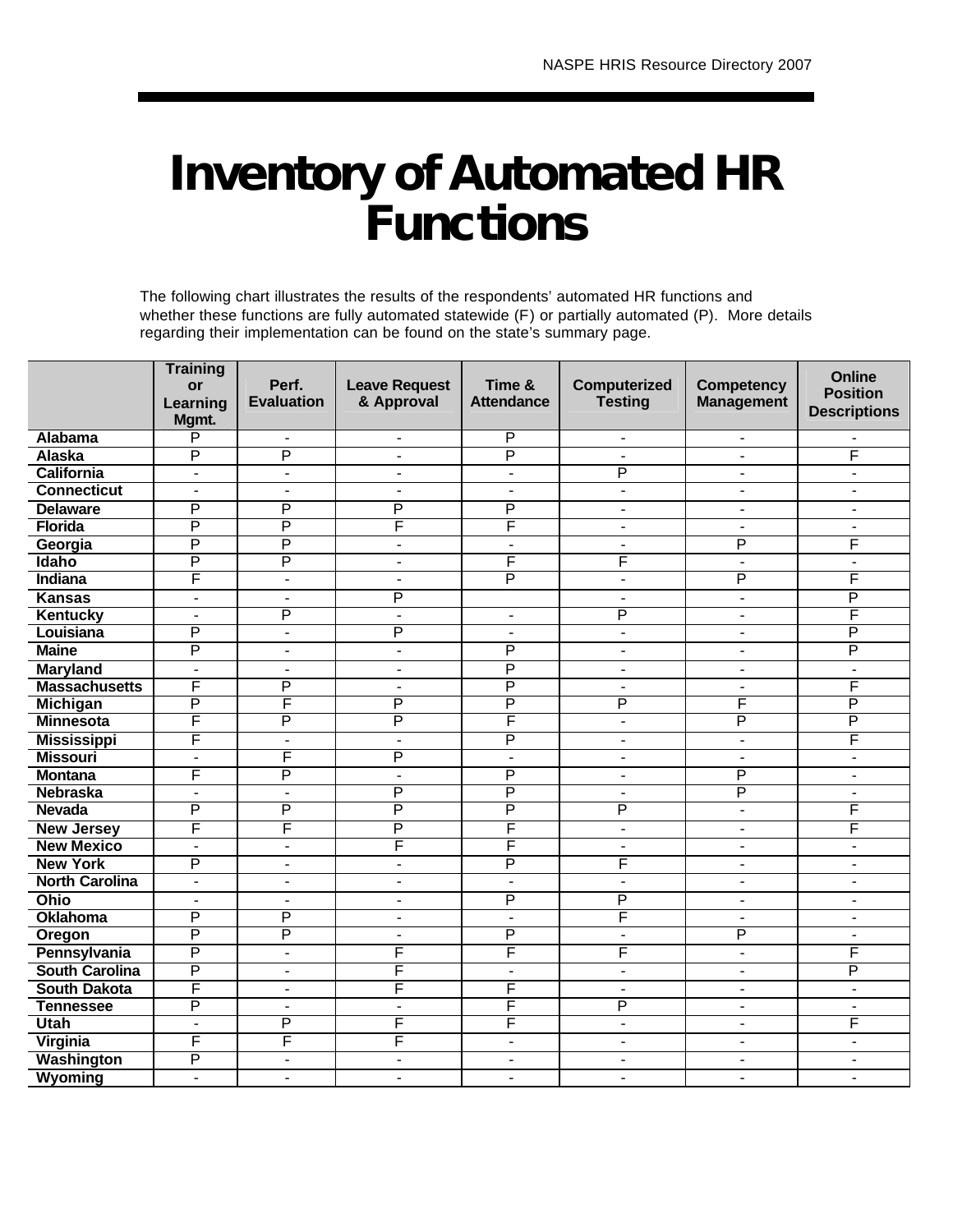## **Successes in Implementation**

The survey respondents were asked to name five things that they did well in the implementation process that contributed to the overall success of the implementation. Many states listed areas with similar themes. The following are some of the responses most identified in the survey.

- **Top-Down support by executives and stakeholders is imperative** several states discussed how they involved the administration, legislature, and top executives from departments along the way.
- **Communicate, Communicate, Communicate!** have a multi-faceted communication strategy that continually informs stakeholders, end users, and others of the progress of the project and important decisions. Consider having a project web site, email distribution list, or list serves.
- **Involve the end users early and often!** Ultimately, it will be the users of the system that go a long way towards determining success or failure. Involve your end users as much as possible. A balance between involvement and staying on schedule is important.
- **Set realistic expectations**  it is important not to oversell the functionality, ease of use, or ease of data extraction and reporting. While all three of these functions are addressed in today's HRIS systems, there is a substantial learning curve and inherent limitations.
- **Build a strong project team -** Staff the project with your best people and provide incentives for being a member of the team if possible. Involve the best people from HR and Payroll. The project team should be structured where it is solely dedicated to this effort. Target participation by your subject matter experts. Consider centralizing your project team.
- **Strong project management –** a strong state project manager is important to the success of the implementation. States responded that a good team-oriented project management team that meets at regular intervals worked very well. The project manager should ideally have an HR background. Be careful not to let this evolve into an "I.T." project.
- **Consider outside consulting support** these projects are very large statewide implementations. Consultants who have experience in these large and complex implementations contributed to the success of the implementation for several states. States used experienced third-party integrators, business process consultants, and implementation experts.
- **Consider phasing the sy stem in**  several states used a phased approach to manage the implementation. This allowed them to build successes along the way, learn and adjust, and build confidence in the implementation methodology.
- **Develop an excellent training model** training in the use of the system and how it relates to your business processes is critical. You will likely develop a varied approach including classroom training, web-based training, and will rely upon excellent documentation.
- **Test the system thoroughly** states discussed various approaches to systems testing – but most agreed that this was a critical step to success. Through structured, script-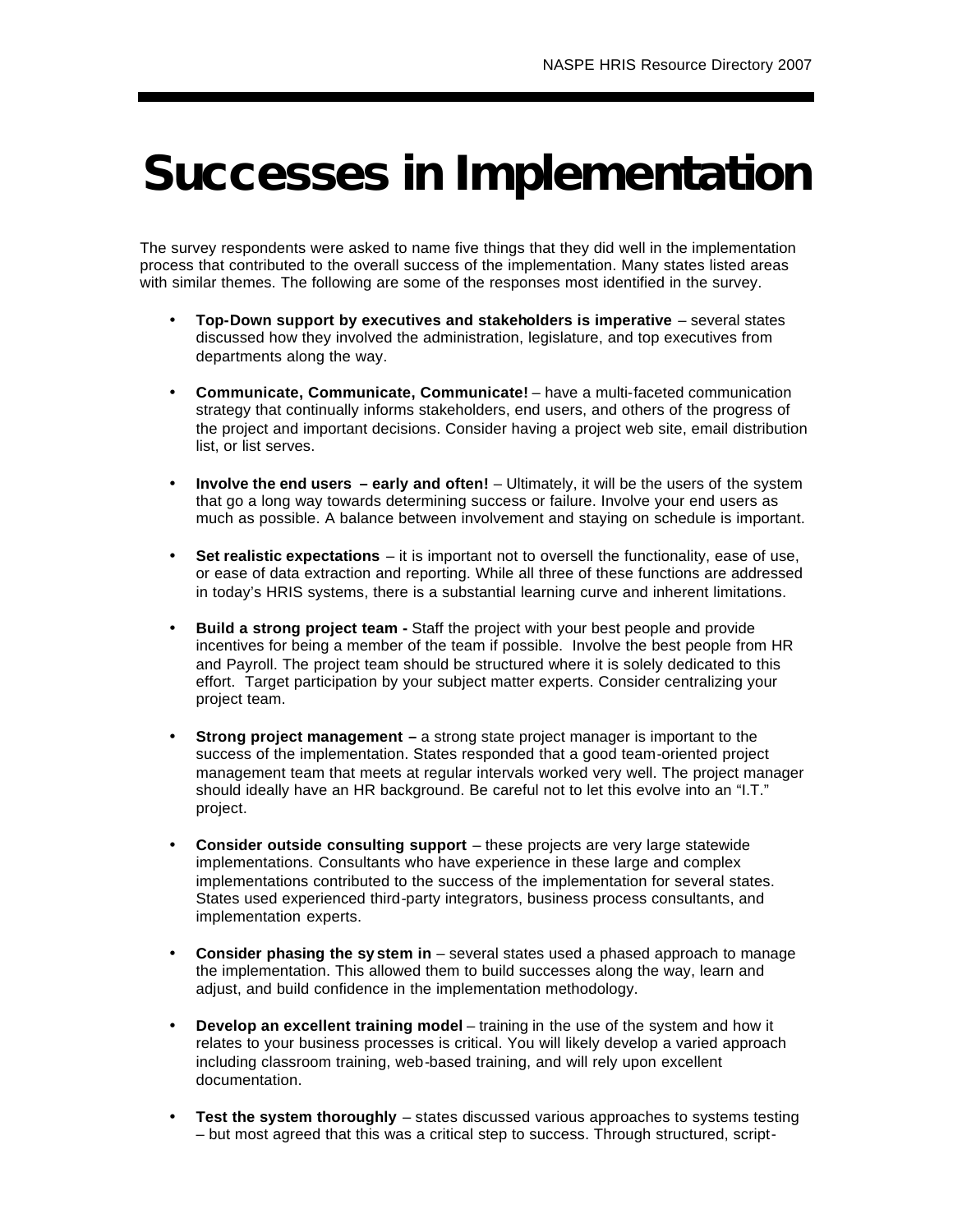oriented testing, users develop a real understanding for how the system works, what the system does, and what the system doesn't do.

- **Avoid scope creep and subsequently "time" creep**  once you have determined the scope of the project, stick to it. If you allow the scope to continually change, the project time frame will follow (and lengthen).
- **Other Comments**
	- o There is a fine line between letting the system dictate your business processes and allowing your business process to cause modifications to the base system. To the greatest extent possible, limit system modifications in order to ease the task of staying current with new releases of the software.
	- o Do not underestimate the need for change management in these implementations. There will be fear, uncertainty, and doubt among users. Take proactive steps to help them though this change.
	- $\circ$  Allow ample time to evaluate the data in your legacy system. This is the data that will likely be used to feed the new system. Some states performed several "mock" conversions of the data to allow time for data cleansing.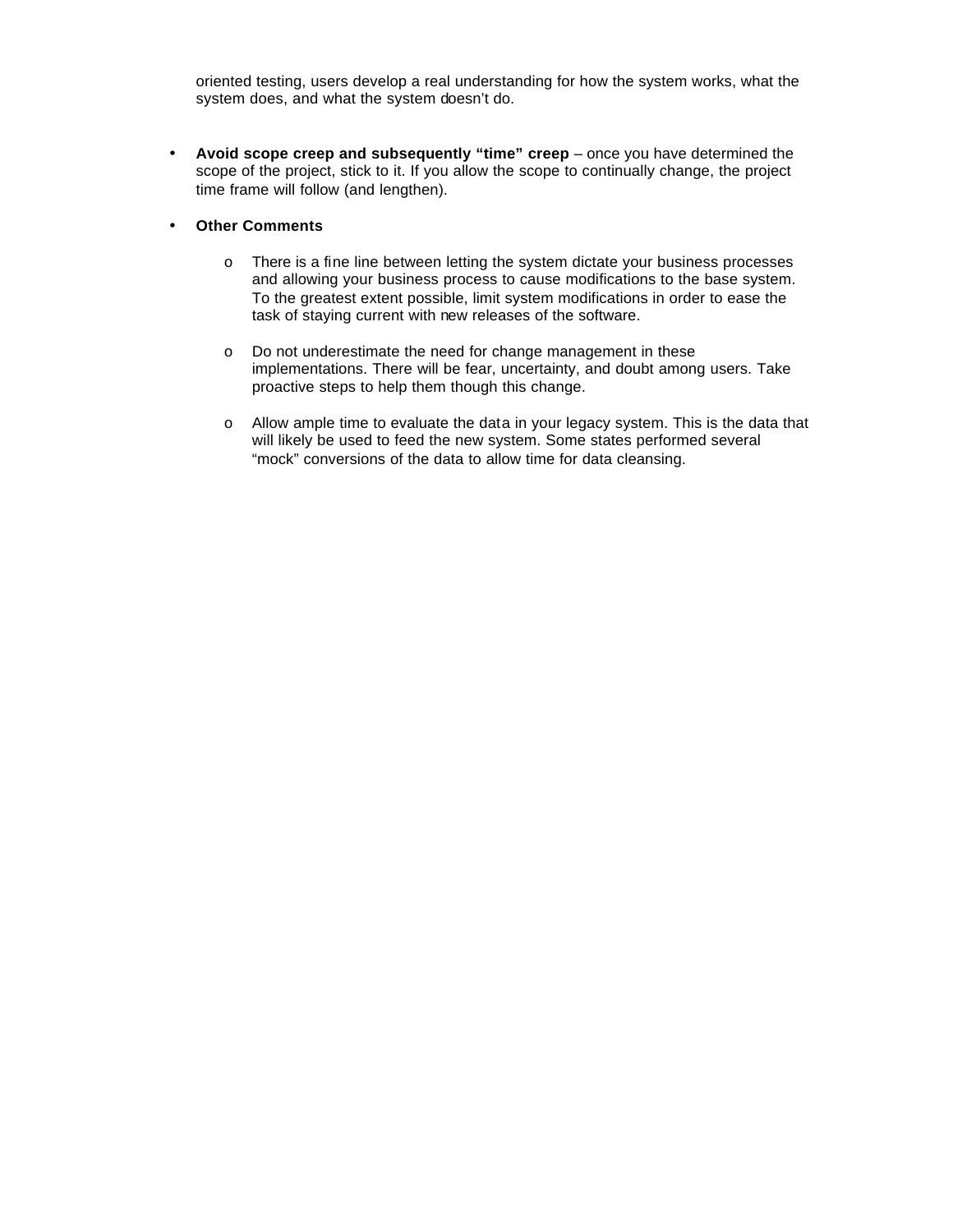### **Lessons Learned in Implementation**

The respondents were then asked what would be five things that they would do differently in implementing an HRIS. Many of these responses were similar as well and mirrored those listed above. The following include some of those responses.

- **Much more training –** this was a theme found throughout many of the responses. Comments like "more specific training", "better step by step job aids", and "more end user training to be delivered through the web" were common among the respondents. More and better training was the topic mentioned most under lessons learned.
- **Engage the users earlier in the process –** many states indicated that more involvement by users and at earlier stages in the project would have contributed to a more successful implementation. "Solicit more input from end users and agency personnel managers/directors" was one comment which seemed to sum up the sentiment.
- **More in depth end user system testing –** several states commented on the importance of system testing by their users and how better and more thorough testing would have contributed to greater success.
- **A greater emphasis on change management –** these systems generally fundamentally change many of your business processes. The need for not only initial, but ongoing change management is critical. This need does not end upon initial implementation.
- **Dedication of resources to the project team –** several states commented on the need to build a strong, dedicated project team. As one state commented – "Have more committed staffing resources – working part-time on a project is hard to maintain". Comments also included the need to maintain a larger post-implementation support team, keep the same subject matter experts for the entire project, and a greater allocation of support resources.
- **Truly understand the functions of the sy stem –** and conversely, make sure you have identified your business requirements of an HRIS system before selecting a package. Some of the comments included "better requirements definition", "truly analyze your business processes", and "conduct more extensive fit-gap sessions".
- **More emphasis on reporting and access to information –** while self explanatory, this is critical to the overall success of an HRIS system.

#### • **Other comments included:**

- o Focus on communication with all parties involved throughout the project.
- o Minimize system modifications. Fully understand the impact of customizations on how that affects base functionality.
- o Some implementations focus too much on the financial side and not enough on the Human Capital Management side. Keep HR at the forefront of the discussion.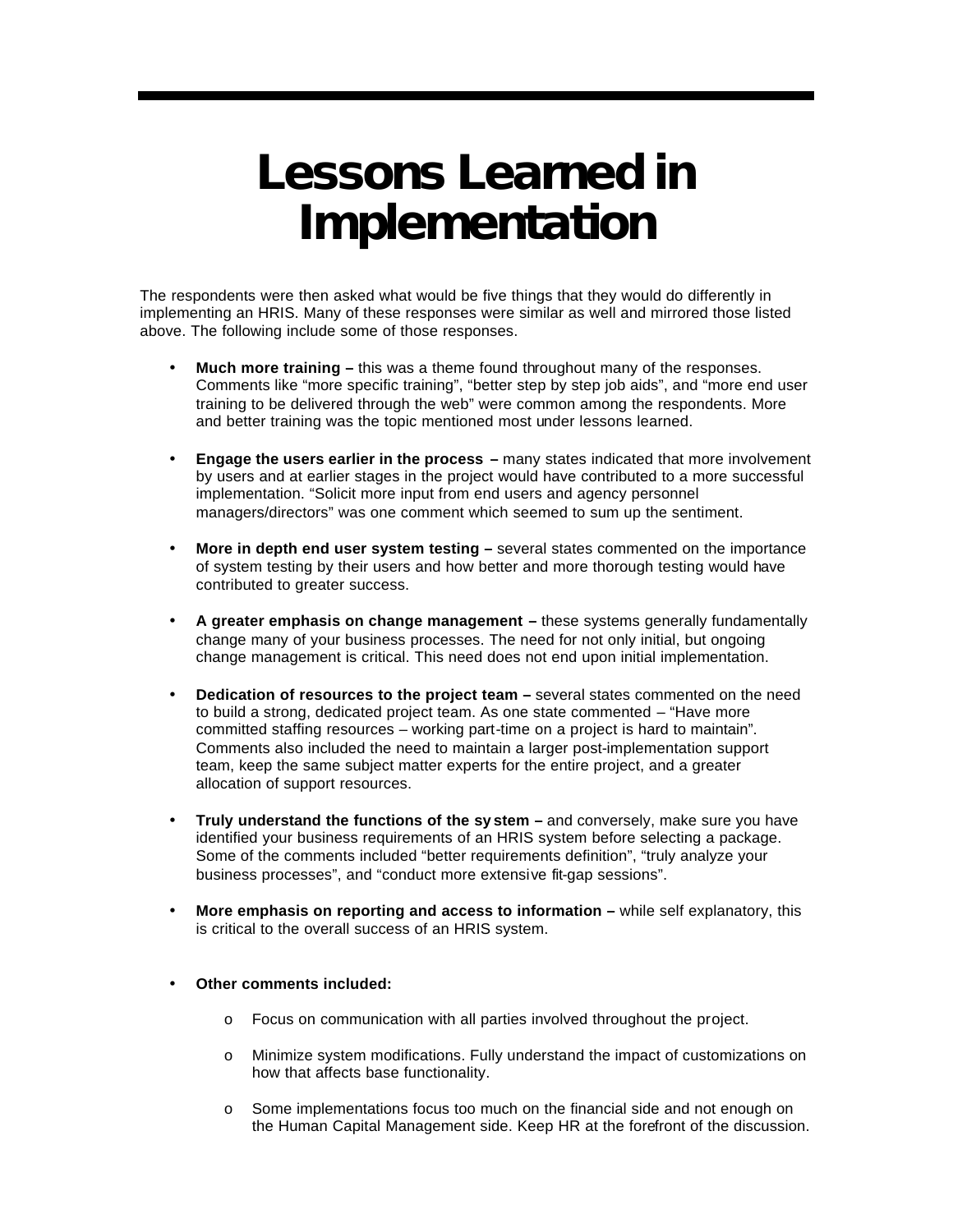- o Use this as an opportunity to change past business practices where this makes sense. This is also an outstanding opportunity to standardize business practices across the enterprise.
- o Only by the modules you intend to use. The ongoing maintenance cost can be significant.
- o After you have your HRIS system implemented, you will be faced with the task of software upgrades. Treat these as seriously as the initial implementation.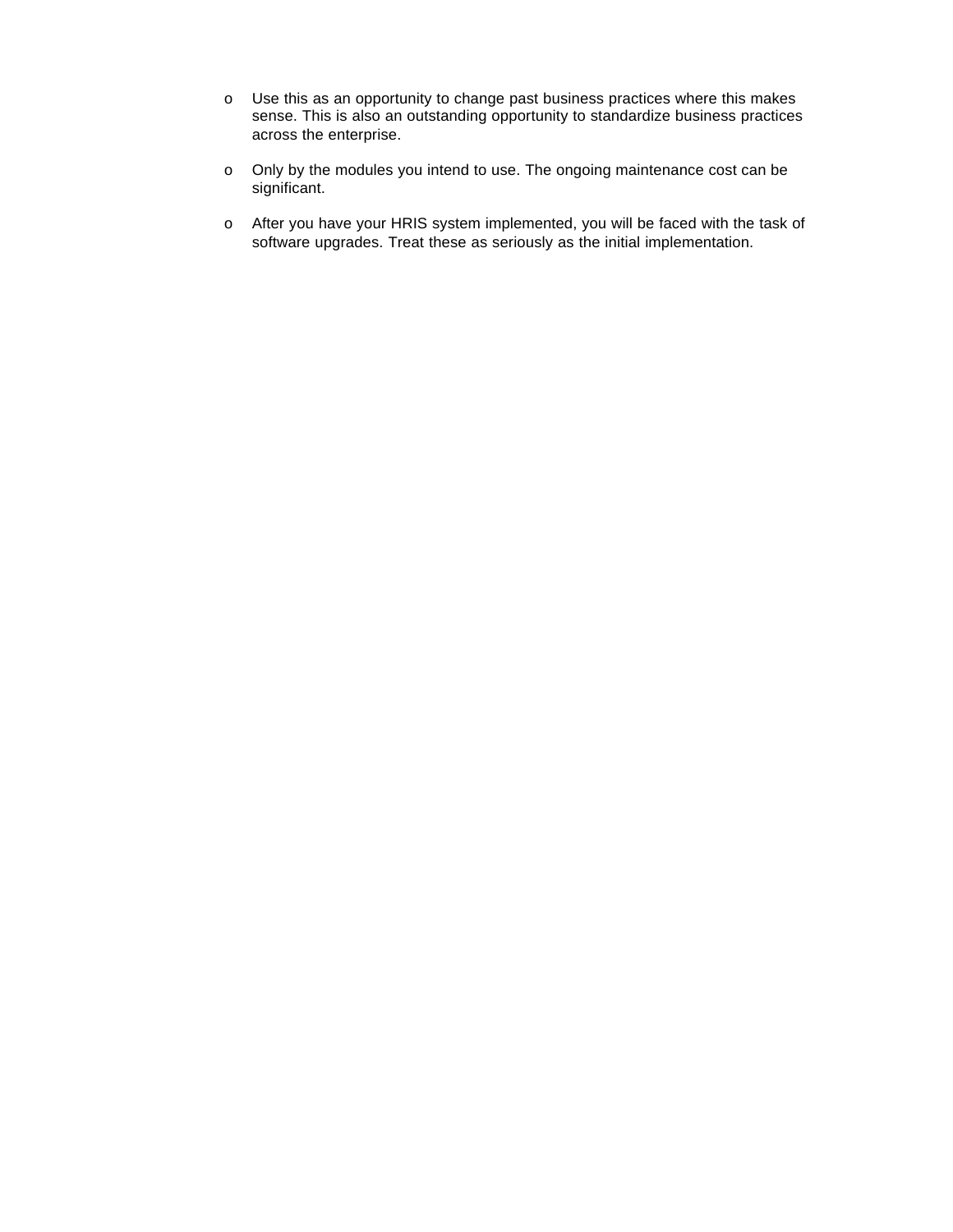## **State Responses**

Alabama Alaska **California Connecticut** Delaware Florida Georgia Idaho Indiana Kansas Kentucky **Louisiana** Maine Maryland Massachusetts Michigan Minnesota Mississippi Missouri Montana Nebraska Nevada New Jersey New Mexico New York North Carolina Ohio Oklahoma Oregon Pennsylvania South Carolina South Dakota Tennessee Utah Virginia Washington Wyoming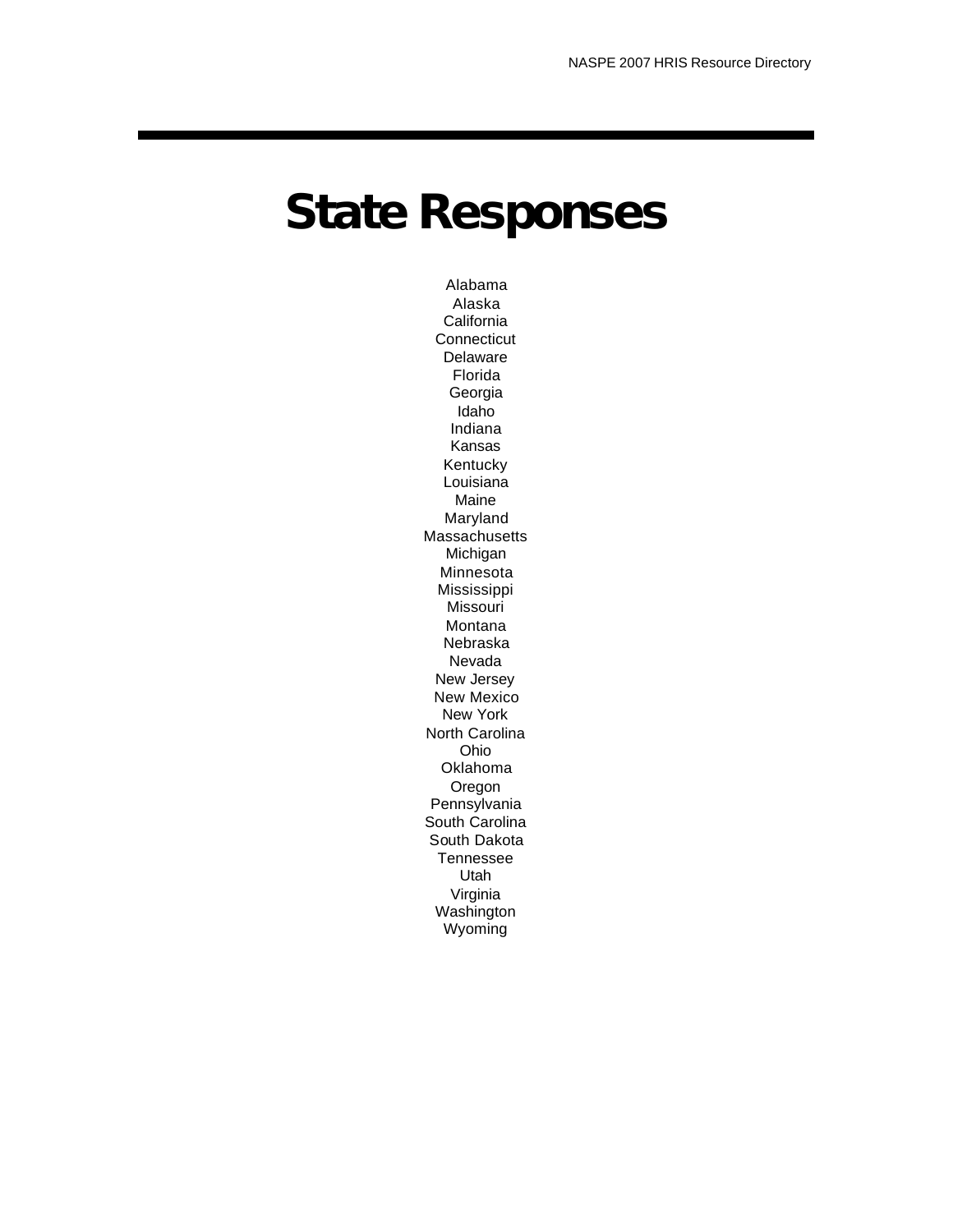### **Alabama**

| <b>Survey Contact:</b>                                                                                            | Douglas Lunsford, Special Projects Manager<br>doug.lunsford@personnel.alabama.gov | 334-242-3411     |
|-------------------------------------------------------------------------------------------------------------------|-----------------------------------------------------------------------------------|------------------|
| <b>HR Professional Contact:</b>                                                                                   | Douglas Lunsford, Special Projects Manager<br>doug.lunsford@personnel.alabama.gov | 334-242-3411     |
| <b>IT Professional Contact:</b>                                                                                   | Mike Bruner, IT Manager<br>mike.bruner@personnel.alabama.gov                      | 334-242-3671     |
| <b>Current HRIS System in Production:</b><br>Original Go-Live Date:                                               | AMS. Version HR 2000<br>1991                                                      |                  |
| Number of Employee Records Maintained by HR Payroll System:<br>Number of Employees Paid Out of HR Payroll System: |                                                                                   | 38,000<br>38.000 |

The State of Alabama is in the benchmarking phase of implementing a new HRIS system.

#### **Current Online Application and Applicant Tracking System:**

Alabama is currently using a custom built Online Employment Application and Applicant Tracking System. They went live with the system in May of 2007.

| <b>HR Function</b>       | <b>Fully</b><br><b>Automated</b><br><b>Statewide</b> | <b>Partial</b><br><b>Automation</b> | <b>Part ERP</b><br>Implementation | <b>Separate</b><br>Packaged<br><b>Software</b><br><b>Solution</b> | <b>Custom</b><br><b>Developed</b> |
|--------------------------|------------------------------------------------------|-------------------------------------|-----------------------------------|-------------------------------------------------------------------|-----------------------------------|
| <b>Training/Learning</b> |                                                      | X                                   |                                   | X                                                                 |                                   |
| <b>Management</b>        |                                                      |                                     |                                   |                                                                   |                                   |
| <b>Performance</b>       |                                                      |                                     |                                   |                                                                   |                                   |
| Eval. Or Mgmt.           |                                                      |                                     |                                   |                                                                   |                                   |
| Leave Request &          |                                                      |                                     |                                   |                                                                   |                                   |
| <b>Approval</b>          |                                                      |                                     |                                   |                                                                   |                                   |
| Time &                   |                                                      | X                                   |                                   | X                                                                 |                                   |
| Attendance               |                                                      |                                     |                                   |                                                                   |                                   |
| Computerized             |                                                      |                                     |                                   |                                                                   |                                   |
| <b>Testing</b>           |                                                      |                                     |                                   |                                                                   |                                   |
| <b>Competency</b>        |                                                      |                                     |                                   |                                                                   |                                   |
| <b>Management</b>        |                                                      |                                     |                                   |                                                                   |                                   |
| <b>Online Position</b>   |                                                      |                                     |                                   |                                                                   |                                   |
| <b>Descriptions</b>      |                                                      |                                     |                                   |                                                                   |                                   |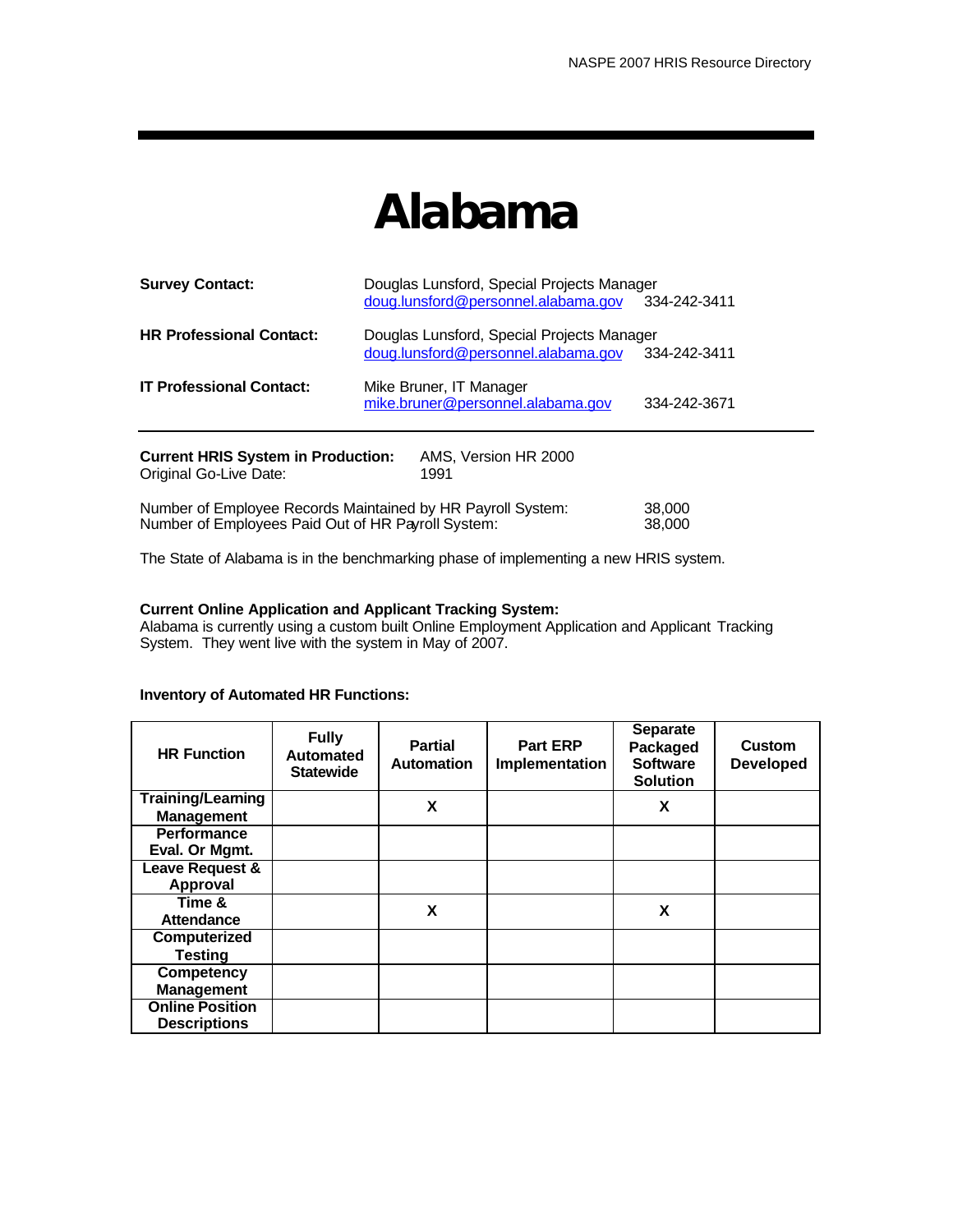### **Alaska**

| <b>Survey Contact:</b>          | Julie Russo<br>julie russo@admin.state.ak.us 907-465-8429                  |              |
|---------------------------------|----------------------------------------------------------------------------|--------------|
| <b>HR Professional Contact:</b> | Carol McLeod, Human Resources Specialist<br>carol mcleod@admin.state.ak.us | 907-465-4434 |

#### **Current HRIS System in Production:** Other

| Number of Employee Records Maintained by HR Payroll System: | 19.685 |
|-------------------------------------------------------------|--------|
| Number of Employees Paid Out of HR Payroll System:          | 26.227 |

The State of Alaska has formulated the business case and is in the process of seeking funds for a new HRIS system.

#### **Current Online Application and Applicant Tracking System:**

Alaska currently utilizes a custom Online Application and Applicant Tracking System in Lotus Notes. They have been in production with this system for nine years and have no plans to implement a new system.

| <b>HR Function</b>                            | <b>Fully</b><br><b>Automated</b><br><b>Statewide</b> | <b>Partial</b><br><b>Automation</b> | <b>Part ERP</b><br>Implementation | <b>Separate</b><br>Packaged<br><b>Software</b><br><b>Solution</b> | <b>Custom</b><br><b>Developed</b> |
|-----------------------------------------------|------------------------------------------------------|-------------------------------------|-----------------------------------|-------------------------------------------------------------------|-----------------------------------|
| <b>Training/Learning</b><br><b>Management</b> |                                                      | X                                   |                                   |                                                                   | X                                 |
| <b>Performance</b><br>Eval. Or Mgmt.          |                                                      | X                                   |                                   |                                                                   | X                                 |
| Leave Request &                               |                                                      |                                     |                                   |                                                                   |                                   |
| Approval                                      |                                                      |                                     |                                   |                                                                   |                                   |
| Time &                                        |                                                      | X                                   |                                   |                                                                   | X                                 |
| <b>Attendance</b>                             |                                                      |                                     |                                   |                                                                   |                                   |
| Computerized                                  |                                                      |                                     |                                   |                                                                   |                                   |
| <b>Testing</b>                                |                                                      |                                     |                                   |                                                                   |                                   |
| <b>Competency</b>                             |                                                      |                                     |                                   |                                                                   |                                   |
| <b>Management</b>                             |                                                      |                                     |                                   |                                                                   |                                   |
| <b>Online Position</b><br><b>Descriptions</b> | X                                                    |                                     |                                   |                                                                   | X                                 |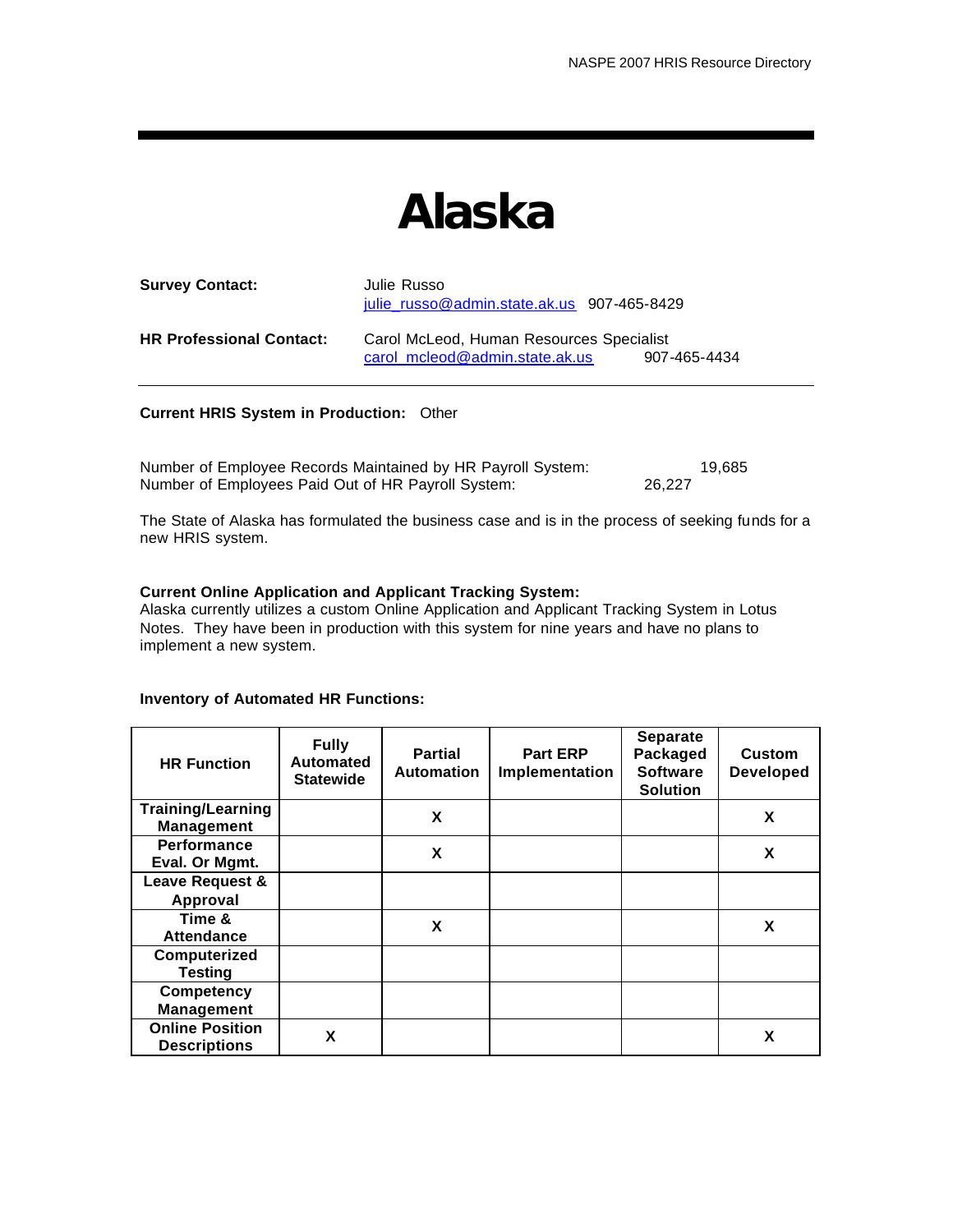## **California**

| <b>Survey Contact:</b>          | Laura Aguilera<br>laguilera@spb.ca.gov                                               | 916-653-1028 |
|---------------------------------|--------------------------------------------------------------------------------------|--------------|
| <b>HR Professional Contact:</b> | Linda Matsuda, Chief Program Mgmt & Analysis<br>Imatsuda@sco.ca.gov                  | 916-322-8071 |
| <b>IT Professional Contact:</b> | Victor Mendoza, SBP, CIO, State Personnel Board<br>vmendoza@spb.ca.gov               | 916-653-6234 |
| <b>Other Contact:</b>           | Don Scheppmann, Chief, Personnel/Payroll Services Division<br>dscheppmann@sco.ca.gov | 916-322-8080 |
|                                 |                                                                                      |              |

| <b>Current HRIS System in Production:</b>                  | Custom |         |
|------------------------------------------------------------|--------|---------|
| Original Go-Live Date:                                     | 1974   |         |
| Number of Employee Decembe Meinteined by UD Dowell Cystemy |        | non non |

Number of Employee Records Maintained by HR Payroll System: 280,000 Number of Employees Paid Out of HR Payroll System: 280,000

The State of California has secured funds and is in the blueprinting or design phase of implementing a new HRIS system. They plan to utilize SAP as their HRIS solution.

#### **Current Online Application and Applicant Tracking System:**

California currently uses a custom built system for their Online Application and Applicant Tracking. They have been using this system for 30 years. They have secured funds and are in the blueprinting or design phase of implementing JobAps as their new Online Application vendor.

#### **General Comments:**

The State Personnel Board is responsible for the examination and selection system. The State Controller's Office is responsible for personnel payroll services. The two systems must interface for information on state employees.

| <b>HR Function</b>                            | <b>Fully</b><br><b>Automated</b><br><b>Statewide</b> | <b>Partial</b><br><b>Automation</b> | <b>Part ERP</b><br><b>Implementation</b> | <b>Separate</b><br>Packaged<br><b>Software</b><br><b>Solution</b> | Custom<br><b>Developed</b> |
|-----------------------------------------------|------------------------------------------------------|-------------------------------------|------------------------------------------|-------------------------------------------------------------------|----------------------------|
| <b>Training/Learning</b><br><b>Management</b> |                                                      |                                     |                                          |                                                                   |                            |
| <b>Performance</b>                            |                                                      |                                     |                                          |                                                                   |                            |
| Eval. Or Mgmt.                                |                                                      |                                     |                                          |                                                                   |                            |
| Leave Request &                               |                                                      |                                     |                                          |                                                                   |                            |
| Approval                                      |                                                      |                                     |                                          |                                                                   |                            |
| Time &                                        |                                                      |                                     |                                          |                                                                   |                            |
| Attendance                                    |                                                      |                                     |                                          |                                                                   |                            |
| Computerized                                  |                                                      | X                                   |                                          |                                                                   | X                          |
| <b>Testing</b>                                |                                                      |                                     |                                          |                                                                   |                            |
| <b>Competency</b>                             |                                                      |                                     |                                          |                                                                   |                            |
| <b>Management</b>                             |                                                      |                                     |                                          |                                                                   |                            |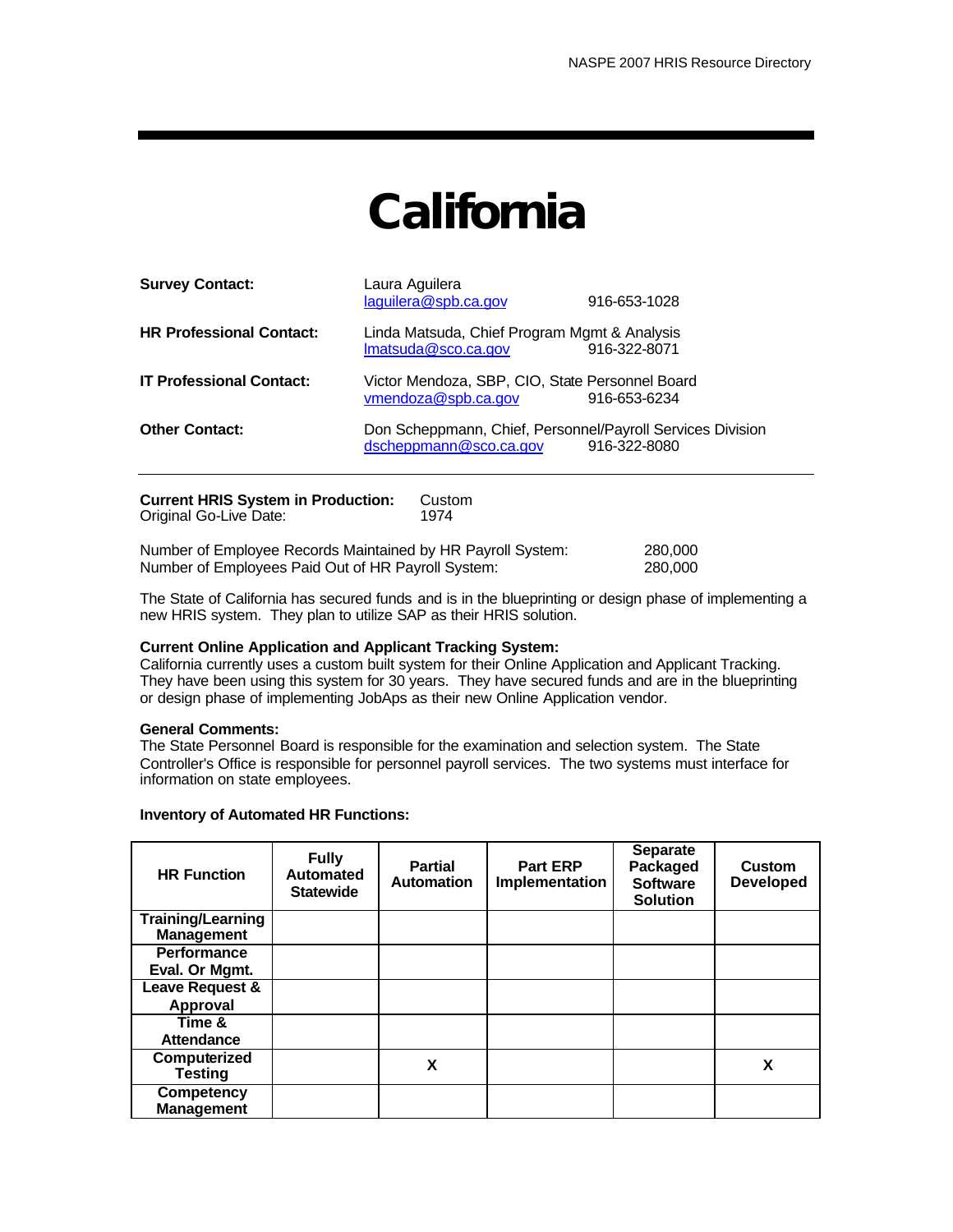## **Connecticut**

| <b>Survey Contact:</b>          | Shari Grzyb<br>shari.grzyb@ct.gov                               | 860-713-5176 |
|---------------------------------|-----------------------------------------------------------------|--------------|
| <b>HR Professional Contact:</b> | Shari Grzyb<br>shari.grzyb@ct.gov                               | 860-713-5176 |
| <b>IT Professional Contact:</b> | Lina Simonu, Statewide HR Program Manager<br>lina.simonu@ct.gov | 860-622-2520 |
| <b>Other Contact:</b>           | Steve Soklow, HR Consultant<br>steve.soklow@ct.gov              | 860-713-5244 |

| <b>Current HRIS System in Production:</b> PeopleSoft, Version 8.9 |              |      |
|-------------------------------------------------------------------|--------------|------|
| Original Go-Live Date:                                            | October 2003 |      |
| Number of Employee Pecards Mainteined by HP Payroll System.       |              | റെ മ |

Number of Employee Records Maintained by HR Payroll System: 96,688<br>Number of Employees Paid Out of HR Payroll System: 95,120 Number of Employees Paid Out of HR Payroll System:

The State of Connecticut has no plans to implement a new HRIS system as this time.

#### **Current Online Application and Applicant Tracking System:**

Connecticut does not currently have an Online Employment Application system.

| <b>HR Function</b>       | <b>Fully</b><br><b>Automated</b><br><b>Statewide</b> | <b>Partial</b><br><b>Automation</b> | <b>Part ERP</b><br>Implementation | <b>Separate</b><br>Packaged<br><b>Software</b><br><b>Solution</b> | <b>Custom</b><br><b>Developed</b> |
|--------------------------|------------------------------------------------------|-------------------------------------|-----------------------------------|-------------------------------------------------------------------|-----------------------------------|
| <b>Training/Learning</b> |                                                      |                                     |                                   |                                                                   |                                   |
| <b>Management</b>        |                                                      |                                     |                                   |                                                                   |                                   |
| <b>Performance</b>       |                                                      |                                     |                                   |                                                                   |                                   |
| Eval. Or Mgmt.           |                                                      |                                     |                                   |                                                                   |                                   |
| Leave Request &          |                                                      |                                     |                                   |                                                                   |                                   |
| Approval                 |                                                      |                                     |                                   |                                                                   |                                   |
| Time &                   |                                                      |                                     |                                   |                                                                   |                                   |
| <b>Attendance</b>        |                                                      |                                     |                                   |                                                                   |                                   |
| Computerized             |                                                      |                                     |                                   |                                                                   |                                   |
| <b>Testing</b>           |                                                      |                                     |                                   |                                                                   |                                   |
| <b>Competency</b>        |                                                      |                                     |                                   |                                                                   |                                   |
| <b>Management</b>        |                                                      |                                     |                                   |                                                                   |                                   |
| <b>Online Position</b>   |                                                      |                                     |                                   |                                                                   |                                   |
| <b>Descriptions</b>      |                                                      |                                     |                                   |                                                                   |                                   |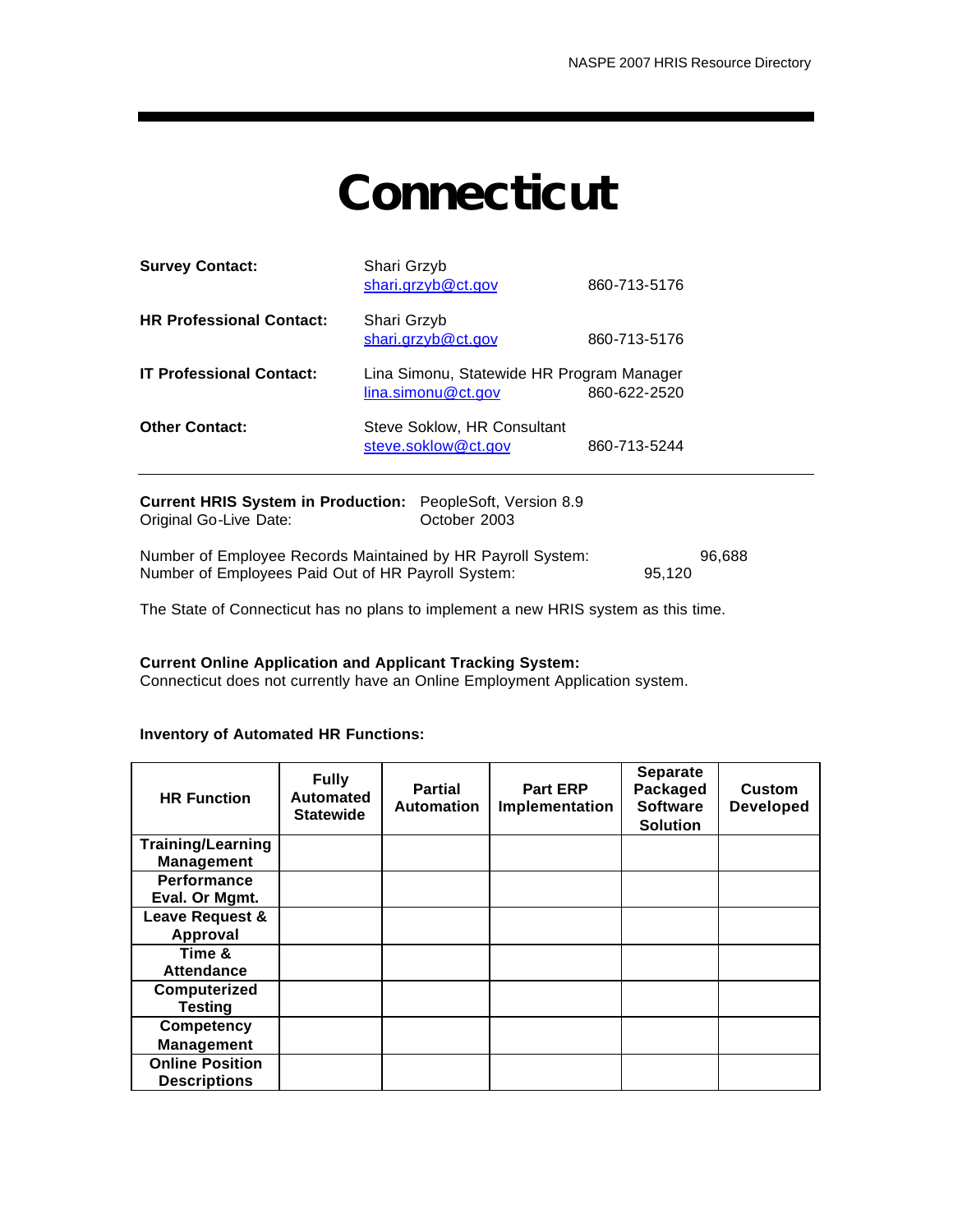### **Delaware**

| <b>Survey Contact:</b>          | Dana Jefferson<br>Dana.Jefferson@state.de.us | 302-577-8977 |
|---------------------------------|----------------------------------------------|--------------|
| <b>HR Professional Contact:</b> | Dana Jefferson<br>Dana.Jefferson@state.de.us | 302-577-8977 |

| <b>Current HRIS System in Production:</b> PeopleSoft, Version 8.8 |      |
|-------------------------------------------------------------------|------|
| Original Go-Live Date:                                            | 1999 |

| Number of Employee Records Maintained by HR Payroll System: | 33.000 |
|-------------------------------------------------------------|--------|
| Number of Employees Paid Out of HR Payroll System:          | 33,000 |

The State of Delaware is in the implementation phase and has a planned go-live date of February of 2009 to upgrade to PeopleSoft, Version 8.9. They will be adding the Financial portion of the system at that time.

#### **Current Online Application and Applicant Tracking System:**

Delaware currently uses JobAps as their Online Application and Applicant Tracking vendor. They have been in production since March 24, 2007.

| <b>HR Function</b>       | <b>Fully</b><br><b>Automated</b><br><b>Statewide</b> | <b>Partial</b><br><b>Automation</b> | <b>Part ERP</b><br>Implementation | <b>Separate</b><br>Packaged<br><b>Software</b><br><b>Solution</b> | <b>Custom</b><br><b>Developed</b> |
|--------------------------|------------------------------------------------------|-------------------------------------|-----------------------------------|-------------------------------------------------------------------|-----------------------------------|
| <b>Training/Learning</b> |                                                      | X                                   |                                   |                                                                   | X                                 |
| <b>Management</b>        |                                                      |                                     |                                   |                                                                   |                                   |
| <b>Performance</b>       |                                                      | X                                   | X                                 |                                                                   |                                   |
| Eval. Or Mgmt.           |                                                      |                                     |                                   |                                                                   |                                   |
| Leave Request &          |                                                      | X                                   | X                                 | X                                                                 | X                                 |
| Approval                 |                                                      |                                     |                                   |                                                                   |                                   |
| Time &                   |                                                      | X                                   | X                                 | X                                                                 |                                   |
| <b>Attendance</b>        |                                                      |                                     |                                   |                                                                   |                                   |
| Computerized             |                                                      |                                     |                                   |                                                                   |                                   |
| <b>Testing</b>           |                                                      |                                     |                                   |                                                                   |                                   |
| <b>Competency</b>        |                                                      |                                     |                                   | X                                                                 |                                   |
| <b>Management</b>        |                                                      |                                     |                                   |                                                                   |                                   |
| <b>Online Position</b>   |                                                      |                                     |                                   |                                                                   |                                   |
| <b>Descriptions</b>      |                                                      |                                     |                                   |                                                                   |                                   |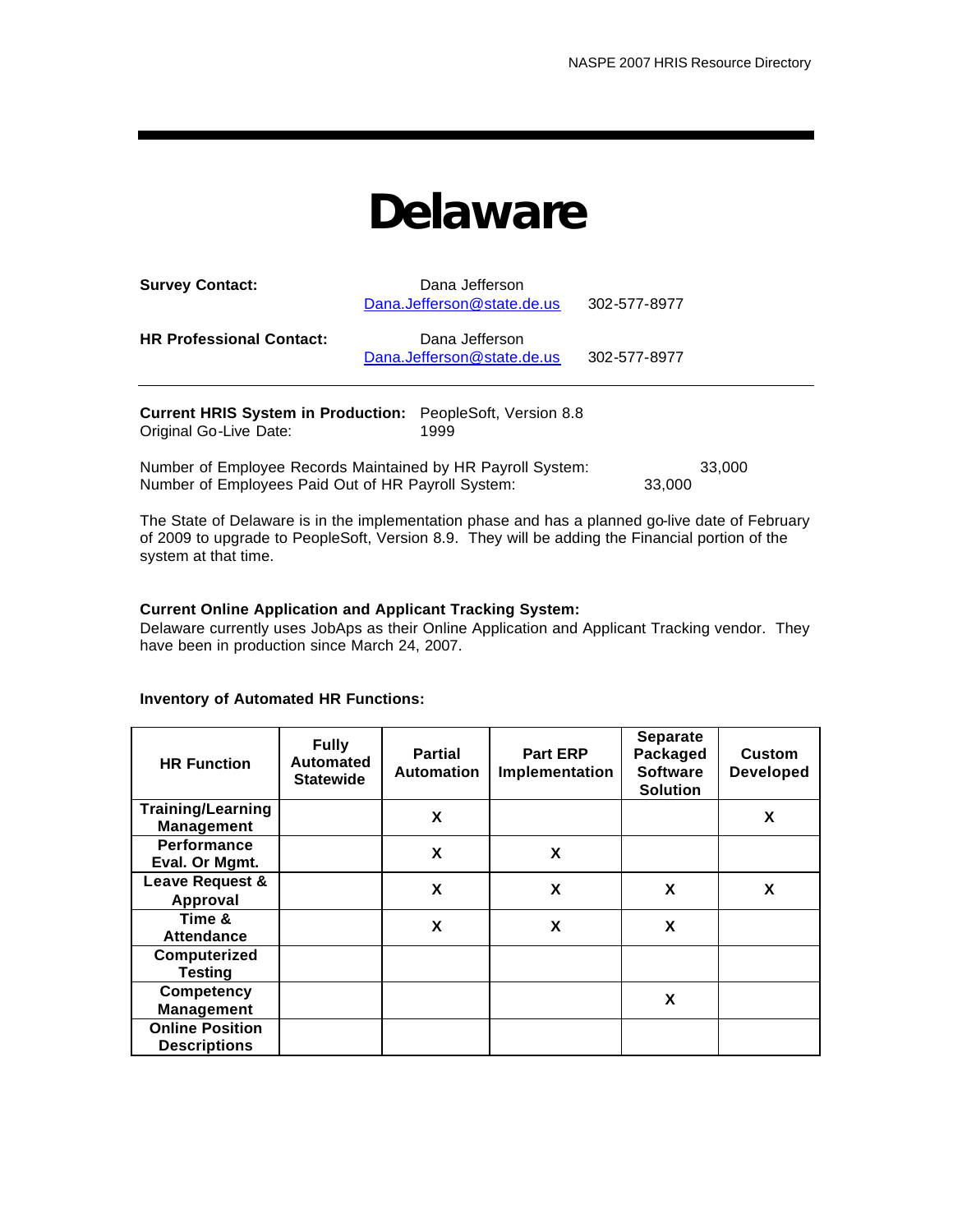### **Florida**

| <b>Survey Contact:</b>                                              | David DiSalvo, People First Project Director<br>david.disalvo@dms.myflorida.com<br>850-922-5449 |
|---------------------------------------------------------------------|-------------------------------------------------------------------------------------------------|
| <b>HR Professional Contact:</b>                                     | David DiSalvo, People First Project Director<br>david.disalvo@dms.myflorida.com<br>850-922-5449 |
| <b>IT Professional Contact:</b>                                     | Toni Estes, Data Warehouse Team Lead<br>toni.estes@dms.myflorida.com 850-414-5783               |
| <b>Other Contact:</b>                                               | Jimmy Cox, System Design Team Lead<br>jimmy.cox@dms.myflorida.com 850-410-0330                  |
| <b>Current HRIS System in Production:</b><br>Original Go-Live Date: | SAP, Version 4.6C<br>August-November 2004                                                       |

| Number of Employee Records Maintained by HR Payroll System: | 132,120 |
|-------------------------------------------------------------|---------|
| Number of Employees Paid Out of HR Payroll System:          | 132.120 |

The State of Florida reported no plans to replace the existing HRIS system at this time.

#### **Current Online Application and Applicant Tracking System:**

Florida has been using Authoria, Version 3.5 as their Online Application vendor for the past four years. They plan to upgrade the current Authoria 3.5 to Version 10.

#### **Inventory of Automated HR Functions:**

| <b>HR Function</b>                            | <b>Fully</b><br><b>Automated</b><br><b>Statewide</b> | <b>Partial</b><br><b>Automation</b> | <b>Part ERP</b><br>Implementation | <b>Separate</b><br>Packaged<br><b>Software</b><br><b>Solution</b> | <b>Custom</b><br><b>Developed</b> |
|-----------------------------------------------|------------------------------------------------------|-------------------------------------|-----------------------------------|-------------------------------------------------------------------|-----------------------------------|
| <b>Training/Learning</b><br><b>Management</b> |                                                      | X                                   |                                   |                                                                   | X                                 |
| <b>Performance</b><br>Eval. Or Mgmt.          |                                                      | X                                   |                                   |                                                                   | X                                 |
| Leave Request &<br>Approval                   | X                                                    |                                     |                                   |                                                                   | X                                 |
| Time &<br><b>Attendance</b>                   | X                                                    |                                     |                                   |                                                                   | X                                 |
| Computerized<br><b>Testing</b>                |                                                      |                                     |                                   |                                                                   |                                   |
| <b>Competency</b><br><b>Management</b>        |                                                      |                                     |                                   |                                                                   |                                   |
| <b>Online Position</b><br><b>Descriptions</b> |                                                      |                                     |                                   |                                                                   |                                   |

Other Automated HR Functions include Total Benefits enrollment of 228,000 participants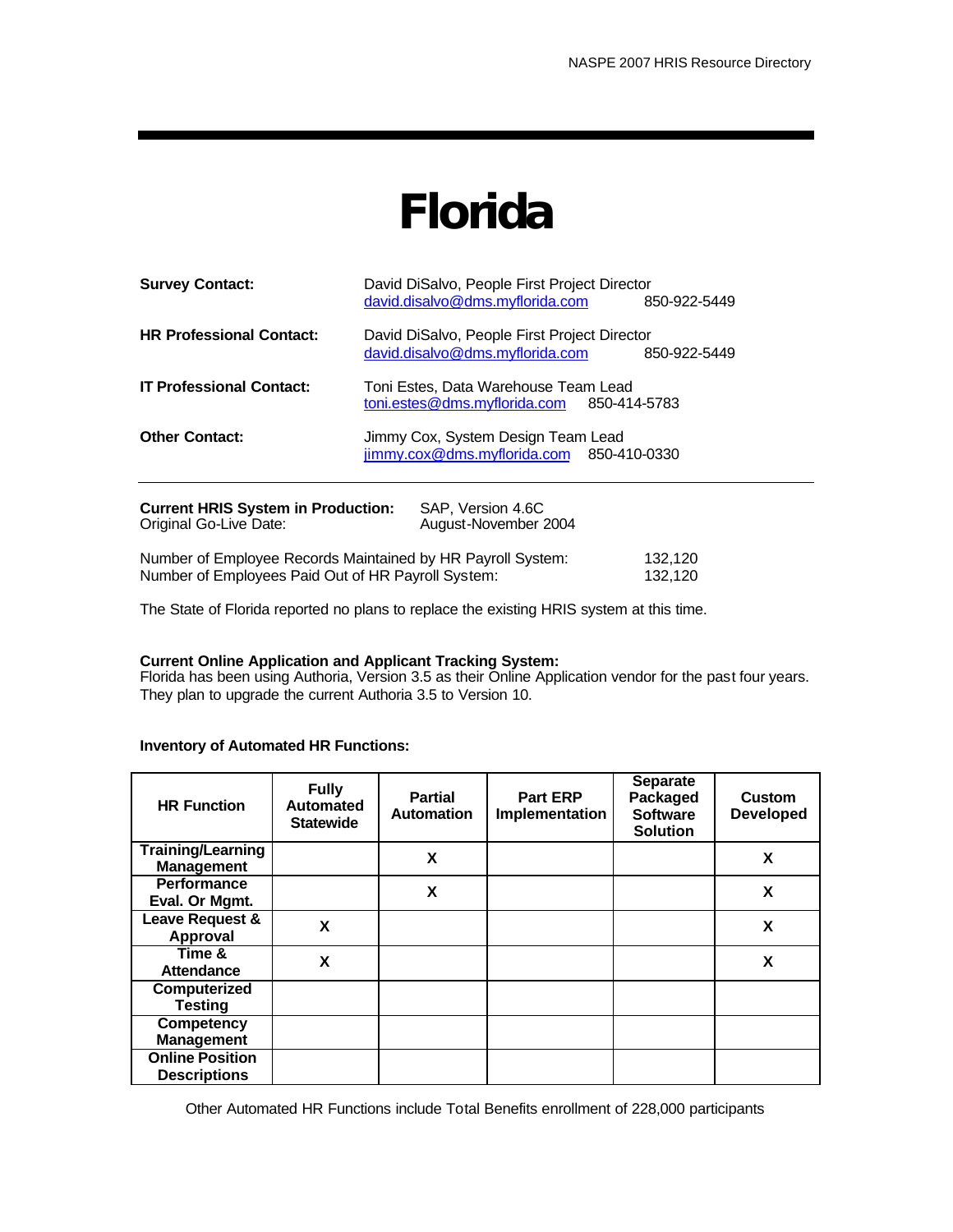# **Georgia**

| <b>Survey Contact:</b>                                              | Frank Heiny, Assistant Commissioner<br>fheiny@gms.state.ga.us<br>404-657-2705   |                                                   |  |
|---------------------------------------------------------------------|---------------------------------------------------------------------------------|---------------------------------------------------|--|
| <b>HR Professional Contact:</b>                                     | Frank Heiny, Assistant Commissioner<br>fheiny@gms.state.ga.us                   | 404-657-2705                                      |  |
| <b>IT Professional Contact:</b>                                     | Roger Custin, Division Director<br>roger.custin@qms.state.ga.us<br>404-657-5933 |                                                   |  |
| <b>Other Contact:</b>                                               | Steve Stevenson, Commissioner<br>steve.stevenson@gms.state.ga.us 404-657-2705   |                                                   |  |
| <b>Current HRIS System in Production:</b><br>Original Go-Live Date: | 1998                                                                            | PeopleSoft, Version 8.8 (Upgraded to 8.8 in 2006) |  |

Number of Employee Records Maintained by HR Payroll System: 82,000<br>Number of Employees Paid Out of HR Payroll System: 82,000 Number of Employees Paid Out of HR Payroll System:

The State of Georgia is in the process of enhancing their current PeopleSoft system by adding additional modules. Georgia does not have a centralized Time and Attendance or Leave Request System; however, each agency can implement a system at the agency level.

#### **Current Online Application and Applicant Tracking System:**

Georgia currently uses a custom system for their Online Employment Application and Applicant Tracking system. They have used this system for the past nine years. They have secured funds and are in the blueprinting or design phase of implementing PeopleSoft eRecruit as their new vendor.

| <b>HR Function</b>                            | <b>Fully</b><br>Automated<br><b>Statewide</b> | <b>Partial</b><br><b>Automation</b> | <b>Part ERP</b><br><b>Implementation</b> | <b>Separate</b><br>Packaged<br><b>Software</b><br><b>Solution</b> | Custom<br><b>Developed</b> |
|-----------------------------------------------|-----------------------------------------------|-------------------------------------|------------------------------------------|-------------------------------------------------------------------|----------------------------|
| <b>Training/Learning</b><br><b>Management</b> |                                               | X                                   | X                                        |                                                                   |                            |
| <b>Performance</b><br>Eval. Or Mgmt.          |                                               | X                                   | X                                        |                                                                   |                            |
| Leave Request &<br>Approval                   |                                               |                                     |                                          |                                                                   |                            |
| Time &<br><b>Attendance</b>                   |                                               |                                     |                                          |                                                                   |                            |
| Computerized<br><b>Testing</b>                |                                               |                                     |                                          |                                                                   |                            |
| <b>Competency</b><br><b>Management</b>        |                                               | X                                   | X                                        |                                                                   |                            |
| <b>Online Position</b><br><b>Descriptions</b> | X                                             |                                     |                                          |                                                                   | X                          |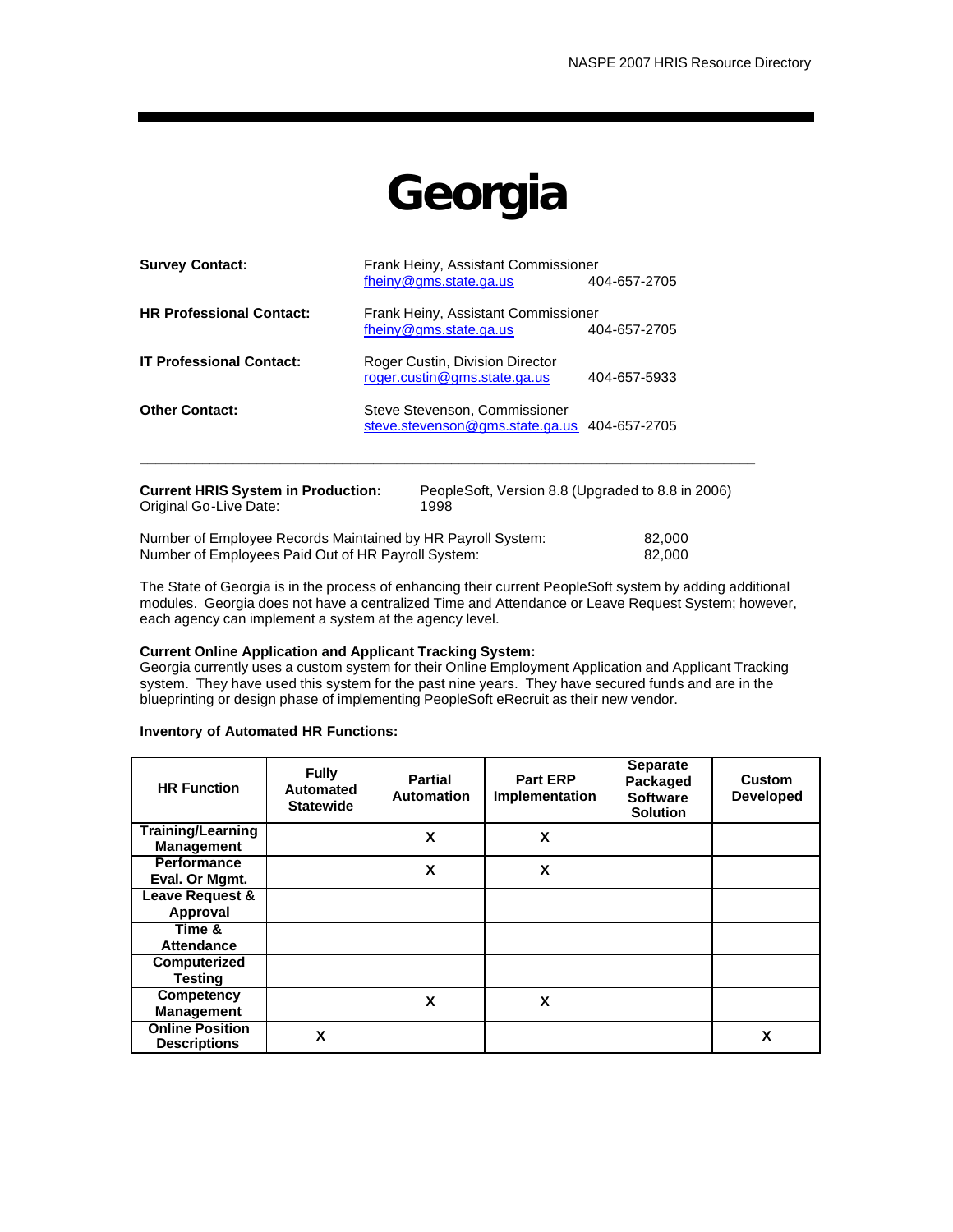### **Idaho**

| <b>Survey Contact:</b>                                              | Donna Weast<br>dweast@dhr.idaho.gov                                       | 208-429-5514 |
|---------------------------------------------------------------------|---------------------------------------------------------------------------|--------------|
| <b>HR Professional Contact:</b>                                     | Patty Hodges, Humans Resources Specialist, Sr.<br>phodges@dhr.idaho.gov   | 208-429-5533 |
| <b>IT Professional Contact:</b>                                     | Cara Emigh, IT Resource Manager<br>cemigh@dhr.idaho.gov                   | 208-429-5512 |
| <b>Other Contact:</b>                                               | Audrey Musgrave, Bureau Chief- Payroll Service<br>amusgrave@sco.idaho.gov | 208-337-2394 |
| <b>Current HRIS System in Production:</b><br>Original Go-Live Date: | Custom, Version 3<br>7/1/1977                                             |              |

Number of Employee Records Maintained by HR Payroll System: 25,328 Number of Employees Paid Out of HR Payroll System: 23,801

The State of Idaho has reported no plans to replace the existing HRIS system at this time.

#### **Current Online Application and Applicant Tracking System:**

Idaho currently uses a custom built Online Application and Applicant Tracking system. They have used this system for the past five years and have indicated no plans to implement a new system.

| <b>HR Function</b>                            | <b>Fully</b><br><b>Automated</b><br><b>Statewide</b> | <b>Partial</b><br><b>Automation</b> | <b>Part ERP</b><br>Implementation | <b>Separate</b><br>Packaged<br><b>Software</b><br><b>Solution</b> | <b>Custom</b><br><b>Developed</b> |
|-----------------------------------------------|------------------------------------------------------|-------------------------------------|-----------------------------------|-------------------------------------------------------------------|-----------------------------------|
| <b>Training/Learning</b><br><b>Management</b> |                                                      | X                                   |                                   |                                                                   | X                                 |
| <b>Performance</b><br>Eval. Or Mgmt.          |                                                      | X                                   |                                   | X                                                                 | X                                 |
| Leave Request &<br>Approval                   |                                                      |                                     |                                   |                                                                   |                                   |
| Time &<br>Attendance                          | X                                                    |                                     |                                   |                                                                   | X                                 |
| Computerized<br><b>Testing</b>                | X                                                    |                                     |                                   | X                                                                 | X                                 |
| <b>Competency</b><br><b>Management</b>        |                                                      |                                     |                                   |                                                                   |                                   |
| <b>Online Position</b><br><b>Descriptions</b> |                                                      |                                     |                                   |                                                                   |                                   |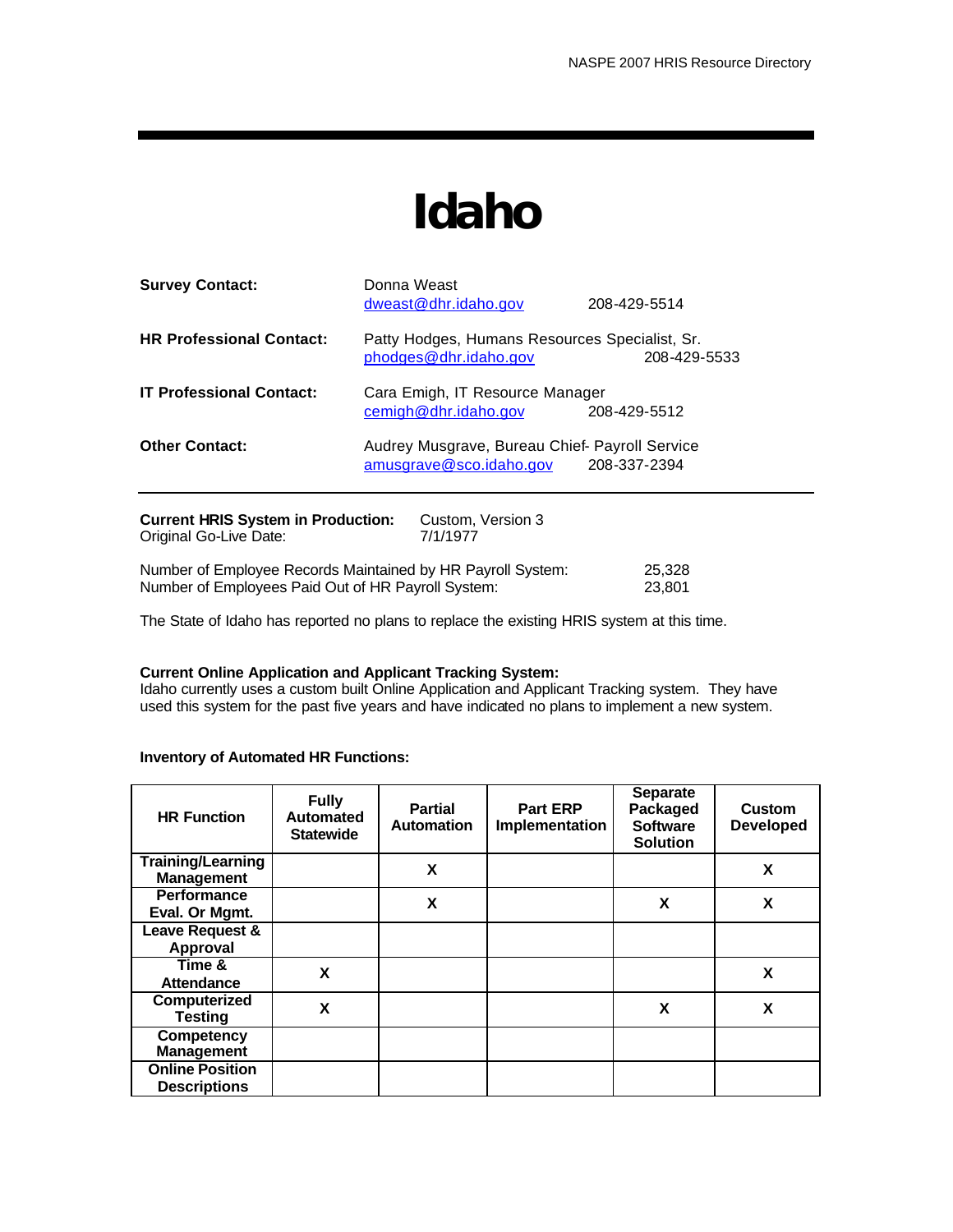### **Indiana**

| <b>Survey Contact:</b>                                    | Dwight Dorsey, HRMS Operations Director |              |  |  |  |
|-----------------------------------------------------------|-----------------------------------------|--------------|--|--|--|
|                                                           | ddorsey@spd.in.gov                      | 317-232-3236 |  |  |  |
| <b>HR Professional Contact:</b>                           | Dwight Dorsey, HRMS Operations Director |              |  |  |  |
|                                                           | ddorsey@spd.in.gov                      | 317-232-3236 |  |  |  |
| <b>IT Professional Contact:</b>                           | Pat Nulty, Project Manager              |              |  |  |  |
|                                                           | pnulty@iot.in.gov                       | 317-234-3891 |  |  |  |
| Current HRIS System in Production: PeopleSoft Version 8.9 |                                         |              |  |  |  |

| <b>UNITERNAL PROTECTED IN THE CONSTITUTE CONSTITUTE</b><br>Original Go-Live Date:                                 | September 1999 |        |
|-------------------------------------------------------------------------------------------------------------------|----------------|--------|
| Number of Employee Records Maintained by HR Payroll System:<br>Number of Employees Paid Out of HR Payroll System: |                | 37.000 |

In July 2007, Indiana will be upgrading their current version of PeopleSoft to release Version 8.9 and will begin using North America Payroll in early 2008.

#### **Current Online Application and Applicant Tracking System:**

Indiana has used PeopleSoft eRecruit, Version 8.81 as their Online Application vendor for the past two years. They are in the process of upgrading to PeopleSoft, Version 8.9 Talent Acquisition/Candidate Gateway.

| <b>HR Function</b>                            | <b>Fully</b><br><b>Automated</b><br><b>Statewide</b> | <b>Partial</b><br><b>Automation</b> | <b>Part ERP</b><br>Implementation | <b>Separate</b><br>Packaged<br><b>Software</b><br><b>Solution</b> | <b>Custom</b><br><b>Developed</b> |
|-----------------------------------------------|------------------------------------------------------|-------------------------------------|-----------------------------------|-------------------------------------------------------------------|-----------------------------------|
| <b>Training/Learning</b><br><b>Management</b> | X                                                    |                                     | X                                 |                                                                   |                                   |
| <b>Performance</b><br>Eval. Or Mgmt.          |                                                      |                                     |                                   |                                                                   |                                   |
| Leave Request &                               |                                                      |                                     |                                   |                                                                   |                                   |
| Approval                                      |                                                      |                                     |                                   |                                                                   |                                   |
| Time &                                        |                                                      | X                                   | X                                 |                                                                   |                                   |
| <b>Attendance</b>                             |                                                      |                                     |                                   |                                                                   |                                   |
| Computerized                                  |                                                      |                                     |                                   |                                                                   |                                   |
| <b>Testing</b>                                |                                                      |                                     |                                   |                                                                   |                                   |
| <b>Competency</b>                             |                                                      | X                                   | X                                 |                                                                   |                                   |
| <b>Management</b>                             |                                                      |                                     |                                   |                                                                   |                                   |
| <b>Online Position</b><br><b>Descriptions</b> | X                                                    |                                     | X                                 |                                                                   |                                   |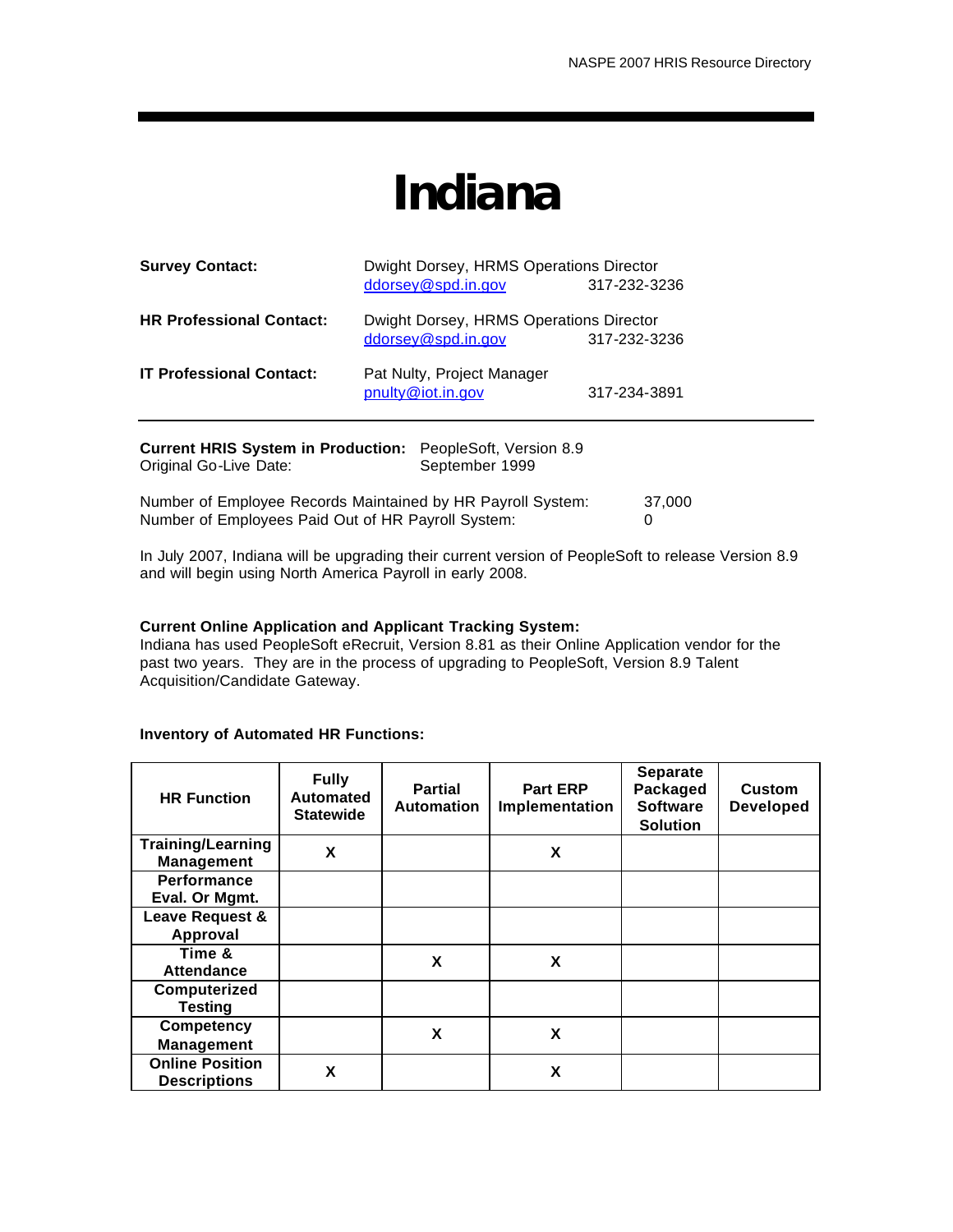### **Kansas**

| <b>Survey Contact:</b>                                                                                            | Connie Guerrero, Manager, Information Services Section |                                                                                     |                  |  |
|-------------------------------------------------------------------------------------------------------------------|--------------------------------------------------------|-------------------------------------------------------------------------------------|------------------|--|
|                                                                                                                   |                                                        | connie.guerrero@da.ks.gov                                                           | 785-296-0794     |  |
| <b>HR Professional Contact:</b>                                                                                   |                                                        | Connie Guerrero, Manager, Information Services Section<br>connie.guerrero@da.ks.gov | 785-296-0794     |  |
| <b>IT Professional Contact:</b>                                                                                   |                                                        | Duncan Friend, Project Manager<br>duncan.friend@da.ks.gov                           | 785-296-8134     |  |
| <b>Current HRIS System in Production:</b><br>Original Go-Live Date:                                               |                                                        | PeopleSoft, Version 8.0 sp1<br>12/17/1995                                           |                  |  |
| Number of Employee Records Maintained by HR Payroll System:<br>Number of Employees Paid Out of HR Payroll System: |                                                        |                                                                                     | 65,300<br>56,496 |  |

The State of Kansas is in the implementation phase of a new version of PeopleSoft and is planning for a go-live date of July 25, 2007.

#### **Current Online Application and Applicant Tracking System:**

Kansas has used a custom Online Employment Application system for the past seven years. They are formulating the business case for the Talent Acquisition Manager portion of 8.9 starting July 25, 2007. After the implementation, they will begin looking at the Candidate Gateway functionality as a possible replacement for the custom application.

| <b>HR Function</b>                            | <b>Fully</b><br><b>Automated</b><br><b>Statewide</b> | <b>Partial</b><br><b>Automation</b> | <b>Part ERP</b><br>Implementation | <b>Separate</b><br>Packaged<br><b>Software</b><br><b>Solution</b> | <b>Custom</b><br><b>Developed</b> |
|-----------------------------------------------|------------------------------------------------------|-------------------------------------|-----------------------------------|-------------------------------------------------------------------|-----------------------------------|
| <b>Training/Learning</b><br><b>Management</b> |                                                      |                                     |                                   |                                                                   |                                   |
| <b>Performance</b><br>Eval. Or Mgmt.          |                                                      |                                     |                                   |                                                                   |                                   |
| Leave Request &<br>Approval                   |                                                      | X                                   |                                   |                                                                   | X                                 |
| Time &<br>Attendance                          |                                                      |                                     |                                   |                                                                   |                                   |
| Computerized<br><b>Testing</b>                |                                                      |                                     |                                   |                                                                   |                                   |
| Competency<br><b>Management</b>               |                                                      |                                     |                                   |                                                                   |                                   |
| <b>Online Position</b><br><b>Descriptions</b> |                                                      | X                                   |                                   |                                                                   | x                                 |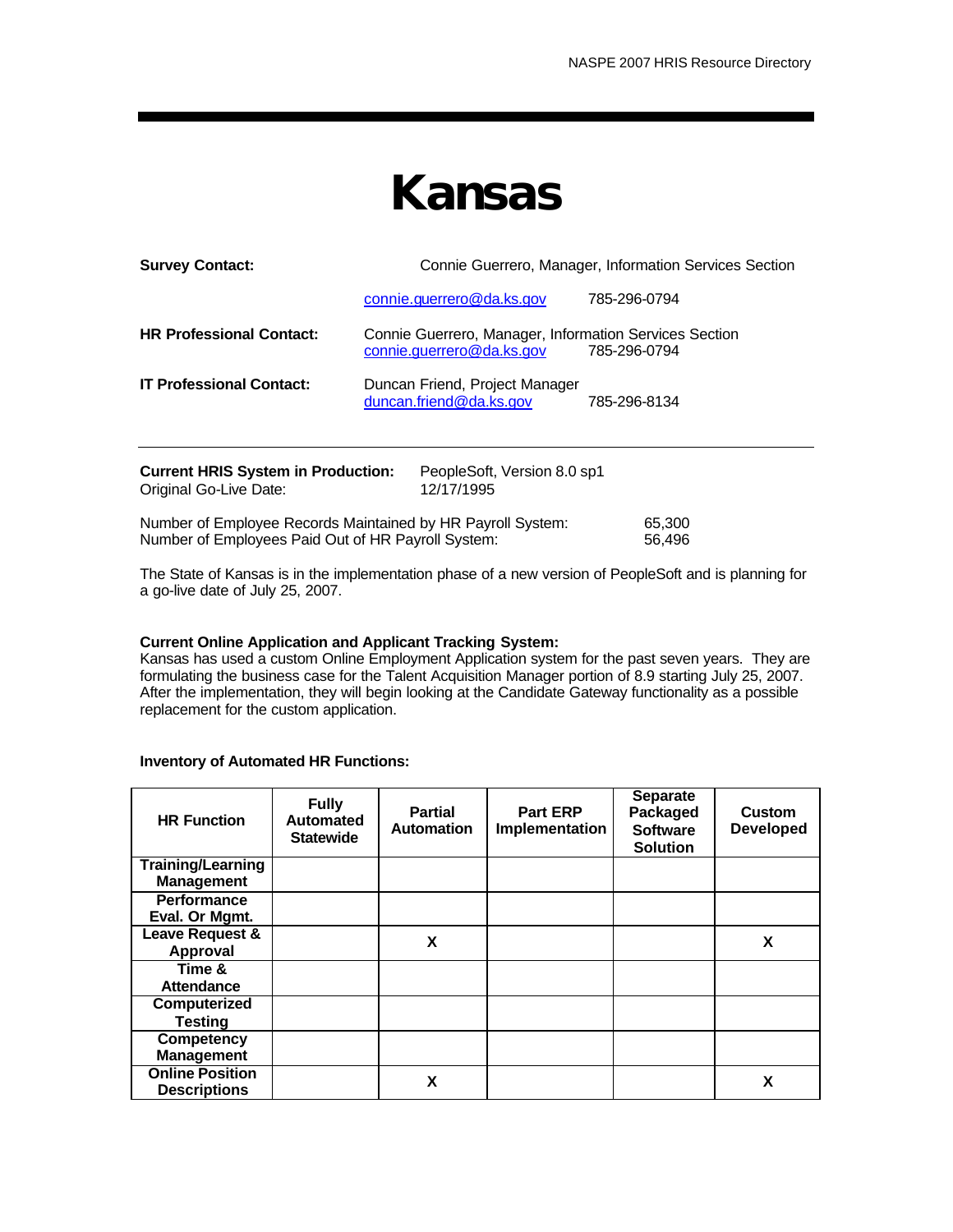# **Kentucky**

| <b>Survey Contact:</b>          | Carla Hawkins, Commissioner<br>CarlaA.Hawkins@ky.gov   | 502-564-7571 |
|---------------------------------|--------------------------------------------------------|--------------|
| <b>HR Professional Contact:</b> | Carla Hawkins, Commissioner<br>CarlaA.Hawkins@ky.gov   | 502-564-7571 |
| <b>IT Professional Contact:</b> | Brenda Brown, Director<br>BrendaL.Brown2@ky.gov        | 502-564-4690 |
| <b>Other Contact:</b>           | Mary Elizabeth Harrod, Director<br>MaryE.Harrod@ky.gov | 502-564-6464 |
|                                 |                                                        |              |

| <b>Current HRIS System in Production:</b> | Custom, McCormick and Dodge, IDMS |
|-------------------------------------------|-----------------------------------|
| Original Go-Live Date:                    | 1982. 2000-2004                   |
|                                           |                                   |

Number of Employee Records Maintained by HR Payroll System: 35,000 Number of Employees Paid Out of HR Payroll System: 45,000

Kentucky has secured funds and has selected IBM to implement SAP for its HRIS system. They will begin blueprinting in July 2007. More information regarding their implementation can be found at http://personnel.ky.gov/.

#### **Current Online Application and Applicant Tracking System:**

Kentucky is currently using a custom system by FileNet for its Online Employment Application system. They have been using this system for the past 10 years. They plan to implement CGI/Kenexa-Brassring as their vendor in November 2007.

| <b>HR Function</b>       | <b>Fully</b><br>Automated<br><b>Statewide</b> | <b>Partial</b><br>Automation | <b>Part ERP</b><br>Implementation | <b>Separate</b><br>Packaged<br><b>Software</b><br><b>Solution</b> | <b>Custom</b><br><b>Developed</b> |  |
|--------------------------|-----------------------------------------------|------------------------------|-----------------------------------|-------------------------------------------------------------------|-----------------------------------|--|
| <b>Training/Learning</b> |                                               | X                            |                                   | X                                                                 |                                   |  |
| <b>Management</b>        |                                               |                              |                                   |                                                                   |                                   |  |
| <b>Performance</b>       |                                               |                              |                                   |                                                                   |                                   |  |
| Eval. Or Mgmt.           |                                               |                              |                                   |                                                                   |                                   |  |
| Leave Request &          |                                               | X                            |                                   |                                                                   | X                                 |  |
| Approval                 |                                               |                              |                                   |                                                                   |                                   |  |
| Time &                   |                                               | X                            |                                   | X                                                                 | X                                 |  |
| <b>Attendance</b>        |                                               |                              |                                   |                                                                   |                                   |  |
| Computerized             |                                               | X                            |                                   |                                                                   | X                                 |  |
| <b>Testing</b>           |                                               |                              |                                   |                                                                   |                                   |  |
| <b>Competency</b>        |                                               |                              |                                   |                                                                   |                                   |  |
| <b>Management</b>        |                                               |                              |                                   |                                                                   |                                   |  |
| <b>Online Position</b>   |                                               |                              |                                   |                                                                   |                                   |  |
| <b>Descriptions</b>      |                                               |                              |                                   |                                                                   |                                   |  |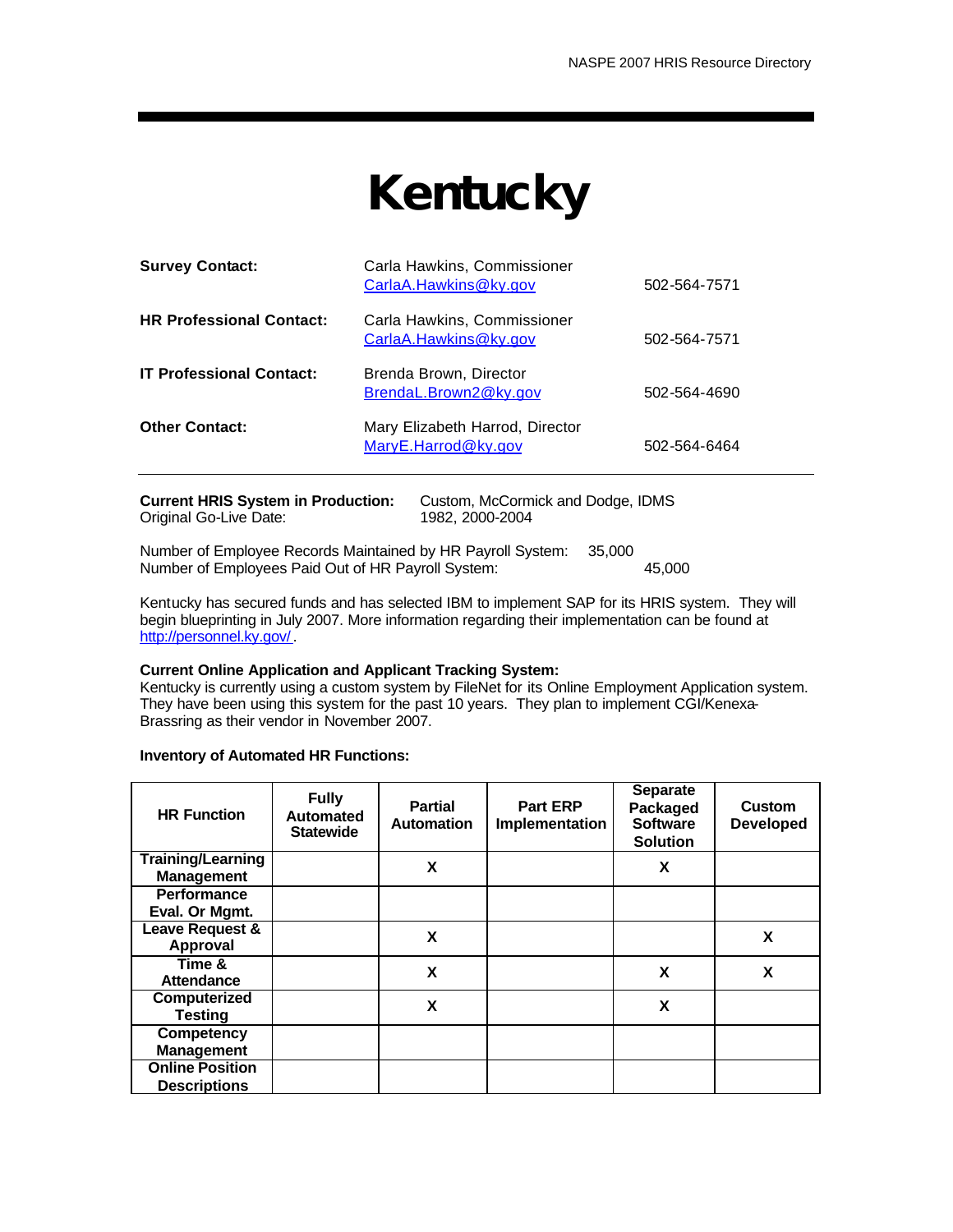### **Louisiana**

| <b>Survey Contact:</b>                                              | Steve Hebert, MIS Division Administrator<br>steve.hebert@la.gov<br>225-342-8297          |                                     |  |  |  |
|---------------------------------------------------------------------|------------------------------------------------------------------------------------------|-------------------------------------|--|--|--|
| <b>HR Professional Contact:</b>                                     | Ashley Gautreaux, HR Asst. Division Administrator<br>ashley.gautreaux@la.gov225-342-8274 |                                     |  |  |  |
| <b>IT Professional Contact:</b>                                     | Steve Hebert, MIS Division Administrator<br>steve.hebert@la.gov<br>225-342-8297          |                                     |  |  |  |
| <b>Other Contact:</b>                                               | Anne Soileau, Civil Service Director<br>anne.soileau@la.gov<br>225-342-8272              |                                     |  |  |  |
| <b>Current HRIS System in Production:</b><br>Original Go-Live Date: |                                                                                          | SAP, Version ERP 2005<br>10/02/2000 |  |  |  |

Number of Employee Records Maintained by HR Payroll System: 70,281<br>Number of Employees Paid Out of HR Payroll System: 43,892 Number of Employees Paid Out of HR Payroll System:

The State of Louisiana has no plans to replace the existing HRIS system at this time.

#### **Current Online Application and Applicant Tracking System:**

Louisiana does not currently have an Online Employment Application system. They have received funding for a system and are currently evaluating alternatives and reviewing available solutions.

#### **General Comments:**

There are a significant number of employees in the LSU System whose personnel records are not stored along with the others in the SAP system. Louisiana has to extract data from the SAP system and combine that data with an interface they receive from the LSU system to create one combined personnel file. They cannot use SAP to report on the entire state service which is a problem.

| <b>HR Function</b>       | <b>Fully</b><br><b>Automated</b><br><b>Statewide</b> | <b>Partial</b><br><b>Automation</b> | <b>Part ERP</b><br>Implementation | <b>Separate</b><br>Packaged<br><b>Software</b><br><b>Solution</b> | Custom<br><b>Developed</b> |
|--------------------------|------------------------------------------------------|-------------------------------------|-----------------------------------|-------------------------------------------------------------------|----------------------------|
| <b>Training/Learning</b> |                                                      | X                                   |                                   | X                                                                 |                            |
| <b>Management</b>        |                                                      |                                     |                                   |                                                                   |                            |
| <b>Performance</b>       |                                                      |                                     |                                   |                                                                   |                            |
| Eval. Or Mgmt.           |                                                      |                                     |                                   |                                                                   |                            |
| Leave Request &          |                                                      | X                                   | X                                 |                                                                   |                            |
| Approval                 |                                                      |                                     |                                   |                                                                   |                            |
| Time &                   |                                                      |                                     |                                   |                                                                   |                            |
| <b>Attendance</b>        |                                                      |                                     |                                   |                                                                   |                            |
| Computerized             |                                                      |                                     |                                   |                                                                   |                            |
| <b>Testing</b>           |                                                      |                                     |                                   |                                                                   |                            |
| <b>Competency</b>        |                                                      |                                     |                                   |                                                                   |                            |
| <b>Management</b>        |                                                      |                                     |                                   |                                                                   |                            |
| <b>Online Position</b>   |                                                      | X                                   |                                   | X                                                                 |                            |
| <b>Descriptions</b>      |                                                      |                                     |                                   |                                                                   |                            |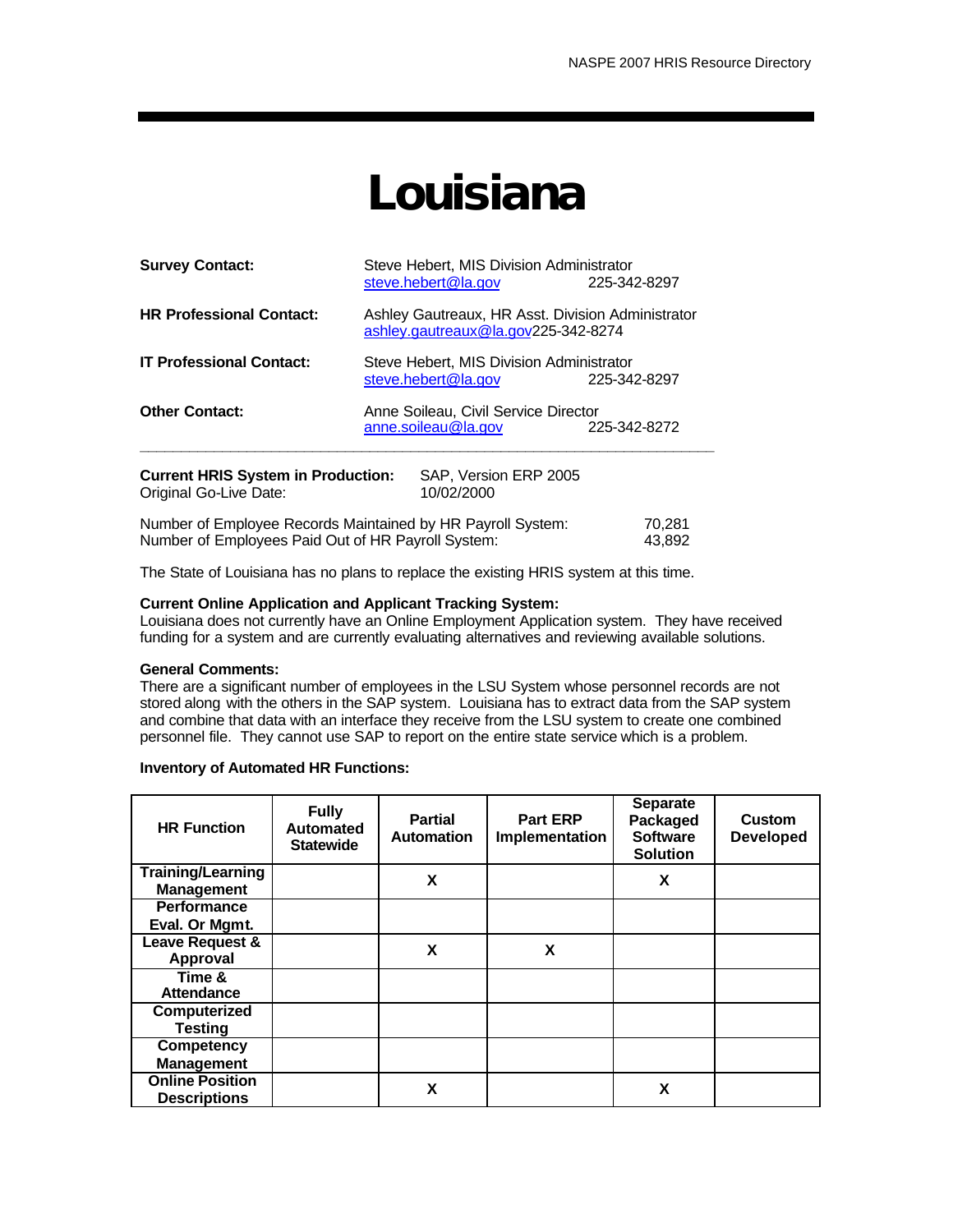## **Maine**

| <b>Survey Contact:</b>          | Brian Oliver, Personnel Specialist<br>brian.k.oliver@maine.gov      | 207-624-7374 |
|---------------------------------|---------------------------------------------------------------------|--------------|
| <b>HR Professional Contact:</b> | Brian Oliver, Personnel Specialist<br>brian.k.oliver@maine.gov      | 207-624-7374 |
| <b>IT Professional Contact:</b> | Brian Oliver, Senior Programmer Analyst<br>brian.k.oliver@maine.gov | 207-624-7374 |
|                                 |                                                                     |              |

| Original Go-Live Date:                                      | pre 1999 |        |
|-------------------------------------------------------------|----------|--------|
| Number of Employee Records Maintained by HR Payroll System: |          | 20.000 |
| Number of Employees Paid Out of HR Payroll System:          |          | 15.000 |

The State of Maine has formulated a business case and is seeking new funds for a new HRIS system. They plan to implement AMS Advantage as their new vendor.

#### **Current Online Application and Applicant Tracking System:**

Maine has been using a custom system for their Online Employment Applications for less than one year.

#### **Inventory of Automated HR Functions:**

**Current HRIS System in Production:** MFASIS

| <b>HR Function</b>                            | <b>Fully</b><br><b>Automated</b><br><b>Statewide</b> | <b>Partial</b><br><b>Automation</b> | <b>Part ERP</b><br>Implementation | <b>Separate</b><br>Packaged<br><b>Software</b><br><b>Solution</b> | <b>Custom</b><br><b>Developed</b> |
|-----------------------------------------------|------------------------------------------------------|-------------------------------------|-----------------------------------|-------------------------------------------------------------------|-----------------------------------|
| <b>Training/Learning</b><br><b>Management</b> |                                                      | X                                   |                                   | X                                                                 |                                   |
| <b>Performance</b><br>Eval. Or Mgmt.          |                                                      |                                     |                                   |                                                                   |                                   |
| Leave Request &<br>Approval                   |                                                      |                                     |                                   |                                                                   |                                   |
| Time &<br><b>Attendance</b>                   |                                                      | X                                   |                                   | X                                                                 |                                   |
| Computerized<br><b>Testing</b>                |                                                      |                                     |                                   |                                                                   |                                   |
| <b>Competency</b><br><b>Management</b>        |                                                      |                                     |                                   |                                                                   |                                   |
| <b>Online Position</b><br><b>Descriptions</b> |                                                      | X                                   |                                   | X                                                                 |                                   |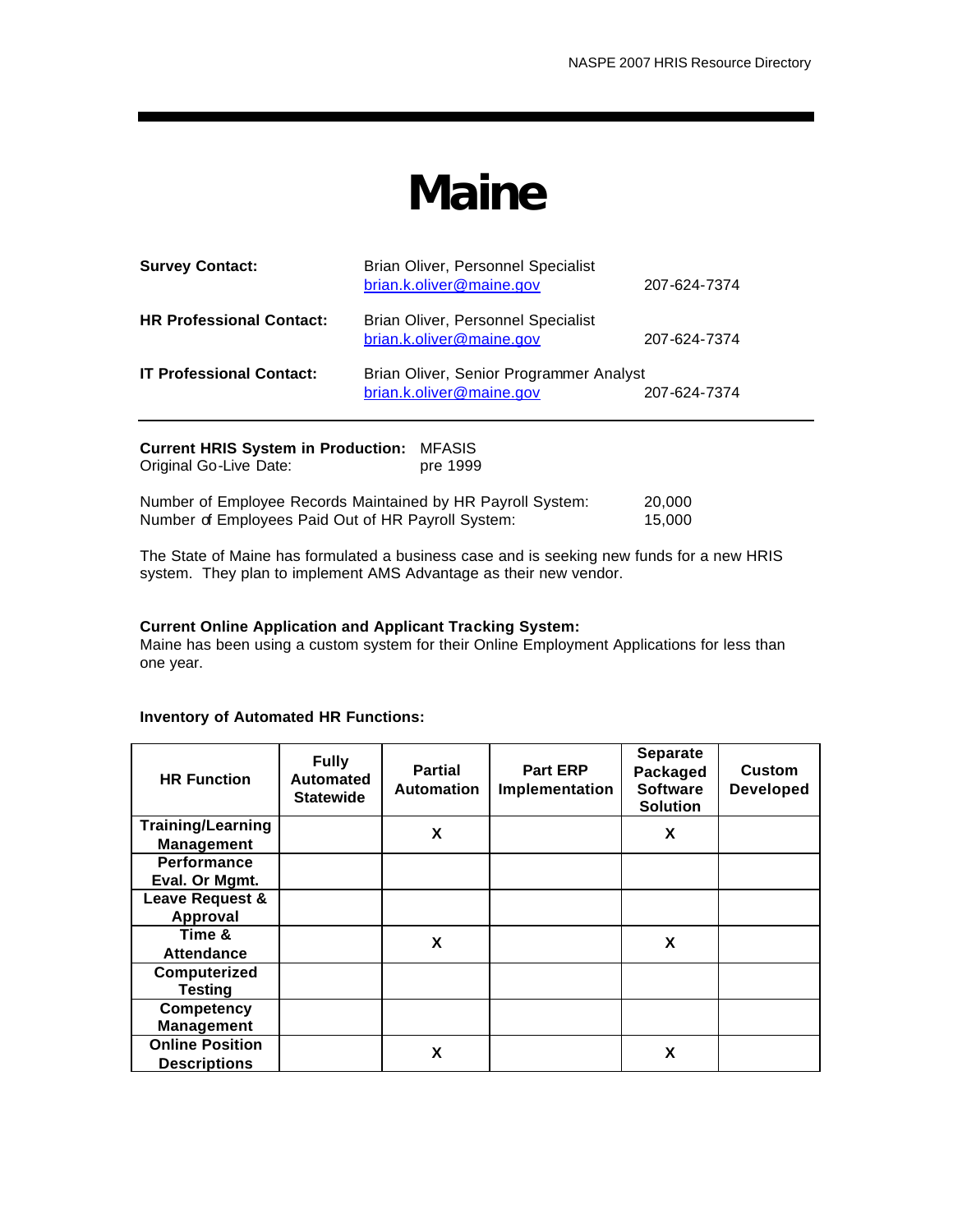# **Maryland**

| <b>Survey Contact:</b>          | Frederick E. Ramsey, Director, Employee Relations<br>framsey@dbm.state.md.us | 410-767-1012 |
|---------------------------------|------------------------------------------------------------------------------|--------------|
| <b>HR Professional Contact:</b> | Frederick E. Ramsey, Director, Employee Relations<br>framsey@dbm.state.md.us | 410-767-1012 |
| <b>IT Professional Contact:</b> | Robert Campbell, Director, ASM<br>rcampbell@dbm.state.md.us                  | 410-260-7084 |
| <b>Other Contact:</b>           | Barbara Byrd, Program Manager<br>bbyrd@dbm.state.md.us                       | 410-767-3650 |

**Current HRIS System in Production:** Custom Original Go-Live Date: 1977

Number of Employee Records Maintained by HR Payroll System: 75,000 Number of Employees Paid Out of HR Payroll System: 0

The State of Maryland is currently in the process of formulating the business case for a new HRIS system.

#### **Current Online Application and Applicant Tracking System:**

Maryland currently utilizes Sigma as their Online Employment Application vendor. They are looking to have their HR system include the employment application portion as well.

| <b>HR Function</b>       | <b>Fully</b><br><b>Automated</b><br><b>Statewide</b> | <b>Partial</b><br><b>Automation</b> | <b>Part ERP</b><br>Implementation | <b>Separate</b><br>Packaged<br><b>Software</b><br><b>Solution</b> | <b>Custom</b><br><b>Developed</b> |
|--------------------------|------------------------------------------------------|-------------------------------------|-----------------------------------|-------------------------------------------------------------------|-----------------------------------|
| <b>Training/Learning</b> |                                                      |                                     |                                   |                                                                   |                                   |
| <b>Management</b>        |                                                      |                                     |                                   |                                                                   |                                   |
| <b>Performance</b>       |                                                      |                                     |                                   |                                                                   |                                   |
| Eval. Or Mgmt.           |                                                      |                                     |                                   |                                                                   |                                   |
| Leave Request &          |                                                      |                                     |                                   |                                                                   |                                   |
| Approval                 |                                                      |                                     |                                   |                                                                   |                                   |
| Time &                   |                                                      | X                                   |                                   |                                                                   | X                                 |
| <b>Attendance</b>        |                                                      |                                     |                                   |                                                                   |                                   |
| Computerized             |                                                      |                                     |                                   |                                                                   |                                   |
| <b>Testing</b>           |                                                      |                                     |                                   |                                                                   |                                   |
| <b>Competency</b>        |                                                      |                                     |                                   |                                                                   |                                   |
| <b>Management</b>        |                                                      |                                     |                                   |                                                                   |                                   |
| <b>Online Position</b>   |                                                      |                                     |                                   |                                                                   |                                   |
| <b>Descriptions</b>      |                                                      |                                     |                                   |                                                                   |                                   |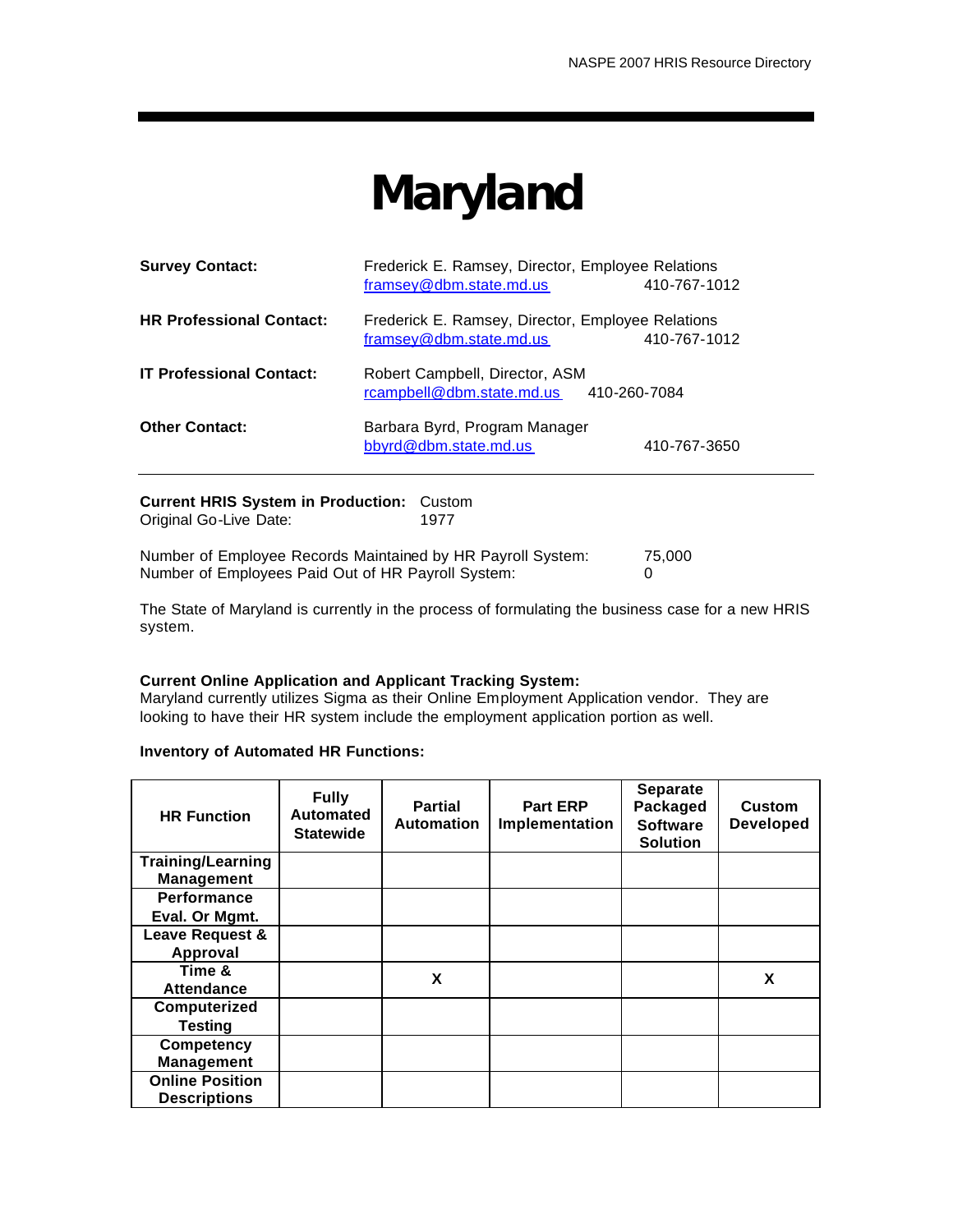### **Massachusetts**

| <b>Survey Contact:</b>                                                                                                        | Larry Albert<br>larry.albert@state.ma.us                           | 617-878-9740      |  |  |  |  |
|-------------------------------------------------------------------------------------------------------------------------------|--------------------------------------------------------------------|-------------------|--|--|--|--|
| <b>IT Professional Contact:</b><br>Robert Garon, Director, Information Technology<br>robert.garon@state.ma.us<br>617-878-9890 |                                                                    |                   |  |  |  |  |
| Original Go-Live Date:                                                                                                        | Current HRIS System in Production: PeopleSoft, Version 8.1<br>2000 |                   |  |  |  |  |
| Number of Employees Paid Out of HR Payroll System:                                                                            | Number of Employee Records Maintained by HR Payroll System:        | 101,233<br>78.647 |  |  |  |  |

The State of Massachusetts has formulated a business case and is seeking funds to implement a new HRIS system.

#### **Current Online Application and Applicant Tracking System:**

Massachusetts currently uses a homegrown system for their Online Employment Applications. They have formulated a business case and are seeking funds to implement PeopleSoft eRecruit as their new vendor.

| <b>HR Function</b>                            | <b>Fully</b><br><b>Automated</b><br><b>Statewide</b> | <b>Partial</b><br><b>Automation</b> | <b>Part ERP</b><br>Implementation | <b>Separate</b><br>Packaged<br><b>Software</b><br><b>Solution</b> | Custom<br><b>Developed</b> |
|-----------------------------------------------|------------------------------------------------------|-------------------------------------|-----------------------------------|-------------------------------------------------------------------|----------------------------|
| <b>Training/Learning</b><br><b>Management</b> | X                                                    |                                     |                                   | X                                                                 |                            |
| <b>Performance</b><br>Eval. Or Mgmt.          |                                                      | X                                   |                                   | X                                                                 |                            |
| Leave Request &                               |                                                      |                                     |                                   |                                                                   |                            |
| Approval                                      |                                                      |                                     |                                   |                                                                   |                            |
| Time &                                        |                                                      | X                                   |                                   | X                                                                 |                            |
| <b>Attendance</b>                             |                                                      |                                     |                                   |                                                                   |                            |
| Computerized                                  |                                                      |                                     |                                   |                                                                   |                            |
| <b>Testing</b>                                |                                                      |                                     |                                   |                                                                   |                            |
| <b>Competency</b>                             |                                                      |                                     |                                   |                                                                   |                            |
| <b>Management</b>                             |                                                      |                                     |                                   |                                                                   |                            |
| <b>Online Position</b>                        | X                                                    |                                     | X                                 |                                                                   |                            |
| <b>Descriptions</b>                           |                                                      |                                     |                                   |                                                                   |                            |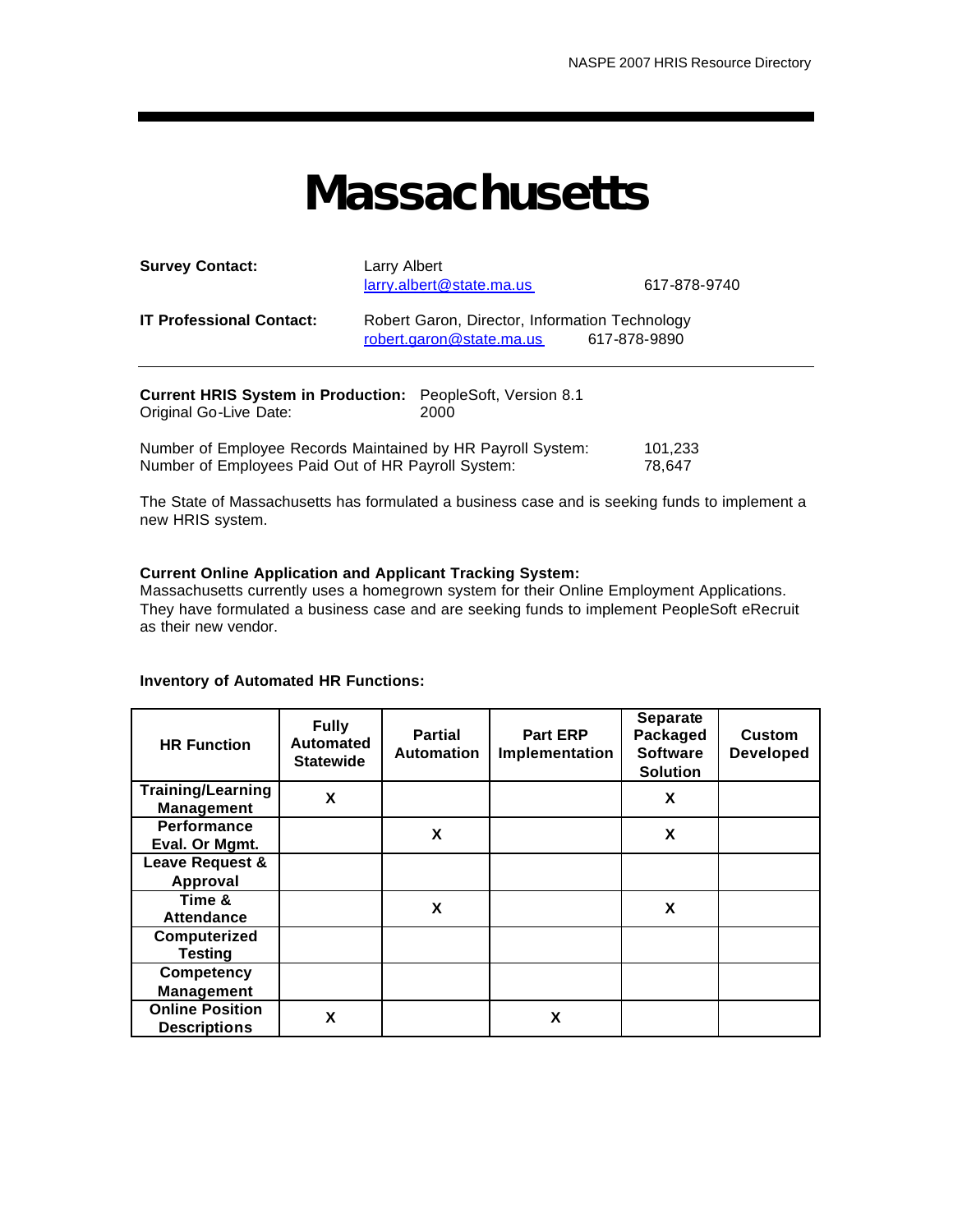# **Michigan**

| <b>Survey Contact:</b>          | Suzanne M. Olivier, Director, HR Operations<br>oliviers@michigan.gov | 517-373-3083 |
|---------------------------------|----------------------------------------------------------------------|--------------|
| <b>HR Professional Contact:</b> | Suzanne M. Olivier, Director, HR Operations<br>oliviers@michigan.gov | 517-373-3083 |
| <b>IT Professional Contact:</b> | Suzanne M. Olivier, Director, HR Operations<br>oliviers@michigan.gov | 517-373-3083 |

| <b>Current HRIS System in Production:</b> Lawson, LSF 9.0, 8.0.3 Applications<br>Original Go-Live Date: | March 2001 |        |
|---------------------------------------------------------------------------------------------------------|------------|--------|
| Number of Employee Records Maintained by HR Payroll System:                                             |            | 58.387 |

Number of Employees Paid Out of HR Payroll System: 62,000 (+/-)

The State of Michigan has no plans to replace the existing HRIS system at this time.

#### **Current Online Application and Applicant Tracking System:**

Michigan implemented Lawson e-Recruiting, Version 5.8.3 as their Online Application vendor. They are currently working on a rollout date.

#### **General Comments:**

57,176 payments were made to active employees, 88 were made to the National Guard, and 4,909 sick leave payments were made to employees that took an early out retirement.

| <b>HR Function</b>                            | <b>Fully</b><br><b>Automated</b><br><b>Statewide</b> | Partial<br><b>Automation</b> | <b>Part ERP</b><br>Implementation | <b>Separate</b><br>Packaged<br><b>Software</b><br><b>Solution</b> | <b>Custom</b><br><b>Developed</b> |
|-----------------------------------------------|------------------------------------------------------|------------------------------|-----------------------------------|-------------------------------------------------------------------|-----------------------------------|
| <b>Training/Learning</b><br><b>Management</b> |                                                      | X                            | X                                 |                                                                   |                                   |
| <b>Performance</b><br>Eval. Or Mgmt.          | X                                                    |                              | X                                 |                                                                   |                                   |
| Leave Request &<br>Approval                   |                                                      | X                            |                                   |                                                                   | X                                 |
| Time &<br><b>Attendance</b>                   |                                                      | X                            |                                   |                                                                   | X                                 |
| Computerized<br><b>Testing</b>                |                                                      | X                            |                                   | X                                                                 | X                                 |
| <b>Competency</b><br><b>Management</b>        | X                                                    |                              | X                                 |                                                                   |                                   |
| <b>Online Position</b><br><b>Descriptions</b> |                                                      | X                            | X                                 |                                                                   | X                                 |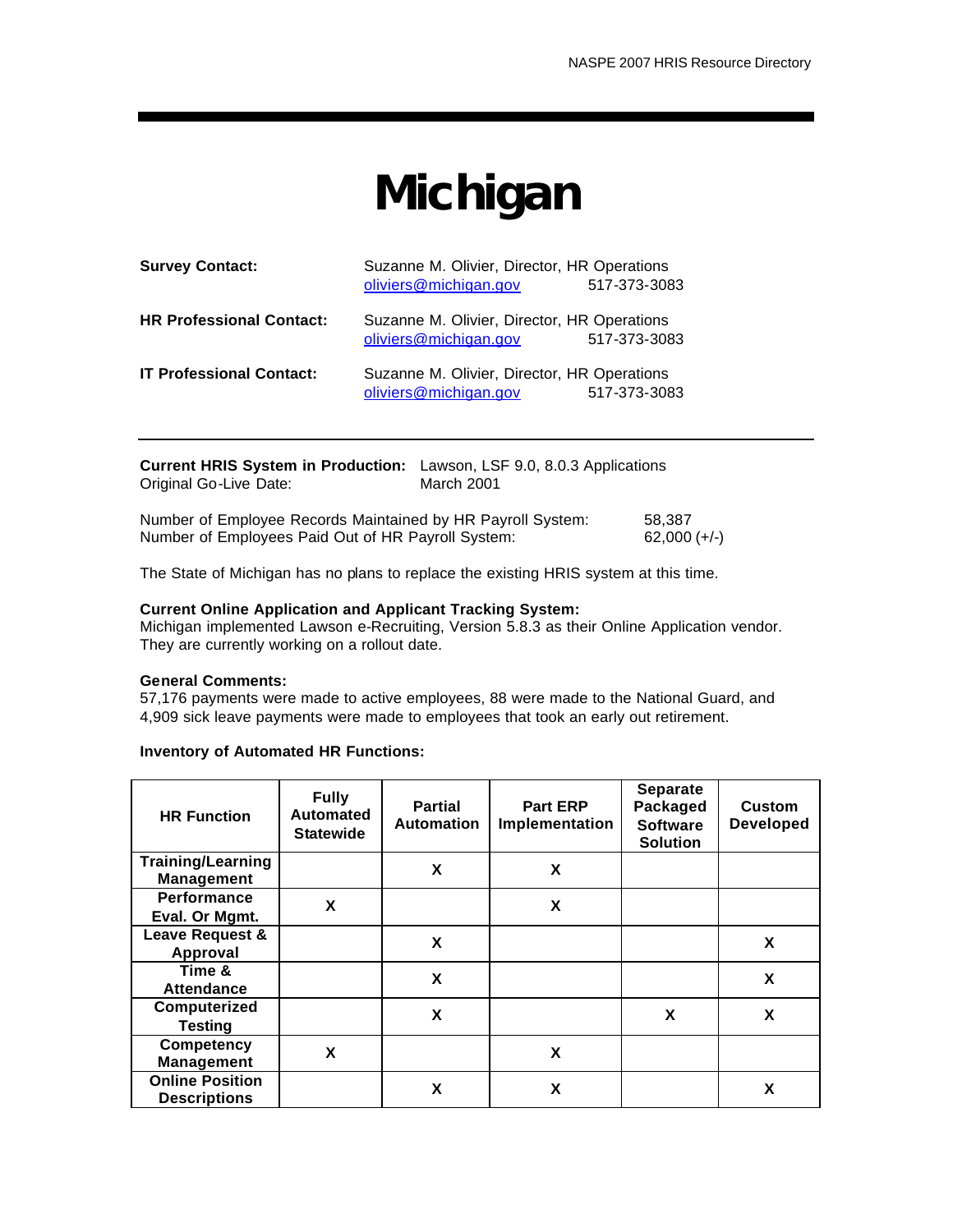## **Minnesota**

| <b>Survey Contact:</b>                                               | Laurie Hansen, Human Resource Management Division Director<br>laurie.m.hansen@state.mn.us | 651-259-3620 |  |  |  |
|----------------------------------------------------------------------|-------------------------------------------------------------------------------------------|--------------|--|--|--|
| <b>HR Professional Contact:</b>                                      | Laurie Hansen, Human Resource Management Division Director<br>laurie.m.hansen@state.mn.us | 651-259-3620 |  |  |  |
| <b>IT Professional Contact:</b>                                      | Steve Jorgenson, Chief Information Officer<br>steve.jorgenson@state.mn.us                 | 651-259-3699 |  |  |  |
| <b>Other Contact:</b>                                                | Bruce Yurich, Information Technology Specialist 3<br>bruce.yurich@state.mn.us             | 651-259-3790 |  |  |  |
| <b>Current HRIS System in Production:</b><br>PeopleSoft. Version 8.3 |                                                                                           |              |  |  |  |

| Original Go-Live Date:                                      | <b>April 2003</b> |        |
|-------------------------------------------------------------|-------------------|--------|
| Number of Employee Records Maintained by HR Payroll System: |                   | 50,000 |
| Number of Employees Paid Out of HR Payroll System:          |                   | 50,000 |

The State of Minnesota reported no plans to replace the existing HRIS system at this time.

#### **Current Online Application and Applicant Tracking System:**

Minnesota is currently using Resumix for their Online Employment Application vendor.

| <b>HR Function</b>                            | <b>Fully</b><br><b>Automated</b><br><b>Statewide</b> | <b>Partial</b><br><b>Automation</b> | <b>Part ERP</b><br><b>Implementation</b> | <b>Separate</b><br>Packaged<br><b>Software</b><br><b>Solution</b> | <b>Custom</b><br><b>Developed</b> |
|-----------------------------------------------|------------------------------------------------------|-------------------------------------|------------------------------------------|-------------------------------------------------------------------|-----------------------------------|
| <b>Training/Learning</b><br><b>Management</b> | X                                                    | X                                   | X                                        | X                                                                 |                                   |
| <b>Performance</b><br>Eval. Or Mgmt.          |                                                      | X                                   |                                          |                                                                   |                                   |
| Leave Request &<br>Approval                   |                                                      | X                                   |                                          | X                                                                 | X                                 |
| Time &<br>Attendance                          | X                                                    |                                     | X                                        | X                                                                 | X                                 |
| Computerized<br><b>Testing</b>                |                                                      |                                     |                                          |                                                                   |                                   |
| <b>Competency</b><br><b>Management</b>        |                                                      | X                                   |                                          | X                                                                 | X                                 |
| <b>Online Position</b><br><b>Descriptions</b> |                                                      | X                                   |                                          | X                                                                 | X                                 |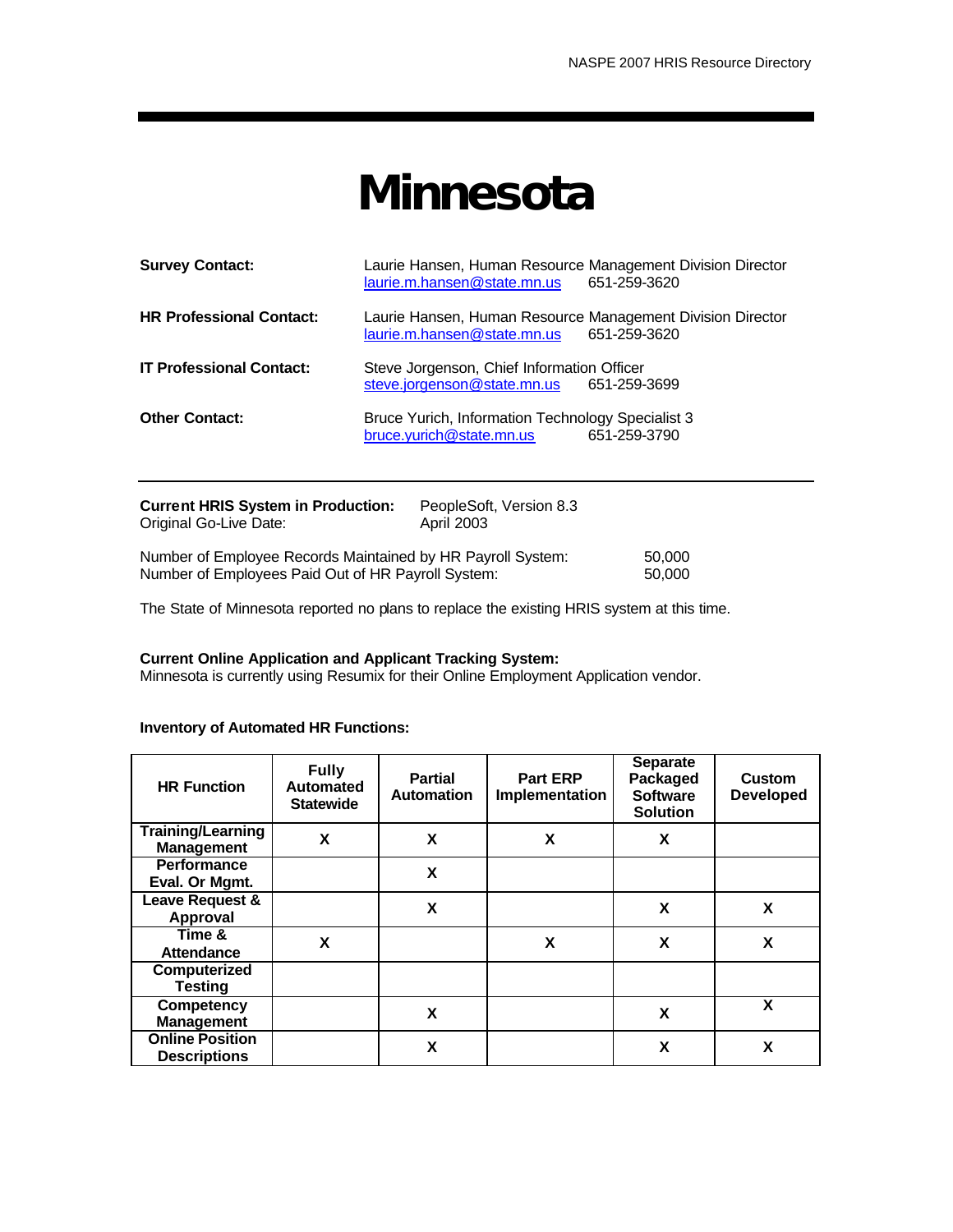# **Mississippi**

| <b>Survey Contact:</b>          | John L. Mulholland, Deputy Director<br>jmulholl@spb.state.ms.us | 601-359-2702 |
|---------------------------------|-----------------------------------------------------------------|--------------|
| <b>HR Professional Contact:</b> | John L. Mulholland, Deputy Director<br>jmulholl@spb.state.ms.us | 601-359-2702 |
| <b>IT Professional Contact:</b> | Jim Reynolds, MIS Director<br>jreynolds@spb.state.ms.us         | 601-359-6717 |
|                                 |                                                                 |              |

**Current HRIS System in Production:** Custom Original Go-Live Date: Number of Employee Records Maintained by HR Payroll System: 32,500 Number of Employees Paid Out of HR Payroll System: 32,500

The State of Mississippi is currently formulating the business case for a new HRIS system.

#### **Current Online Application and Applicant Tracking System:**

Mississippi has been using a custom Online Employment Application system for the past three years.

| <b>HR Function</b>                            | <b>Fully</b><br><b>Automated</b><br><b>Statewide</b> | <b>Partial</b><br><b>Automation</b> | <b>Part ERP</b><br>Implementation | <b>Separate</b><br>Packaged<br><b>Software</b><br><b>Solution</b> | <b>Custom</b><br><b>Developed</b> |
|-----------------------------------------------|------------------------------------------------------|-------------------------------------|-----------------------------------|-------------------------------------------------------------------|-----------------------------------|
| <b>Training/Learning</b><br><b>Management</b> | X                                                    |                                     |                                   | X                                                                 |                                   |
| <b>Performance</b>                            |                                                      |                                     |                                   |                                                                   |                                   |
| Eval. Or Mgmt.                                |                                                      |                                     |                                   |                                                                   |                                   |
| Leave Request &                               |                                                      |                                     |                                   |                                                                   |                                   |
| Approval                                      |                                                      |                                     |                                   |                                                                   |                                   |
| Time &                                        |                                                      | X                                   |                                   | X                                                                 | X                                 |
| <b>Attendance</b>                             |                                                      |                                     |                                   |                                                                   |                                   |
| Computerized                                  |                                                      |                                     |                                   |                                                                   |                                   |
| <b>Testing</b>                                |                                                      |                                     |                                   |                                                                   |                                   |
| <b>Competency</b>                             |                                                      |                                     |                                   |                                                                   |                                   |
| <b>Management</b>                             |                                                      |                                     |                                   |                                                                   |                                   |
| <b>Online Position</b><br><b>Descriptions</b> | X                                                    |                                     | X                                 |                                                                   | X                                 |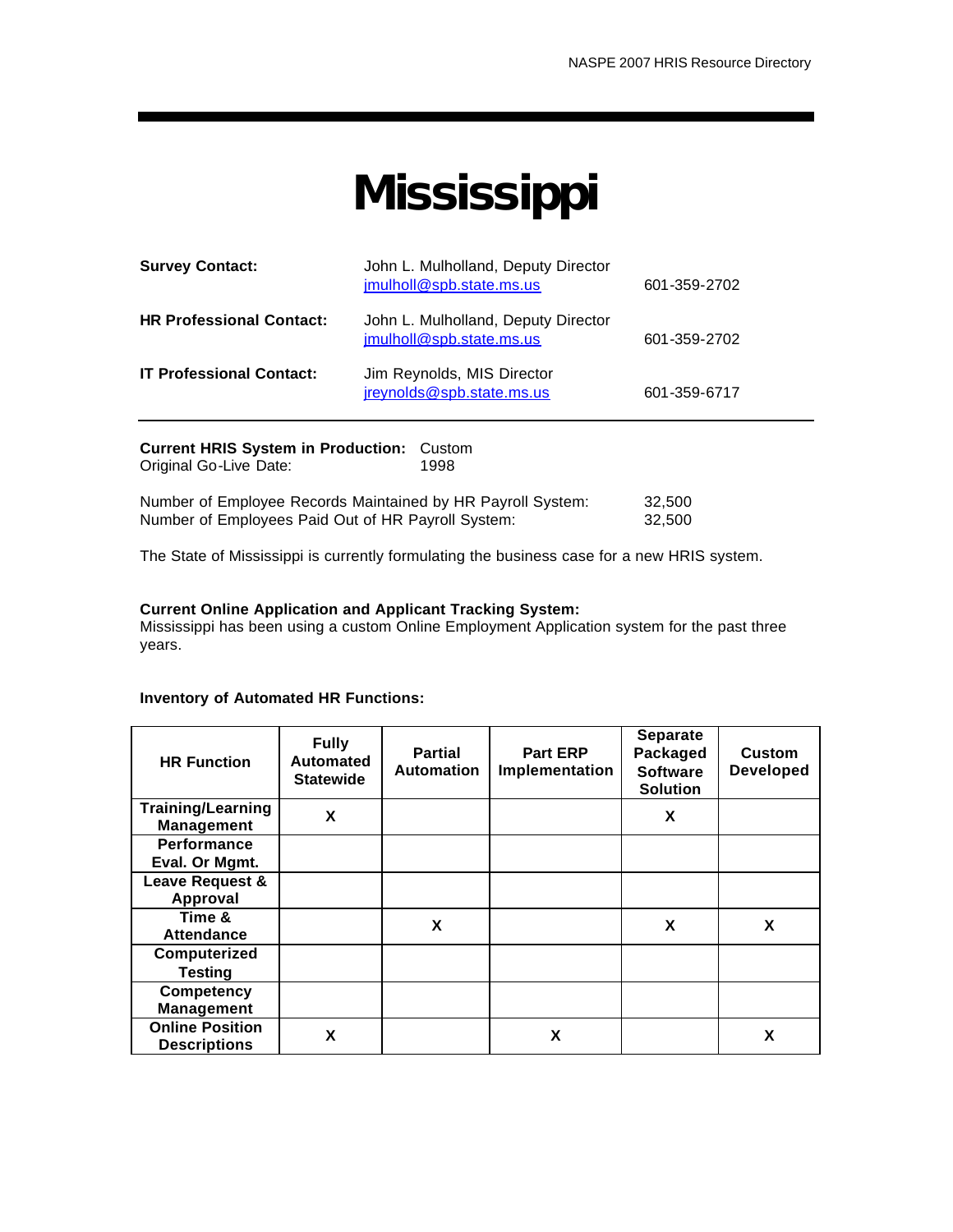### **Missouri**

| <b>Survey Contact:</b>          | Gary Fogelbach, Pay, Leave and Reporting Manager<br>Gary.Fogelbach@oa.mo.gov              | 573-751-1660 |
|---------------------------------|-------------------------------------------------------------------------------------------|--------------|
| <b>HR Professional Contact:</b> | Gary Fogelbach, Pay, Leave and Reporting Manager<br>Gary.Fogelbach@oa.mo.gov 573-751-1660 |              |
| <b>IT Professional Contact:</b> | Shelly Adams, Computer Information Technology Manager<br>Shelly.Adams@oa.mo.gov           | 573-751-1585 |

| <b>Current HRIS System in Production:</b> CGA-AMS, Version Advantage HR 2.3.2 |                  |        |        |
|-------------------------------------------------------------------------------|------------------|--------|--------|
| Original Go-Live Date:                                                        | November 1, 2000 |        |        |
|                                                                               |                  |        |        |
| Number of Employee Records Maintained by HR Payroll System:                   |                  |        | 63.000 |
| Number of Employees Paid Out of HR Payroll System:                            |                  | 63,000 |        |

The State of Missouri reported no plans to replace the existing HRIS system at this time.

#### **Current Online Application and Applicant Tracking System:**

Missouri currently uses a custom system for their Online Employment Applications. They have used this system for the past ten years.

#### **Inventory of Automated HR Functions:**

**\_\_**

| <b>HR Function</b>                            | <b>Fully</b><br>Automated<br><b>Statewide</b> | <b>Partial</b><br><b>Automation</b> | <b>Part ERP</b><br><b>Implementation</b> | <b>Separate</b><br>Packaged<br><b>Software</b><br><b>Solution</b> | <b>Custom</b><br><b>Developed</b> |
|-----------------------------------------------|-----------------------------------------------|-------------------------------------|------------------------------------------|-------------------------------------------------------------------|-----------------------------------|
| <b>Training/Learning</b><br><b>Management</b> |                                               |                                     |                                          |                                                                   |                                   |
| <b>Performance</b><br>Eval. Or Mgmt.          | X                                             |                                     |                                          |                                                                   | X                                 |
| Leave Request &<br>Approval                   |                                               | X                                   |                                          |                                                                   | X                                 |
| Time &<br><b>Attendance</b>                   |                                               |                                     |                                          |                                                                   |                                   |
| Computerized<br><b>Testing</b>                |                                               |                                     |                                          |                                                                   |                                   |
| <b>Competency</b><br><b>Management</b>        |                                               |                                     |                                          |                                                                   |                                   |
| <b>Online Position</b><br><b>Descriptions</b> |                                               |                                     |                                          |                                                                   |                                   |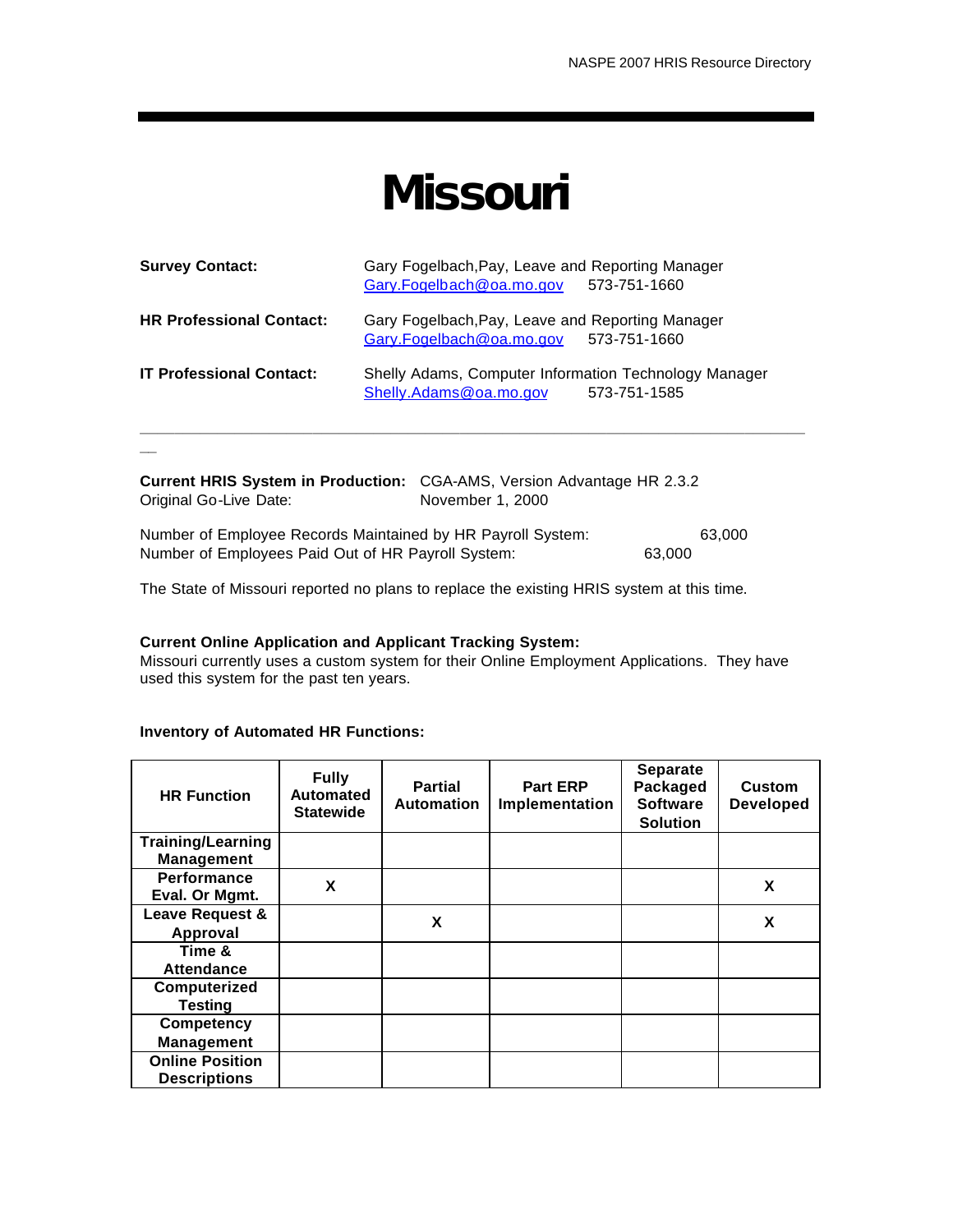## **Montana**

| <b>Survey Contact:</b>                                       | <b>Randy Morris</b><br>ramorris@mt.gov                                  | 406-444-3894 |  |  |
|--------------------------------------------------------------|-------------------------------------------------------------------------|--------------|--|--|
| <b>HR Professional Contact:</b>                              | Linda Davis, Human Resources Specialist<br>ldavis@mt.gov                | 406-444-3796 |  |  |
| <b>IT Professional Contact:</b>                              | John Fitzpatrick, Network Administrator<br>jofitzpatrick@mt.gov         | 406-444-3794 |  |  |
| <b>Other Contact:</b>                                        | Kari Brustkern, Chief, Payroll and Benefits Bureau<br>kbrustkern@mt.gov | 406-444-3887 |  |  |
| Current HRIS System in Production.<br>PeopleSoft Version 8.9 |                                                                         |              |  |  |

| <b>CULLELITIO OVSIGILE ILL FTUQUULIUIL.</b><br>Original Go-Live Date: | <b>F CUNICUUIL VEISIUII 0.J</b><br>January 1997 |        |
|-----------------------------------------------------------------------|-------------------------------------------------|--------|
| Number of Employee Records Maintained by HR Payroll System:           |                                                 | 14.300 |
| Number of Employees Paid Out of HR Payroll System:                    |                                                 | 12.500 |

The State of Montana reported no plans to replace the existing HRIS system at this time.

#### **Current Online Application and Applicant Tracking System:**

Montana does not currently have an Online Employment Application system. They have formulated a business case and are seeking funds for PeopleSoft eRecruit.

| <b>HR Function</b>                            | <b>Fully</b><br><b>Automated</b><br><b>Statewide</b> | <b>Partial</b><br><b>Automation</b> | <b>Part ERP</b><br>Implementation | Separa te<br>Packaged<br><b>Software</b><br><b>Solution</b> | <b>Custom</b><br><b>Developed</b> |
|-----------------------------------------------|------------------------------------------------------|-------------------------------------|-----------------------------------|-------------------------------------------------------------|-----------------------------------|
| <b>Training/Learning</b><br><b>Management</b> | X                                                    |                                     | X                                 |                                                             |                                   |
| <b>Performance</b><br>Eval. Or Mgmt.          |                                                      | X                                   | X                                 |                                                             |                                   |
| Leave Request &                               |                                                      |                                     |                                   |                                                             |                                   |
| Approval                                      |                                                      |                                     |                                   |                                                             |                                   |
| Time &<br>Attendance                          |                                                      | X                                   | X                                 |                                                             |                                   |
| Computerized                                  |                                                      |                                     |                                   |                                                             |                                   |
| <b>Testing</b>                                |                                                      |                                     |                                   |                                                             |                                   |
| <b>Competency</b><br><b>Management</b>        |                                                      | X                                   | X                                 |                                                             |                                   |
| <b>Online Position</b><br><b>Descriptions</b> |                                                      |                                     |                                   |                                                             |                                   |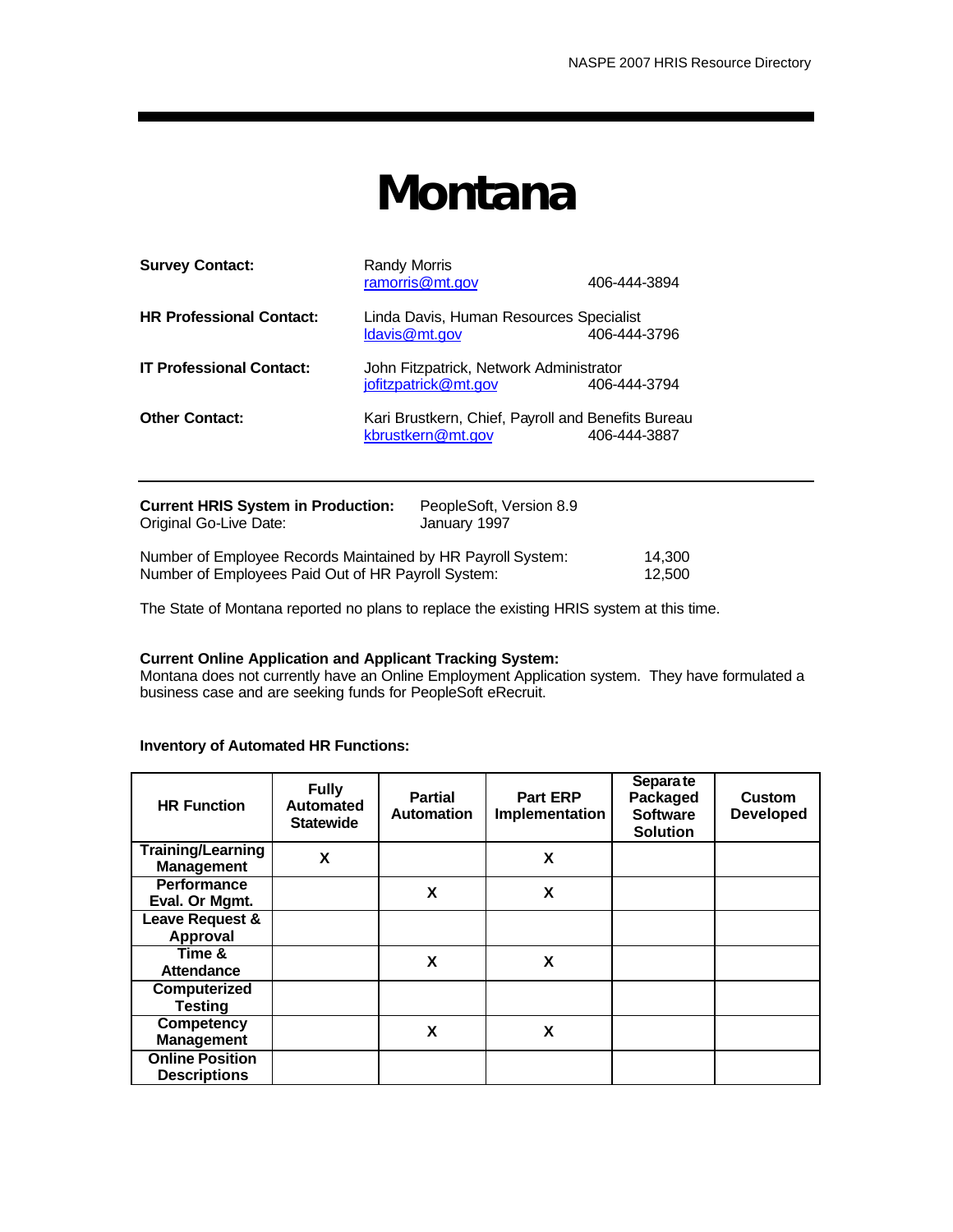## **Nebraska**

| <b>Survey Contact:</b>          | Dovi Mueller, HR Program Administrator<br>dmueller@notes.state.ne.us | 402-471-4465 |
|---------------------------------|----------------------------------------------------------------------|--------------|
| <b>HR Professional Contact:</b> | Dovi Mueller, HR Program Administrator<br>dmueller@notes.state.ne.us | 402-471-4465 |

| <b>Current HRIS System in Production:</b><br>Original Go-Live Date:                                               | JD Edwards ERP software PeopleSoft, Version 8.10<br>January 2003 |        |        |  |
|-------------------------------------------------------------------------------------------------------------------|------------------------------------------------------------------|--------|--------|--|
| Number of Employee Records Maintained by HR Payroll System:<br>Number of Employees Paid Out of HR Payroll System: |                                                                  | 23.531 | 20,000 |  |

The State of Nebraska reported no plans to replace the existing HRIS system at this time.

#### **Current Online Application and Applicant Tracking System:**

Nebraska has utilized Personic for their Online Employment Application system for the past nine years. They are in the RFP stage of implementing a new ATS and will begin evaluating oral interviews next.

#### **General Comments:**

Nebraska is developing a custom program using JDE called Salary Change Workflow. Once implemented this process will add workflow to their reclassification system which is currently done manually. Agencies will request new positions, reclassifications and salary changes, using NIS. All supporting documents will be attached for their Class/Comp Analysts to review and all decision making will be recorded. NIS ESS is operational and employees can check their pay stubs, enroll in benefits during open enrollment, select their benefits as a new hire, and check their leave balances via the computer. They will continue to work on rolling out additional functionality in ESS and MSS.

| <b>HR Function</b>                            | <b>Fully</b><br>Automated<br><b>Statewide</b> | <b>Partial</b><br><b>Automation</b> | <b>Part ERP</b><br><b>Implementation</b> | <b>Separate</b><br>Packaged<br><b>Software</b><br><b>Solution</b> | <b>Custom</b><br><b>Developed</b> |
|-----------------------------------------------|-----------------------------------------------|-------------------------------------|------------------------------------------|-------------------------------------------------------------------|-----------------------------------|
| <b>Training/Learning</b><br><b>Management</b> |                                               |                                     |                                          |                                                                   |                                   |
| <b>Performance</b><br>Eval. Or Mgmt.          |                                               |                                     |                                          |                                                                   |                                   |
| Leave Request &<br><b>Approval</b>            |                                               | X                                   | X                                        |                                                                   |                                   |
| Time &<br><b>Attendance</b>                   |                                               | X                                   | X                                        |                                                                   |                                   |
| Computerized<br><b>Testing</b>                |                                               |                                     |                                          |                                                                   |                                   |
| <b>Competency</b><br><b>Management</b>        |                                               | X                                   | X                                        |                                                                   |                                   |
| <b>Online Position</b><br><b>Descriptions</b> |                                               |                                     |                                          |                                                                   |                                   |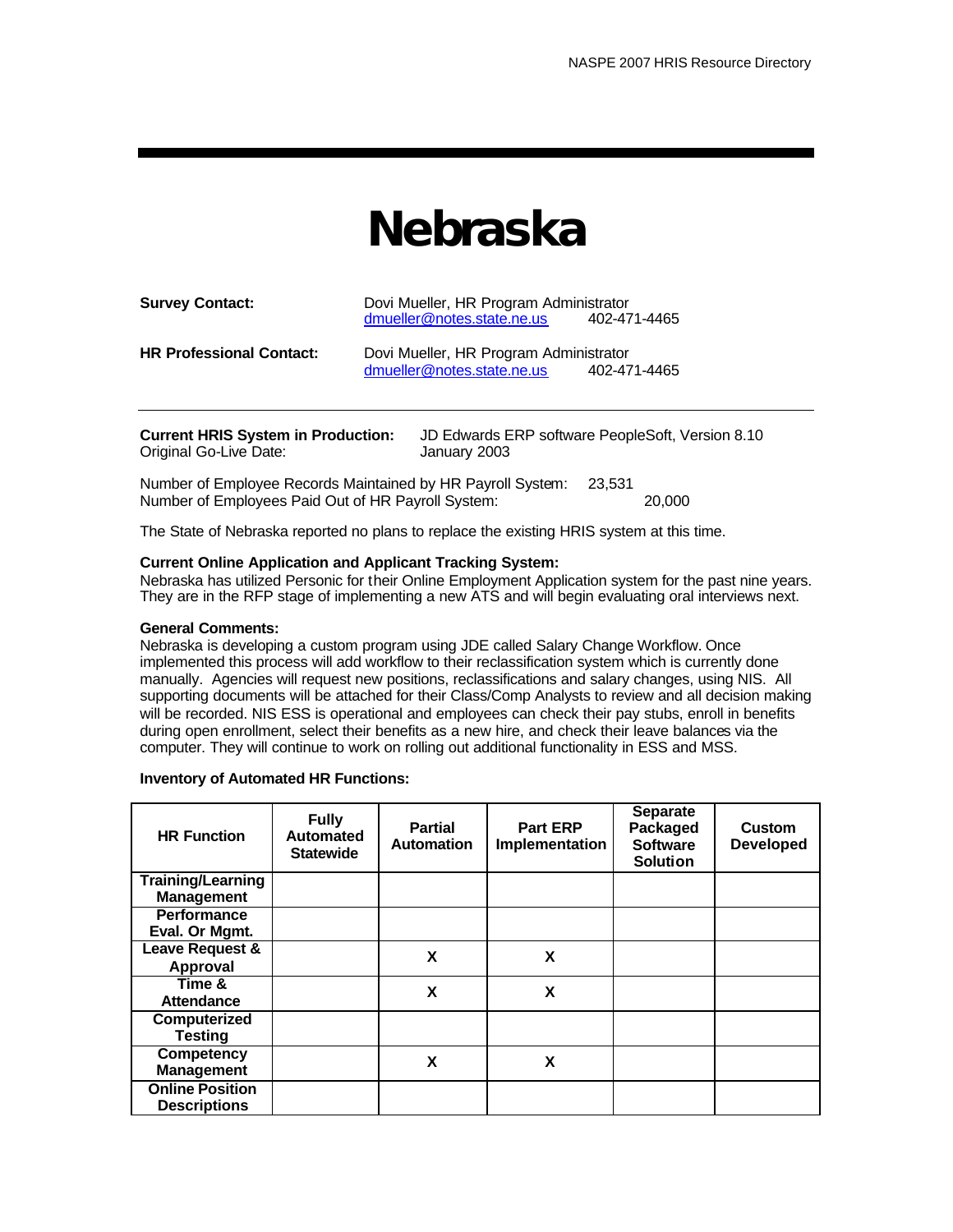### **Nevada**

| <b>Survey Contact:</b>          | Alan Rogers, IT Manager<br>arogers@ifs.state.nv.us                 | 775-687-9073 |
|---------------------------------|--------------------------------------------------------------------|--------------|
| <b>HR Professional Contact:</b> | Kim Foster, Chief of Administrative Services<br>kfoster@dop.nv.gov | 775-684-0102 |
| <b>IT Professional Contact:</b> | Alan Rogers, IT Manager<br>arogers@ifs.state.nv.us                 | 775-687-9073 |
| <b>Other Contact:</b>           | Netti DeBusk, Operations Manager<br>ndebusk@ifs.state.nv.us        | 775-687-9070 |

| <b>Current HRIS System in Production:</b> | AMS Advantage with Customized Programs, Version 2.1 |
|-------------------------------------------|-----------------------------------------------------|
| Original Go-Live Date:                    | March 1999                                          |

Number of Employee Records Maintained by HR Payroll System: 39,542 Number of Employees Paid Out of HR Payroll System: 17,954

The State of Nevada has indicated no plans to replace the existing HRIS system at this time.

#### **Current Online Application and Applicant Tracking System:**

Nevada is currently utilizing AERIS Enterprise, Inc., Version NVAPPS, as their Online Application vendor and has been doing so for the past year.

#### **General Comments:**

A common theme amongst everyone involved was that realistic timeframes, documentation, and early involvement and training of those involved were necessary elements to make the project successful.

| <b>HR Function</b>                            | <b>Fully</b><br><b>Automated</b><br><b>Statewide</b> | <b>Partial</b><br><b>Automation</b> | <b>Part ERP</b><br>Implementation | <b>Separate</b><br>Packaged<br><b>Software</b><br><b>Solution</b> | Custom<br><b>Developed</b> |
|-----------------------------------------------|------------------------------------------------------|-------------------------------------|-----------------------------------|-------------------------------------------------------------------|----------------------------|
| <b>Training/Learning</b><br><b>Management</b> |                                                      | X                                   | X                                 |                                                                   | X                          |
| <b>Performance</b><br>Eval. Or Mgmt.          |                                                      | X                                   | X                                 |                                                                   |                            |
| Leave Request &<br>Approval                   |                                                      | X                                   | X                                 |                                                                   | X                          |
| Time &<br><b>Attendance</b>                   |                                                      | X                                   | X                                 |                                                                   | X                          |
| Computerized<br><b>Testing</b>                |                                                      | X                                   |                                   |                                                                   | X                          |
| <b>Competency</b><br><b>Management</b>        |                                                      |                                     |                                   |                                                                   |                            |
| <b>Online Position</b><br><b>Descriptions</b> | X                                                    |                                     | X                                 |                                                                   |                            |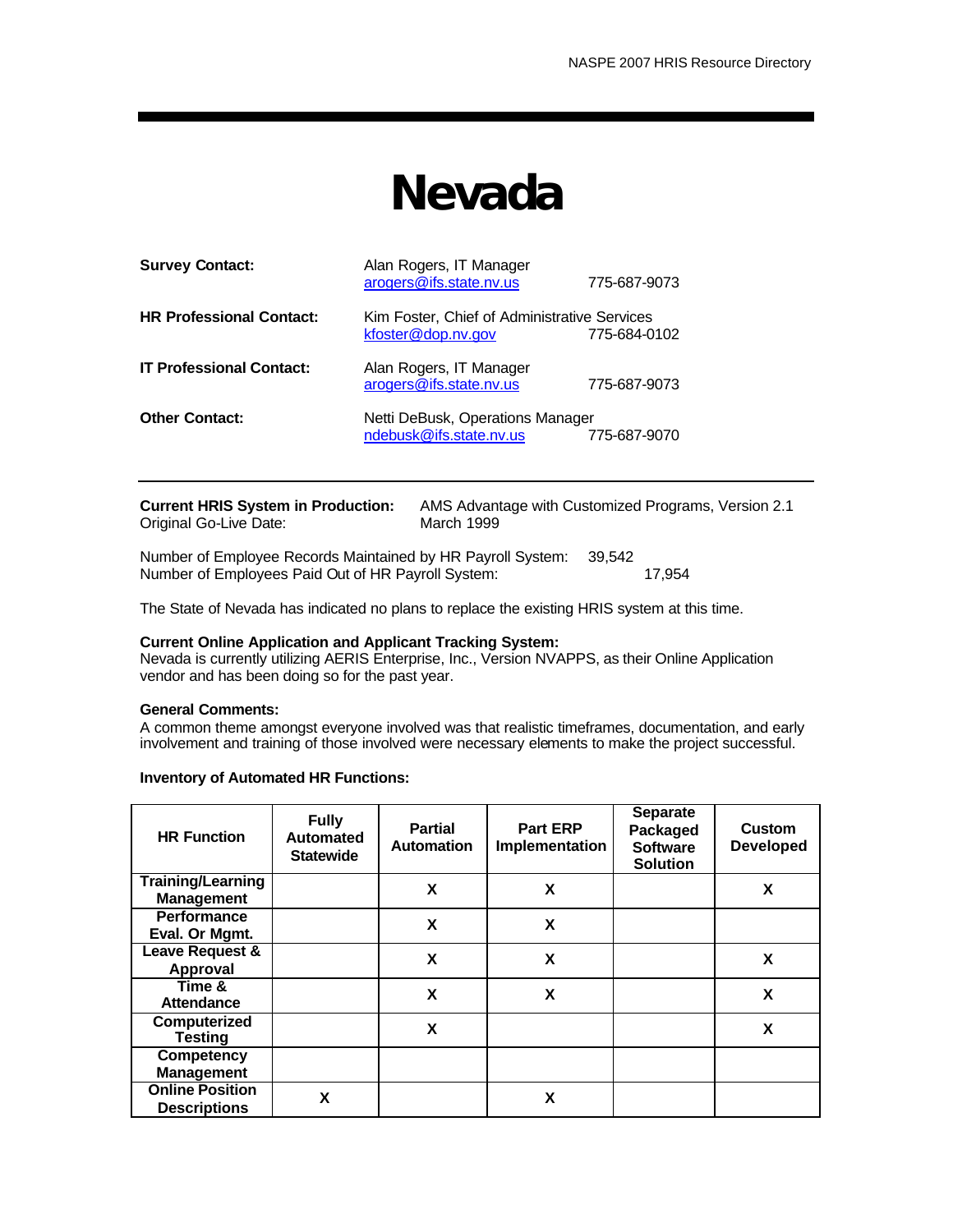### **New Jersey**

| <b>Survey Contact:</b>          | <b>Warren Barclay</b><br>warren.barclay@dop.state.nj.us                                 | 609-777-0933 |
|---------------------------------|-----------------------------------------------------------------------------------------|--------------|
| <b>IT Professional Contact:</b> | Joseph Gambino, Director, Division of IT & Management<br>joseph.gambino@dop.state.nj.us | 609-292-6585 |

#### **Current HRIS System in Production:** Custom

| Number of Employee Records Maintained by HR Payroll System: | 90,000 |
|-------------------------------------------------------------|--------|
| Number of Employees Paid Out of HR Payroll System:          | 85.000 |

The State of New Jersey reported no plans to replace the existing HRIS system at this time.

#### **Current Online Application and Applicant Tracking System:**

New Jersey currently uses Sigma as their Online Employment Application system.

| <b>HR Function</b>                            | <b>Fully</b><br><b>Automated</b><br><b>Statewide</b> | <b>Partial</b><br><b>Automation</b> | <b>Part ERP</b><br>Implementation | <b>Separate</b><br>Packaged<br><b>Software</b><br><b>Solution</b> | Custom<br><b>Developed</b> |
|-----------------------------------------------|------------------------------------------------------|-------------------------------------|-----------------------------------|-------------------------------------------------------------------|----------------------------|
| <b>Training/Learning</b><br><b>Management</b> | X                                                    |                                     |                                   |                                                                   | X                          |
| <b>Performance</b><br>Eval. Or Mgmt.          | X                                                    |                                     |                                   |                                                                   | X                          |
| Leave Request &                               |                                                      | X                                   |                                   |                                                                   | X                          |
| Approval                                      |                                                      |                                     |                                   |                                                                   |                            |
| Time &                                        | X                                                    |                                     |                                   |                                                                   | X                          |
| <b>Attendance</b>                             |                                                      |                                     |                                   |                                                                   |                            |
| Computerized                                  |                                                      |                                     |                                   |                                                                   |                            |
| <b>Testing</b>                                |                                                      |                                     |                                   |                                                                   |                            |
| <b>Competency</b>                             |                                                      |                                     |                                   |                                                                   |                            |
| <b>Management</b>                             |                                                      |                                     |                                   |                                                                   |                            |
| <b>Online Position</b><br><b>Descriptions</b> | X                                                    |                                     |                                   |                                                                   | X                          |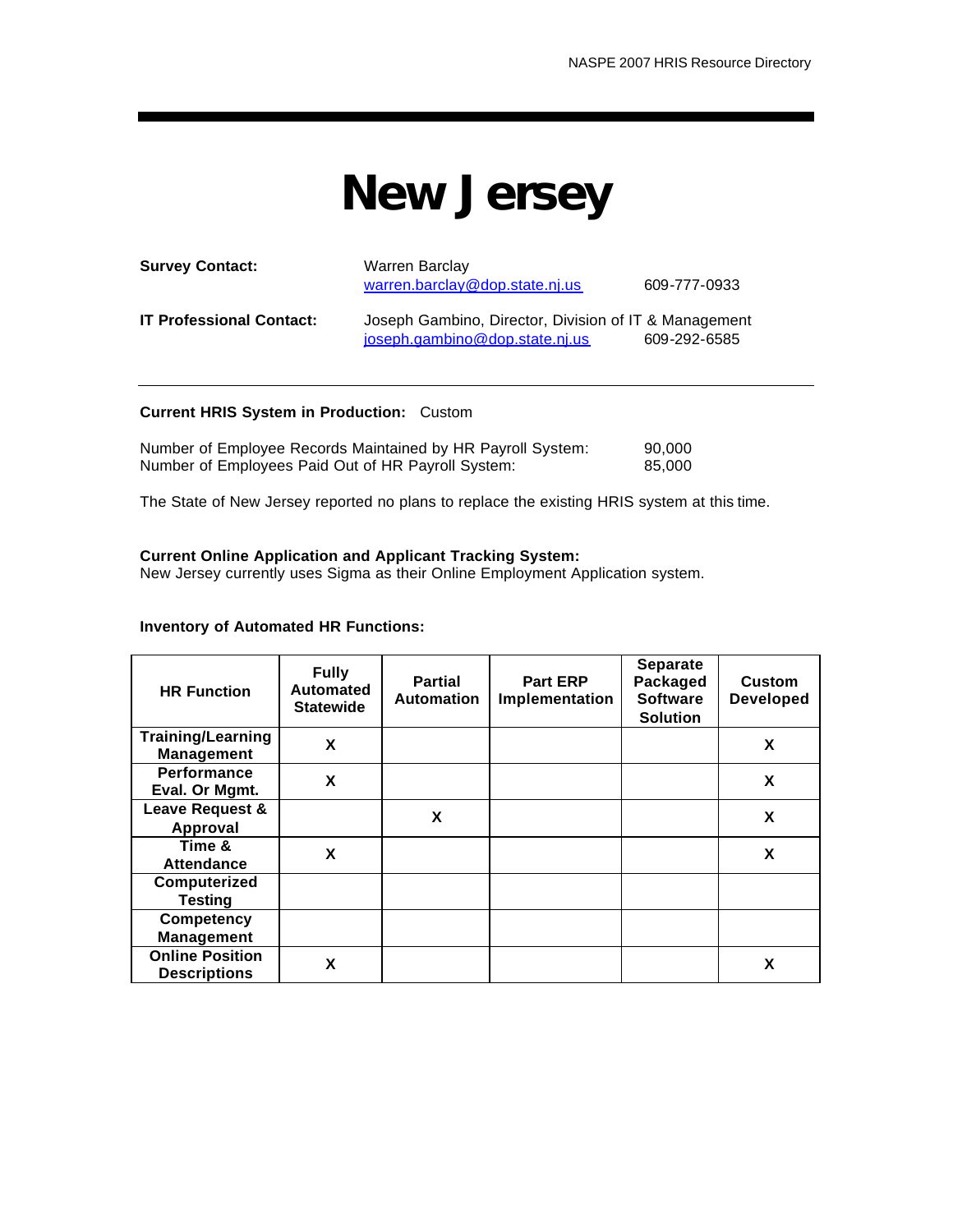## **New Mexico**

| <b>Survey Contact:</b>          | Tanya R. Giddings<br>tanya.giddings@state.nm.us                         | 505-476-7854 |
|---------------------------------|-------------------------------------------------------------------------|--------------|
| <b>HR Professional Contact:</b> | Justin Najaka, State Compensation Manager<br>justin.najaka@state.nm.us  | 505-476-7737 |
| <b>IT Professional Contact:</b> | Prakash Bhakta, Chief Information Officer<br>prakash.bhakta@state.nm.us | 505-476-7776 |

| <b>Current HRIS System in Production:</b> PeopleSoft, Version HRMS 8.9 |              |        |
|------------------------------------------------------------------------|--------------|--------|
| Original Go-Live Date:                                                 | July 1, 2006 |        |
| Number of Employee Records Maintained by HR Payroll System:            |              | 40.000 |
| Number of Employees Paid Out of HR Payroll System:                     |              | 25,000 |

The State of New Mexico reported no plans to replace the existing HRIS system at this time.

#### **Current Online Application and Applicant Tracking System:**

New Mexico has been using PeopleSoft eRecruit, Version 8.9 as their Online Employment Application vendor for one year.

| <b>HR Function</b>       | <b>Fully</b><br><b>Automated</b><br><b>Statewide</b> | <b>Partial</b><br><b>Automation</b> | <b>Part ERP</b><br>Implementation | <b>Separate</b><br>Packaged<br><b>Software</b><br><b>Solution</b> | <b>Custom</b><br><b>Developed</b> |
|--------------------------|------------------------------------------------------|-------------------------------------|-----------------------------------|-------------------------------------------------------------------|-----------------------------------|
| <b>Training/Learning</b> |                                                      |                                     |                                   |                                                                   |                                   |
| <b>Management</b>        |                                                      |                                     |                                   |                                                                   |                                   |
| Performance              |                                                      |                                     |                                   |                                                                   |                                   |
| Eval. Or Mgmt.           |                                                      |                                     |                                   |                                                                   |                                   |
| Leave Request &          | X                                                    |                                     | X                                 |                                                                   |                                   |
| Approval                 |                                                      |                                     |                                   |                                                                   |                                   |
| Time &                   | X                                                    |                                     | X                                 |                                                                   |                                   |
| <b>Attendance</b>        |                                                      |                                     |                                   |                                                                   |                                   |
| Computerized             |                                                      |                                     |                                   |                                                                   |                                   |
| <b>Testing</b>           |                                                      |                                     |                                   |                                                                   |                                   |
| <b>Competency</b>        |                                                      |                                     |                                   |                                                                   |                                   |
| <b>Management</b>        |                                                      |                                     |                                   |                                                                   |                                   |
| <b>Online Position</b>   |                                                      |                                     |                                   |                                                                   |                                   |
| <b>Descriptions</b>      |                                                      |                                     |                                   |                                                                   |                                   |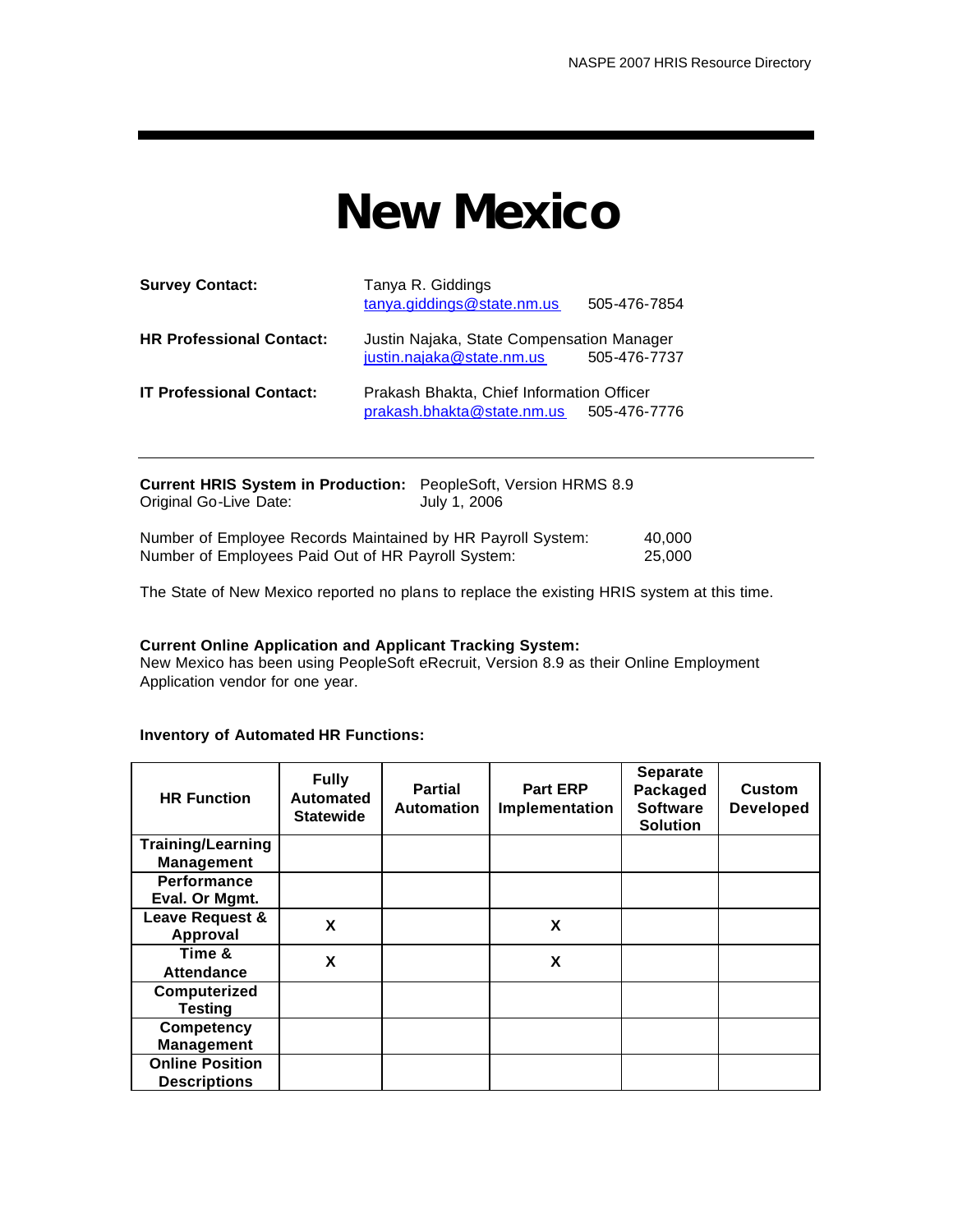## **New York**

| <b>Survey Contact:</b>          | Eileen Ludwin, Manager of PeopleSoft Applications<br>Eileen.Ludwin@cs.state.ny.us           | 518-473-6532 |
|---------------------------------|---------------------------------------------------------------------------------------------|--------------|
| <b>HR Professional Contact:</b> | Terry Jordan, Director of Staffing Services Division<br>Terry.Jordan@cs.state.ny.us         | 518-473-6437 |
| <b>IT Professional Contact:</b> | Eileen Ludwin, Manager of PeopleSoft Applications<br>Eileen.Ludwin@cs.state.ny.us           | 518-473-6532 |
| <b>Other Contact:</b>           | Frank Slade, Director of Information Resources Mgmt. Division<br>Frank.Slade@cs.state.ny.us | 518-473-7516 |
|                                 |                                                                                             |              |

| <b>Current HRIS System in Production:</b> | PeopleSoft, Version 8.3 Application, 8.22 People Tools |
|-------------------------------------------|--------------------------------------------------------|
| Original Go-Live Date:                    | July 1998                                              |
| .                                         |                                                        |

Number of Employee Records Maintained by HR Payroll System: 175,000<br>Number of Employees Paid Out of HR Payroll System: 1998 1256,000 Number of Employees Paid Out of HR Payroll System:

The State of New York reported no plans to replace the existing HRIS system at this time.

#### **Current Online Application and Applicant Tracking System:**

New York has used a custom Online Employment Application system since 2001. They have secured funds and are in the blueprinting or design phase of implementing a new Online Application system.

#### **General Comments:**

The Department of Civil Service is responsible for personnel administration and the State Comptroller is responsible for payroll functions. DCS has an online application system for most examinations. The system is a front-end to legacy systems used to support the rest of the examination process. DCS is planning to replace all examination-related systems with a project now in the design phase.

| <b>HR Function</b>       | <b>Fully</b><br><b>Automated</b><br><b>Statewide</b> | <b>Partial</b><br><b>Automation</b> | <b>Part ERP</b><br>Implementation | <b>Separate</b><br>Packaged<br><b>Software</b><br><b>Solution</b> | <b>Custom</b><br><b>Developed</b> |
|--------------------------|------------------------------------------------------|-------------------------------------|-----------------------------------|-------------------------------------------------------------------|-----------------------------------|
| <b>Training/Learning</b> |                                                      | X                                   |                                   | X                                                                 |                                   |
| <b>Management</b>        |                                                      |                                     |                                   |                                                                   |                                   |
| Performance              |                                                      |                                     |                                   |                                                                   |                                   |
| Eval. Or Mgmt.           |                                                      |                                     |                                   |                                                                   |                                   |
| Leave Request &          |                                                      |                                     |                                   |                                                                   |                                   |
| Approval                 |                                                      |                                     |                                   |                                                                   |                                   |
| Time &                   |                                                      | X                                   |                                   | X                                                                 |                                   |
| <b>Attendance</b>        |                                                      |                                     |                                   |                                                                   |                                   |
| Computerized             | X                                                    |                                     |                                   |                                                                   | X                                 |
| <b>Testing</b>           |                                                      |                                     |                                   |                                                                   |                                   |
| Competency               |                                                      |                                     |                                   |                                                                   |                                   |
| <b>Management</b>        |                                                      |                                     |                                   |                                                                   |                                   |
| <b>Online Position</b>   |                                                      |                                     |                                   |                                                                   |                                   |
| <b>Descriptions</b>      |                                                      |                                     |                                   |                                                                   |                                   |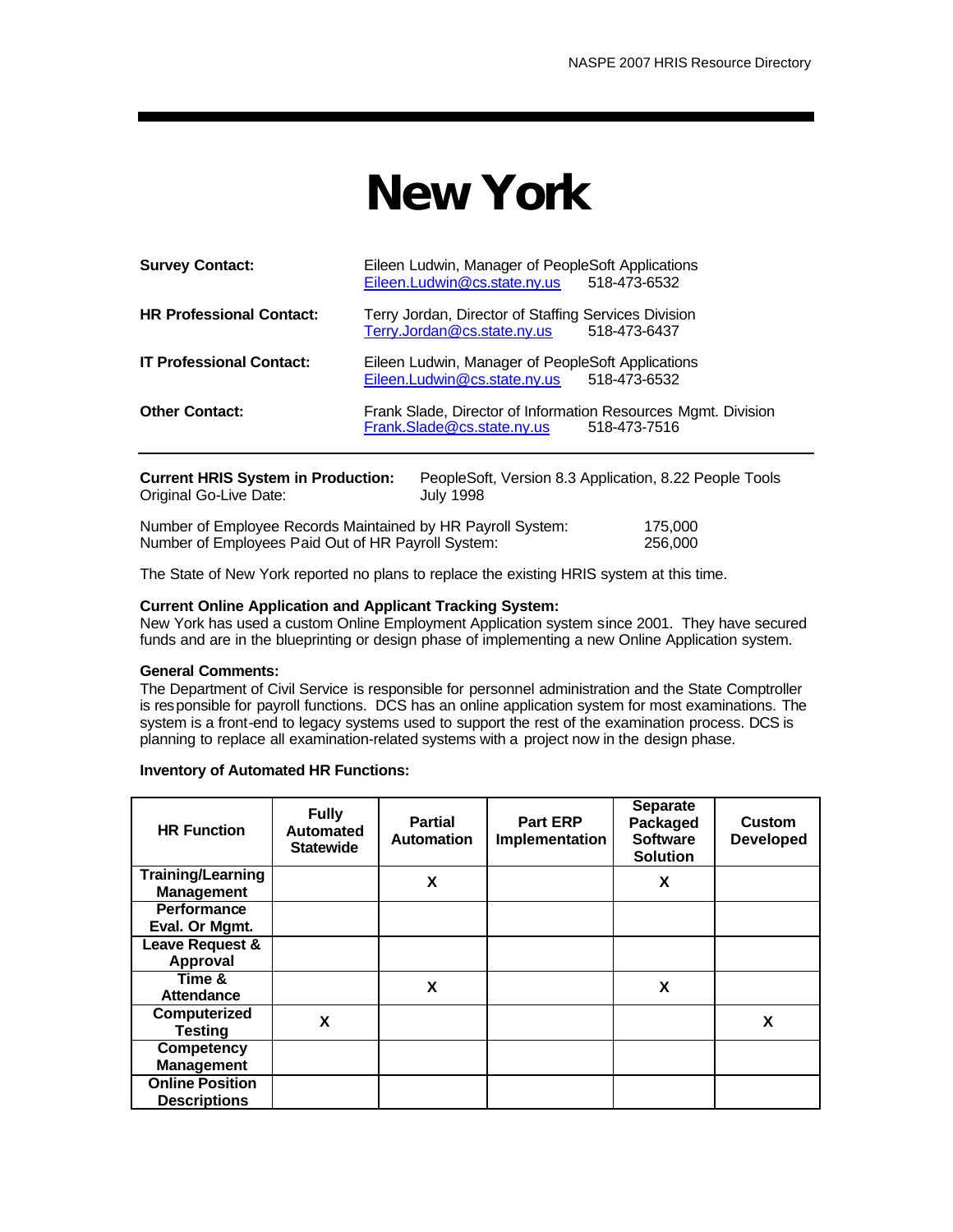## **North Carolina**

| <b>Survey Contact:</b>          | Thomas Wright<br>Thomas.Wright@ncmail.net                         | 919-807-4800 |
|---------------------------------|-------------------------------------------------------------------|--------------|
| <b>HR Professional Contact:</b> | Dusty Wall, Managing Partner<br>Dusty.Wall@ncmail.net             | 919-807-4800 |
| <b>IT Professional Contact:</b> | Kris Michalowski, Managing Partner<br>Kris.Michalowski@ncmail.net | 919-807-4800 |

#### **Current HRIS System in Production:** Custom

|  | Number of Employee Records Maintained by HR Payroll System: |  | 90,000 |
|--|-------------------------------------------------------------|--|--------|
|  | Number of Employees Paid Out of HR Payroll System:          |  | 90.000 |

The State of North Carolina will be using SAP for their HRIS system. They are in the implementation phase and have a planned go-live date of January 1, 2008.

#### **Current Online Application and Applicant Tracking System:**

North Carolina has secured funds and is in the blueprinting or design phase of implementing a custom system for their Online Employment Application system.

| <b>HR Function</b>       | <b>Fully</b><br><b>Automated</b><br><b>Statewide</b> | <b>Partial</b><br><b>Automation</b> | <b>Part ERP</b><br>Implementation | <b>Separate</b><br>Packaged<br><b>Software</b><br><b>Solution</b> | <b>Custom</b><br><b>Developed</b> |
|--------------------------|------------------------------------------------------|-------------------------------------|-----------------------------------|-------------------------------------------------------------------|-----------------------------------|
| <b>Training/Learning</b> |                                                      |                                     | X                                 |                                                                   |                                   |
| <b>Management</b>        |                                                      |                                     |                                   |                                                                   |                                   |
| <b>Performance</b>       |                                                      |                                     | X                                 |                                                                   |                                   |
| Eval. Or Mgmt.           |                                                      |                                     |                                   |                                                                   |                                   |
| Leave Request &          |                                                      |                                     | X                                 |                                                                   |                                   |
| Approval                 |                                                      |                                     |                                   |                                                                   |                                   |
| Time &                   |                                                      |                                     | X                                 |                                                                   |                                   |
| <b>Attendance</b>        |                                                      |                                     |                                   |                                                                   |                                   |
| Computerized             |                                                      |                                     |                                   |                                                                   |                                   |
| <b>Testing</b>           |                                                      |                                     |                                   |                                                                   |                                   |
| <b>Competency</b>        |                                                      |                                     | X                                 |                                                                   |                                   |
| <b>Management</b>        |                                                      |                                     |                                   |                                                                   |                                   |
| <b>Online Position</b>   |                                                      |                                     |                                   |                                                                   |                                   |
| <b>Descriptions</b>      |                                                      |                                     |                                   |                                                                   |                                   |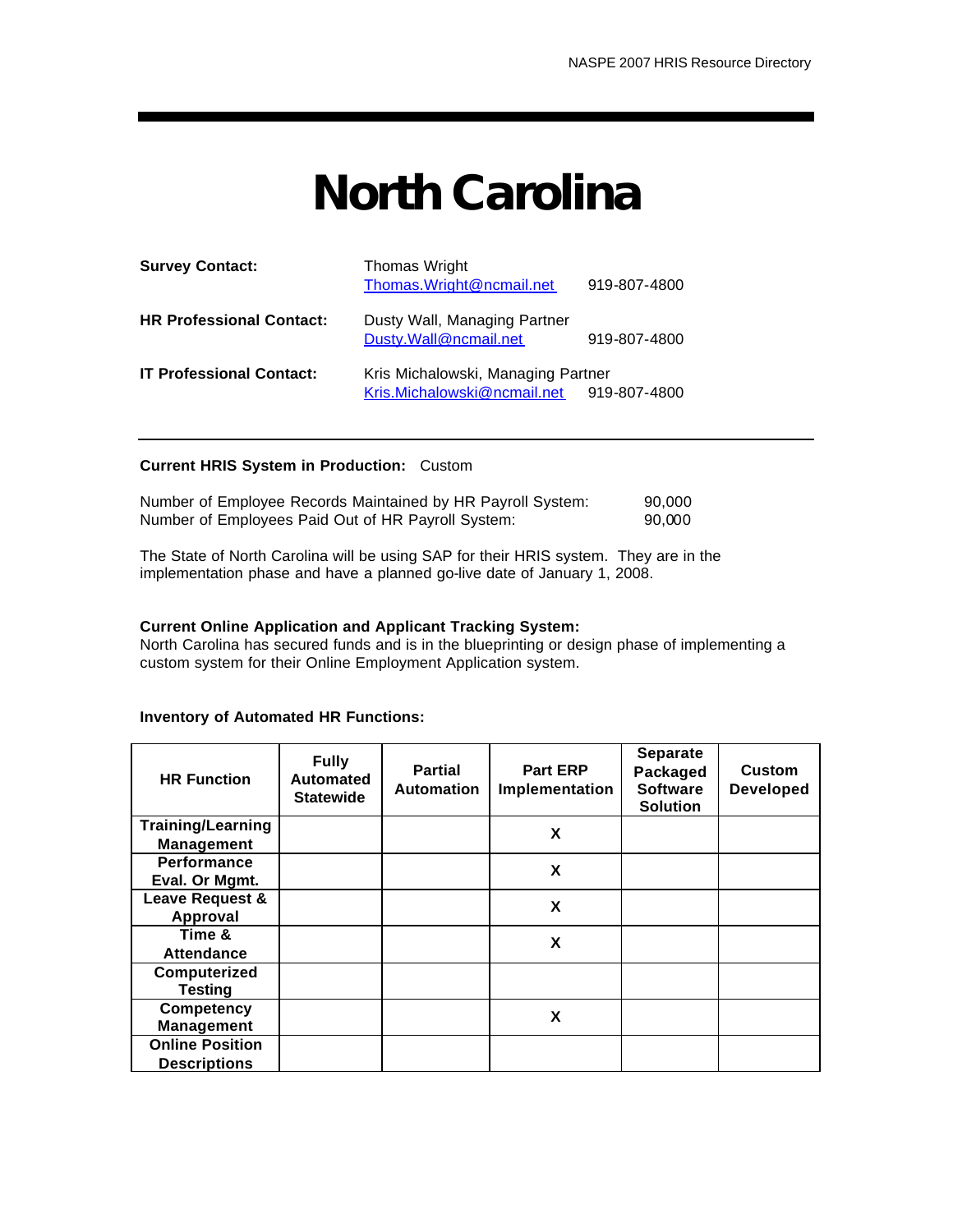## **Ohio**

| <b>Survey Contact:</b>          | Brenda Oyer<br>brenda.oyer@das.state.oh.us                                   | 614-644-5222 |
|---------------------------------|------------------------------------------------------------------------------|--------------|
| <b>HR Professional Contact:</b> | Nancy Kelly, Deputy Director<br>nancy.kelly@das.state.oh.us                  | 614-466-3463 |
| <b>IT Professional Contact:</b> | Jerry Miller, Information Technology Manager<br>jerry.miller@das.state.oh.us | 614-387-1858 |
| <b>Other Contact:</b>           | Dan Parks, Data System Administrator<br>dan.parks@das.state.oh.us            | 614-644-8411 |
|                                 |                                                                              |              |

| <b>Current HRIS System in Production:</b> PeopleSoft, Version 8.9<br>Original Go-Live Date:                       | January 1, 2007 |                  |
|-------------------------------------------------------------------------------------------------------------------|-----------------|------------------|
| Number of Employee Records Maintained by HR Payroll System:<br>Number of Employees Paid Out of HR Payroll System: |                 | 63.000<br>63.000 |

#### **Current Online Application and Applicant Tracking System:**

Ohio will be implementing PeopleSoft eRecruit, Version 8.9 for their Online Employment Application system in the Summer of 2008.

| <b>HR Function</b>       | <b>Fully</b><br><b>Automated</b><br><b>Statewide</b> | <b>Partial</b><br><b>Automation</b> | <b>Part ERP</b><br>Implementation | <b>Separate</b><br>Packaged<br><b>Software</b><br><b>Solution</b> | Custom<br><b>Developed</b> |
|--------------------------|------------------------------------------------------|-------------------------------------|-----------------------------------|-------------------------------------------------------------------|----------------------------|
| <b>Training/Learning</b> |                                                      |                                     |                                   |                                                                   |                            |
| <b>Management</b>        |                                                      |                                     |                                   |                                                                   |                            |
| <b>Performance</b>       |                                                      |                                     |                                   |                                                                   |                            |
| Eval. Or Mgmt.           |                                                      |                                     |                                   |                                                                   |                            |
| Leave Request &          |                                                      |                                     |                                   |                                                                   |                            |
| Approval                 |                                                      |                                     |                                   |                                                                   |                            |
| Time &                   |                                                      | X                                   |                                   | X                                                                 | X                          |
| <b>Attendance</b>        |                                                      |                                     |                                   |                                                                   |                            |
| Computerized             |                                                      | X                                   |                                   |                                                                   | X                          |
| <b>Testing</b>           |                                                      |                                     |                                   |                                                                   |                            |
| <b>Competency</b>        |                                                      |                                     |                                   |                                                                   |                            |
| <b>Management</b>        |                                                      |                                     |                                   |                                                                   |                            |
| <b>Online Position</b>   |                                                      |                                     |                                   |                                                                   |                            |
| <b>Descriptions</b>      |                                                      |                                     |                                   |                                                                   |                            |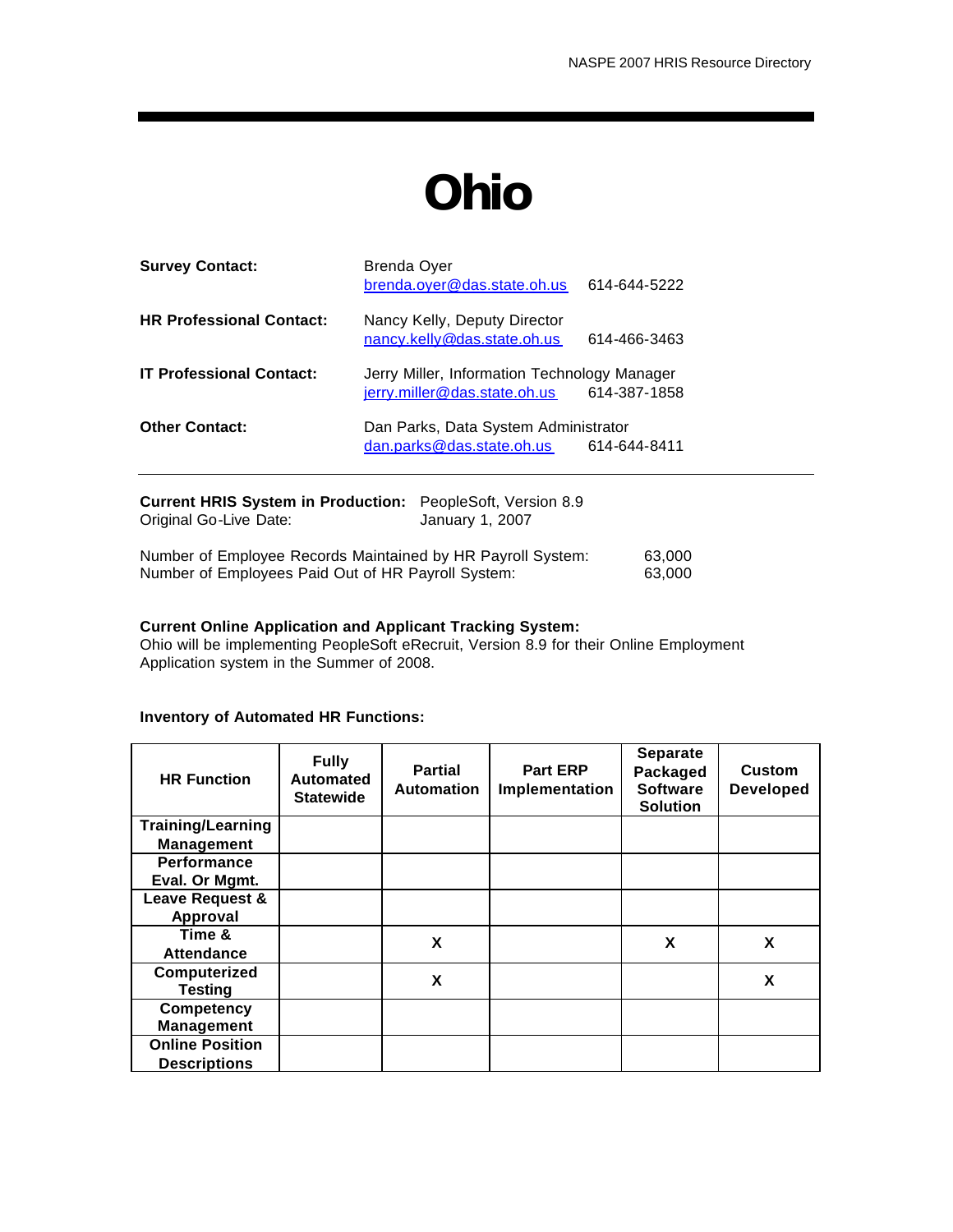# **Oklahoma**

| <b>Survey Contact:</b>          | Hank Batty, Deputy Administrator for Programs<br>hank.batty@opm.ok.gov | 405-521-6303 |
|---------------------------------|------------------------------------------------------------------------|--------------|
| <b>HR Professional Contact:</b> | Hank Batty, Deputy Administrator for Programs<br>hank.batty@opm.ok.gov | 405-521-6303 |
| <b>IT Professional Contact:</b> | Lisa McKeithan, CORE Technical Lead<br>lisa.mckeithan@osf.ok.gov       | 405-521-3772 |
| <b>Other Contact:</b>           | Ross Tripp, Workforce Planning Manager<br>ross.tripp@opm.ok.gov        | 405-521-6376 |

| <b>Current HRIS System in Production:</b>                                     | PeopleSoft, Version 8.1 |  |
|-------------------------------------------------------------------------------|-------------------------|--|
| Original Go-Live Date:                                                        | September 2006          |  |
| Nicostron of Econolation - Diamonda Materials and total ID-District October - |                         |  |

Number of Employee Records Maintained by HR Payroll System: 40,202 Number of Employees Paid Out of HR Payroll System: 40,202

The State of Oklahoma reported no plans to replace the existing HRIS system at this time.

#### **Current Online Application and Applicant Tracking System:**

Oklahoma is currently in the implementation phase and has a planned go-live date of the summer 2007 to implement JobAps as their Online Employment Application vendor.

| <b>HR Function</b>       | <b>Fully</b><br><b>Automated</b><br><b>Statewide</b> | <b>Partial</b><br><b>Automation</b> | <b>Part ERP</b><br>Implementation | <b>Separate</b><br>Packaged<br><b>Software</b><br><b>Solution</b> | <b>Custom</b><br><b>Developed</b> |
|--------------------------|------------------------------------------------------|-------------------------------------|-----------------------------------|-------------------------------------------------------------------|-----------------------------------|
| <b>Training/Learning</b> |                                                      | X                                   | X                                 |                                                                   |                                   |
| <b>Management</b>        |                                                      |                                     |                                   |                                                                   |                                   |
| <b>Performance</b>       |                                                      | X                                   |                                   |                                                                   | X                                 |
| Eval. Or Mgmt.           |                                                      |                                     |                                   |                                                                   |                                   |
| Leave Request &          |                                                      |                                     |                                   |                                                                   |                                   |
| Approval                 |                                                      |                                     |                                   |                                                                   |                                   |
| Time &                   |                                                      |                                     |                                   |                                                                   |                                   |
| <b>Attendance</b>        |                                                      |                                     |                                   |                                                                   |                                   |
| Computerized             | X                                                    |                                     |                                   | X                                                                 |                                   |
| <b>Testing</b>           |                                                      |                                     |                                   |                                                                   |                                   |
| <b>Competency</b>        |                                                      |                                     |                                   |                                                                   |                                   |
| <b>Management</b>        |                                                      |                                     |                                   |                                                                   |                                   |
| <b>Online Position</b>   |                                                      |                                     |                                   |                                                                   |                                   |
| <b>Descriptions</b>      |                                                      |                                     |                                   |                                                                   |                                   |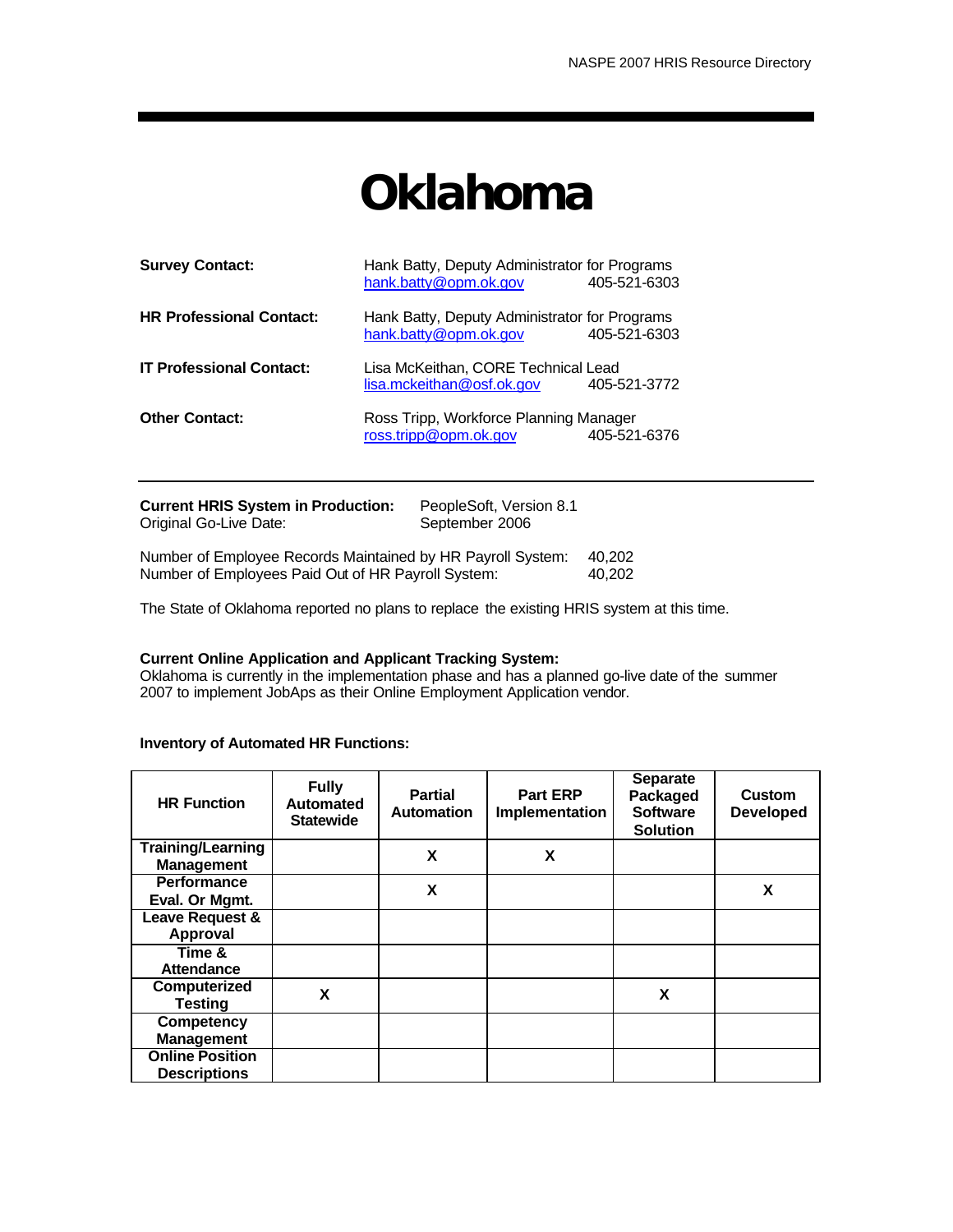## **Oregon**

| <b>Survey Contact:</b>          | Steve Schafer, HRIS Project Manager<br>steven.j.schafer@state.or.us<br>503-373-7320                              |
|---------------------------------|------------------------------------------------------------------------------------------------------------------|
| <b>HR Professional Contact:</b> | Donna Lantz, Personnel and Position Database Information<br>Manager<br>donna.l.lantz@state.or.us<br>503-378-3145 |
| <b>IT Professional Contact:</b> | Kathy Livengood, Systems Programmer<br>kathlene.livengood@state.or.us 503-378-3374                               |
| <b>Other Contact:</b>           | Joe Adelman, Data Resources Manager<br>joe.f.adelman@state.or.us<br>503-378-4946                                 |
|                                 |                                                                                                                  |

**Current HRIS System in Production:** Custom<br>Original Go-Live Date: 7/1/1991 Original Go-Live Date:

Number of Employee Records Maintained by HR Payroll System: 37,681<br>Number of Employees Paid Out of HR Payroll System: 37,681 Number of Employees Paid Out of HR Payroll System:

The State of Oregon is formulating the business case for a new HRIS system. They have completed a business opportunity review and received money in their budget to proceed in the development of a business plan and possible request for a proposal.

#### **Current Online Application and Applicant Tracking System:**

Oregon does not currently have an Online Employment Application system. They are in the process of starting a pilot project for online applications and applicant tracking through the Oregon Employment Department's existing system.

| <b>HR Function</b>       | <b>Fully</b><br><b>Automated</b><br><b>Statewide</b> | <b>Partial</b><br><b>Automation</b> | <b>Part ERP</b><br>Implementation | <b>Separate</b><br>Packaged<br><b>Software</b><br><b>Solution</b> | <b>Custom</b><br><b>Developed</b> |
|--------------------------|------------------------------------------------------|-------------------------------------|-----------------------------------|-------------------------------------------------------------------|-----------------------------------|
| <b>Training/Learning</b> |                                                      | X                                   |                                   | X                                                                 |                                   |
| <b>Management</b>        |                                                      |                                     |                                   |                                                                   |                                   |
| <b>Performance</b>       |                                                      | X                                   |                                   | X                                                                 |                                   |
| Eval. Or Mgmt.           |                                                      |                                     |                                   |                                                                   |                                   |
| Leave Request &          |                                                      |                                     |                                   |                                                                   |                                   |
| <b>Approval</b>          |                                                      |                                     |                                   |                                                                   |                                   |
| Time &                   |                                                      | X                                   |                                   |                                                                   | X                                 |
| Attendance               |                                                      |                                     |                                   |                                                                   |                                   |
| Computerized             |                                                      |                                     |                                   |                                                                   |                                   |
| <b>Testing</b>           |                                                      |                                     |                                   |                                                                   |                                   |
| <b>Competency</b>        |                                                      | X                                   |                                   | X                                                                 |                                   |
| <b>Management</b>        |                                                      |                                     |                                   |                                                                   |                                   |
| <b>Online Position</b>   |                                                      |                                     |                                   |                                                                   |                                   |
| <b>Descriptions</b>      |                                                      |                                     |                                   |                                                                   |                                   |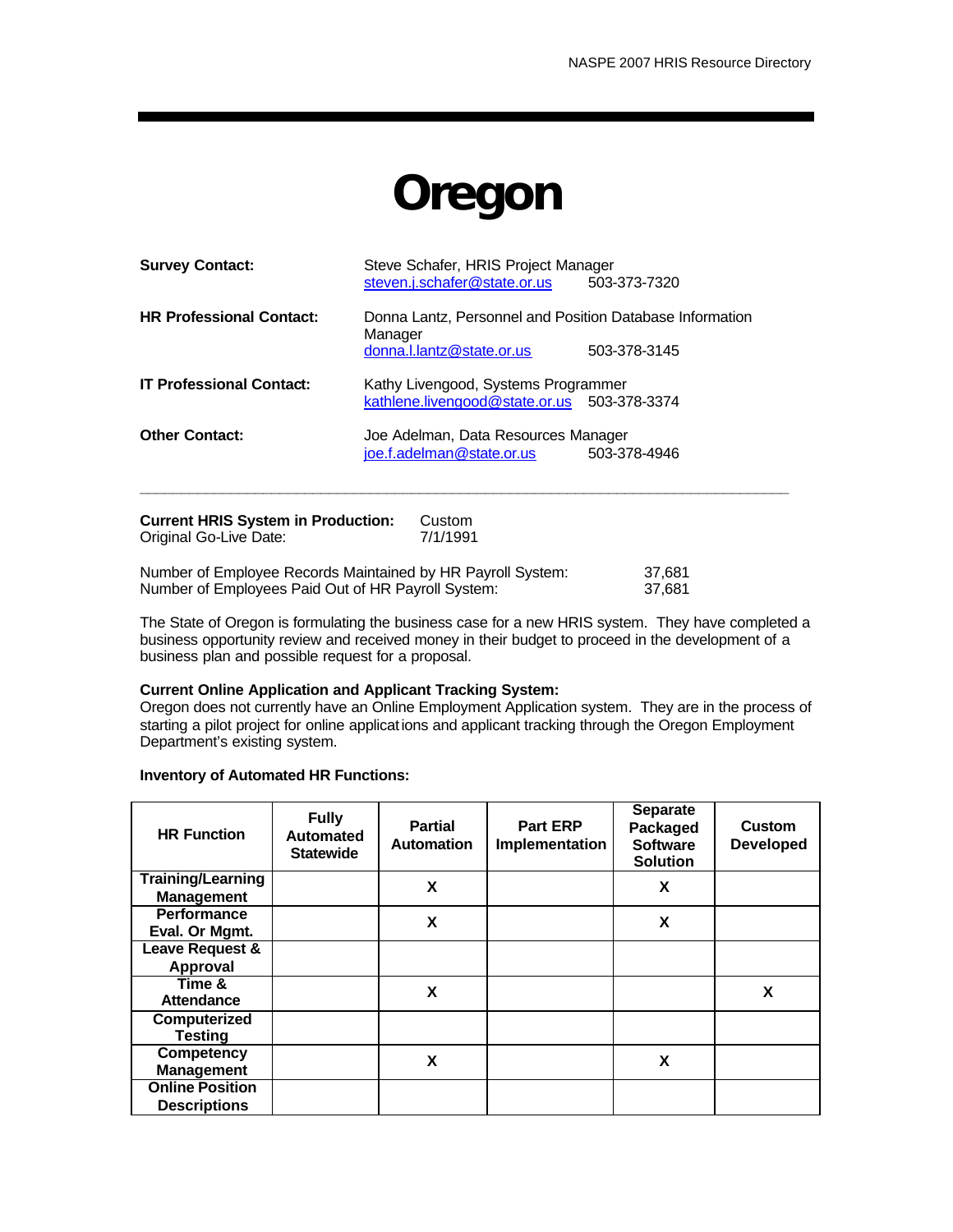### **Pennsylvania**

| <b>Survey Contact:</b>          | Jason Thomas<br>jasthomas@state.pa.us                                     | 717-787-8001 |
|---------------------------------|---------------------------------------------------------------------------|--------------|
| <b>HR Professional Contact:</b> | Rafael Perez-Bravo, Director, Bureau of Systems<br>rperezbrav@state.pa.us | 717-787-8001 |
| <b>IT Professional Contact:</b> | Rafael Perez-Bravo, Director, Bureau of Systems<br>rperezbrav@state.pa.us | 717-787-8001 |

| <b>Current HRIS System in Production: SAP, Version 4.6c</b> |            |        |
|-------------------------------------------------------------|------------|--------|
| Original Go-Live Date:                                      | March 2004 |        |
|                                                             |            |        |
| Number of Employee Records Maintained by HR Payroll System: |            | 85.000 |
| Number of Employees Paid Out of HR Payroll System:          |            | 85.000 |

The State of Pennsylvania reported no plans to replace the existing HRIS system at this time.

#### **Current Online Application and Applicant Tracking System:**

Pennsylvania uses a custom web application for their Online Employment Application system and has been using this system for the past five years.

| <b>HR Function</b>                            | <b>Fully</b><br><b>Automated</b><br><b>Statewide</b> | <b>Partial</b><br><b>Automation</b> | <b>Part ERP</b><br>Implementation | <b>Separate</b><br>Packaged<br><b>Software</b><br><b>Solution</b> | Custom<br><b>Developed</b> |
|-----------------------------------------------|------------------------------------------------------|-------------------------------------|-----------------------------------|-------------------------------------------------------------------|----------------------------|
| <b>Training/Learning</b><br><b>Management</b> |                                                      | X                                   |                                   | X                                                                 |                            |
| <b>Performance</b>                            |                                                      |                                     |                                   |                                                                   |                            |
| Eval. Or Mgmt.                                |                                                      |                                     |                                   |                                                                   |                            |
| Leave Request &<br>Approval                   | X                                                    |                                     | X                                 |                                                                   |                            |
| Time &<br><b>Attendance</b>                   | X                                                    |                                     | X                                 |                                                                   |                            |
| Computerized<br><b>Testing</b>                | X                                                    |                                     |                                   |                                                                   | X                          |
| <b>Competency</b><br><b>Management</b>        |                                                      |                                     |                                   |                                                                   |                            |
| <b>Online Position</b><br><b>Descriptions</b> | X                                                    |                                     |                                   |                                                                   | X                          |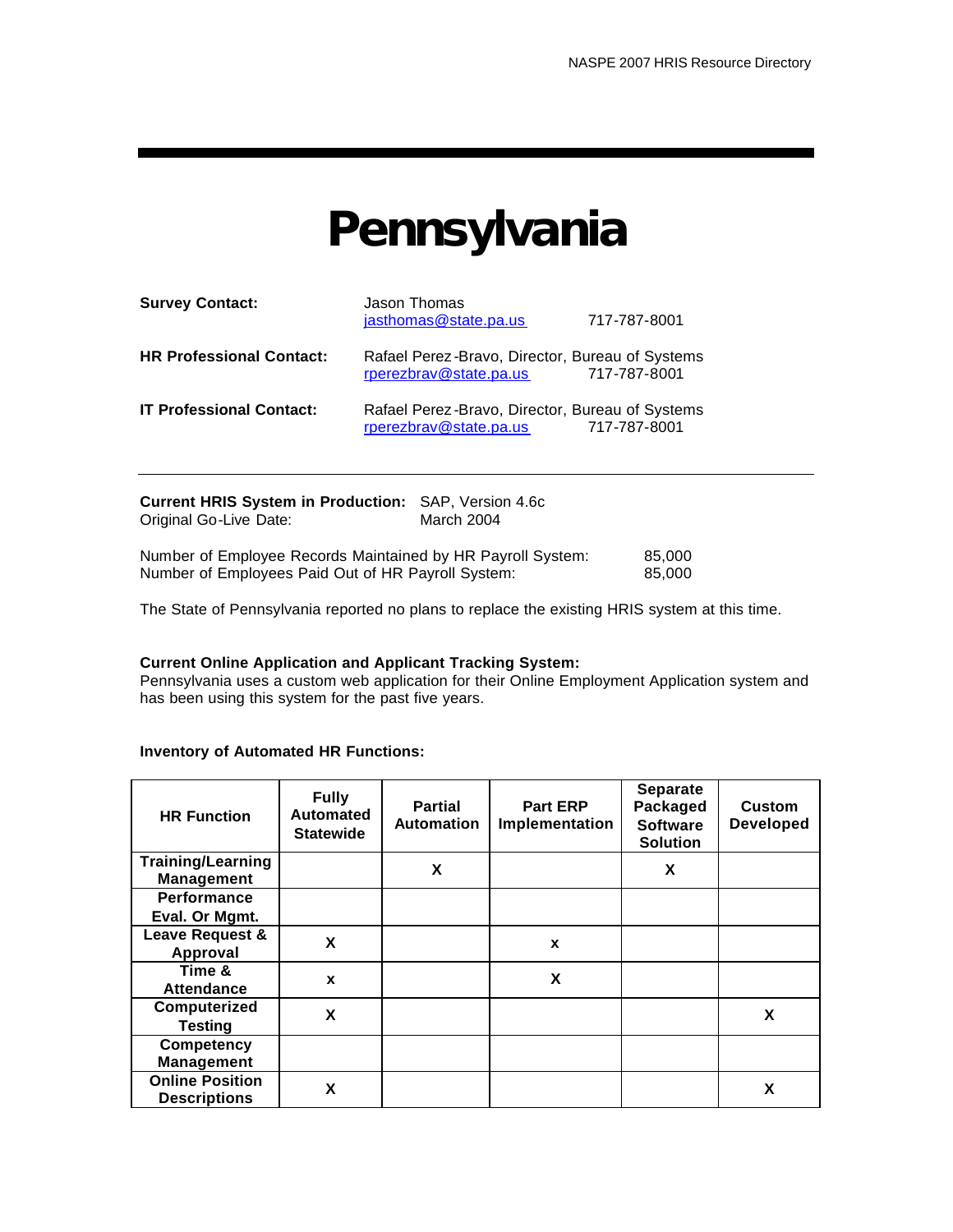## **South Carolina**

| <b>Survey Contact:</b>          | Karl McCottry, Operations Manager<br>kmccottry@ohr.sc.gov<br>803-737-0946 |              |  |  |
|---------------------------------|---------------------------------------------------------------------------|--------------|--|--|
| <b>HR Professional Contact:</b> | Karl McCottry, Operations Manager<br>kmccottry@ohr.sc.gov                 | 803-737-0946 |  |  |
| <b>IT Professional Contact:</b> | Andy Shaw, Applications Analyst<br>fshaw@cio.sc.gov                       | 803-734-2243 |  |  |
| <b>Other Contact:</b>           | Kelly Watkins, Human Resources Consultant<br>kwatkins@ohr.sc.gov          | 803-737-4071 |  |  |

**Current HRIS System in Production:** Custom<br>Original Go-Live Date: 7/01/1997 Original Go-Live Date:

Number of Employee Records Maintained by HR Payroll System: 74,273 Number of Employees Paid Out of HR Payroll System: 0

The State of South Carolina has secured funds and is in the blueprinting or design phase to implement SAP have their HRIS vendor. They are not going live with all of their state agencies.

#### **Current Online Application and Applicant Tracking System:**

South Carolina does not currently have an Online Employment Application system. They are in the implementation phase of utilizing NEOGOV have their vendor and have a planned go-live date of August of 2007.

| <b>HR Function</b>                            | <b>Fully</b><br>Automated<br><b>Statewide</b> | <b>Partial</b><br><b>Automation</b> | <b>Part ERP</b><br>Implementation | <b>Separate</b><br>Packaged<br><b>Software</b><br><b>Solution</b> | <b>Custom</b><br><b>Developed</b> |
|-----------------------------------------------|-----------------------------------------------|-------------------------------------|-----------------------------------|-------------------------------------------------------------------|-----------------------------------|
| <b>Training/Learning</b><br><b>Management</b> |                                               | X                                   |                                   | X                                                                 |                                   |
| <b>Performance</b>                            |                                               |                                     |                                   |                                                                   |                                   |
| Eval. Or Mgmt.                                |                                               |                                     |                                   |                                                                   |                                   |
| Leave Request &                               | X                                             |                                     |                                   |                                                                   | x                                 |
| Approval                                      |                                               |                                     |                                   |                                                                   |                                   |
| Time &                                        |                                               |                                     |                                   |                                                                   |                                   |
| Attendance                                    |                                               |                                     |                                   |                                                                   |                                   |
| Computerized                                  |                                               |                                     |                                   |                                                                   |                                   |
| <b>Testing</b>                                |                                               |                                     |                                   |                                                                   |                                   |
| <b>Competency</b>                             |                                               |                                     |                                   |                                                                   |                                   |
| <b>Management</b>                             |                                               |                                     |                                   |                                                                   |                                   |
| <b>Online Position</b>                        |                                               | X                                   |                                   | x                                                                 |                                   |
| <b>Descriptions</b>                           |                                               |                                     |                                   |                                                                   |                                   |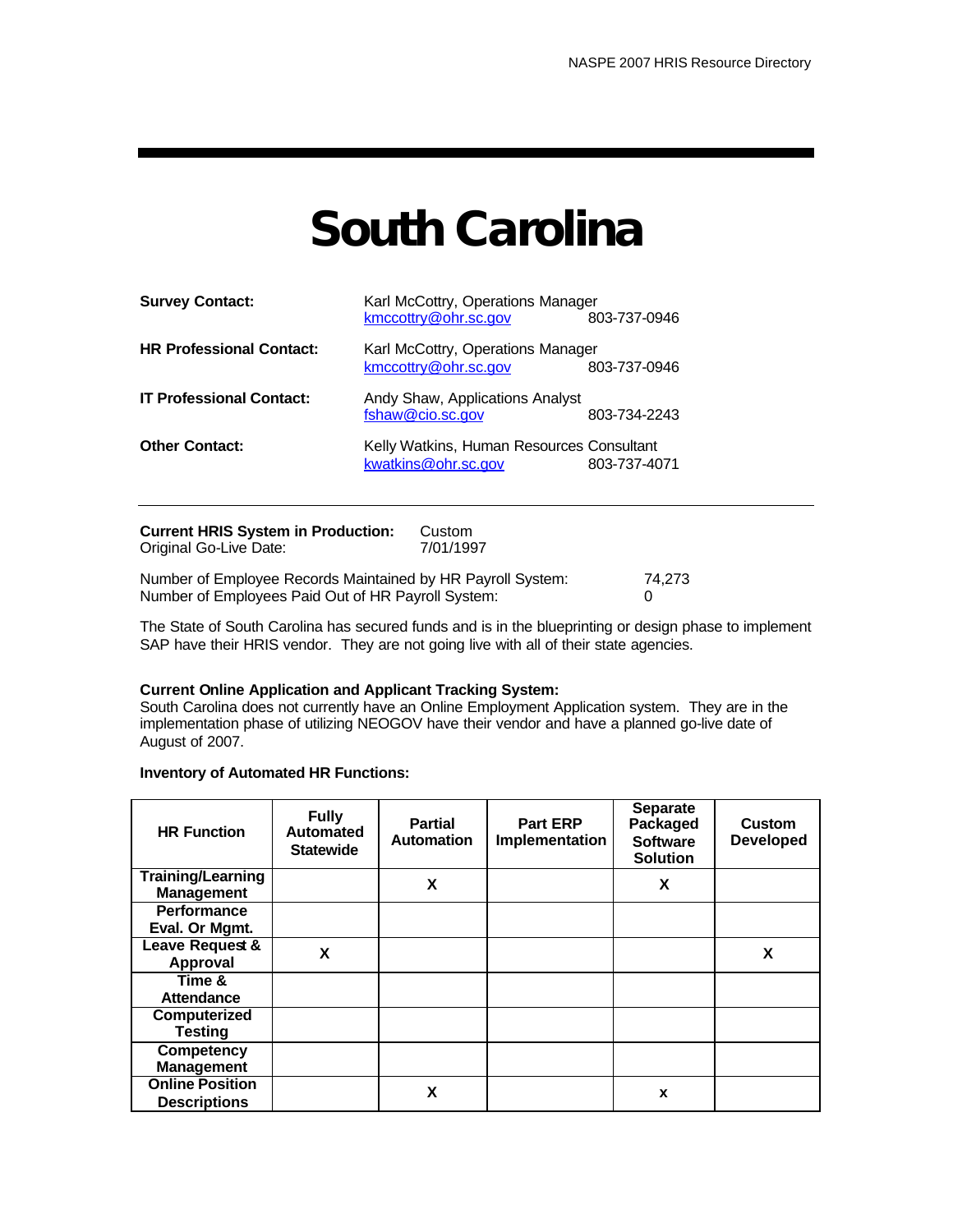## **South Dakota**

| <b>Survey Contact:</b>          | Toni Richardson, Management Analyst<br>toni.richardson@state.sd.us       | 605-773-6363 |
|---------------------------------|--------------------------------------------------------------------------|--------------|
| <b>HR Professional Contact:</b> | Toni Richardson, Management Analyst<br>toni.richardson@state.sd.us       | 605-773-6363 |
| <b>IT Professional Contact:</b> | Colin Keeler, Director of Financial Systems<br>colin.keeler@state.sd.us  | 605-773-3411 |
| <b>Other Contact:</b>           | Sandy Jorgensen, Director of Compensation<br>sandy.jorgensen@state.sd.us | 605-773-3148 |
|                                 |                                                                          |              |

| <b>Current HRIS System in Production:</b><br>Original Go-Live Date:                                               | Lawson, Version 8.0.3.7<br><b>July 2001</b> |                 |
|-------------------------------------------------------------------------------------------------------------------|---------------------------------------------|-----------------|
| Number of Employee Records Maintained by HR Payroll System:<br>Number of Employees Paid Out of HR Payroll System: |                                             | 16.444<br>9.199 |

The State of South Dakota reported no plans to replace the existing HRIS system at this time.

#### **Current Online Application and Applicant Tracking System:**

South Dakota does not currently have an Online Employment Application system. They are in the process of formulating the business case for a new Online Employment Application system.

| <b>HR Function</b>                            | <b>Fully</b><br>Automated<br><b>Statewide</b> | <b>Partial</b><br><b>Automation</b> | <b>Part ERP</b><br>Implementation | <b>Separate</b><br>Packaged<br><b>Software</b><br><b>Solution</b> | <b>Custom</b><br><b>Developed</b> |
|-----------------------------------------------|-----------------------------------------------|-------------------------------------|-----------------------------------|-------------------------------------------------------------------|-----------------------------------|
| <b>Training/Learning</b><br><b>Management</b> | X                                             |                                     | X                                 |                                                                   |                                   |
| <b>Performance</b><br>Eval. Or Mgmt.          |                                               |                                     |                                   |                                                                   |                                   |
| Leave Request &<br><b>Approval</b>            | X                                             |                                     |                                   |                                                                   | X                                 |
| Time &<br><b>Attendance</b>                   | X                                             |                                     |                                   |                                                                   | X                                 |
| Computerized<br><b>Testing</b>                |                                               |                                     |                                   |                                                                   |                                   |
| <b>Competency</b><br><b>Management</b>        |                                               |                                     |                                   |                                                                   |                                   |
| <b>Online Position</b><br><b>Descriptions</b> |                                               |                                     |                                   |                                                                   |                                   |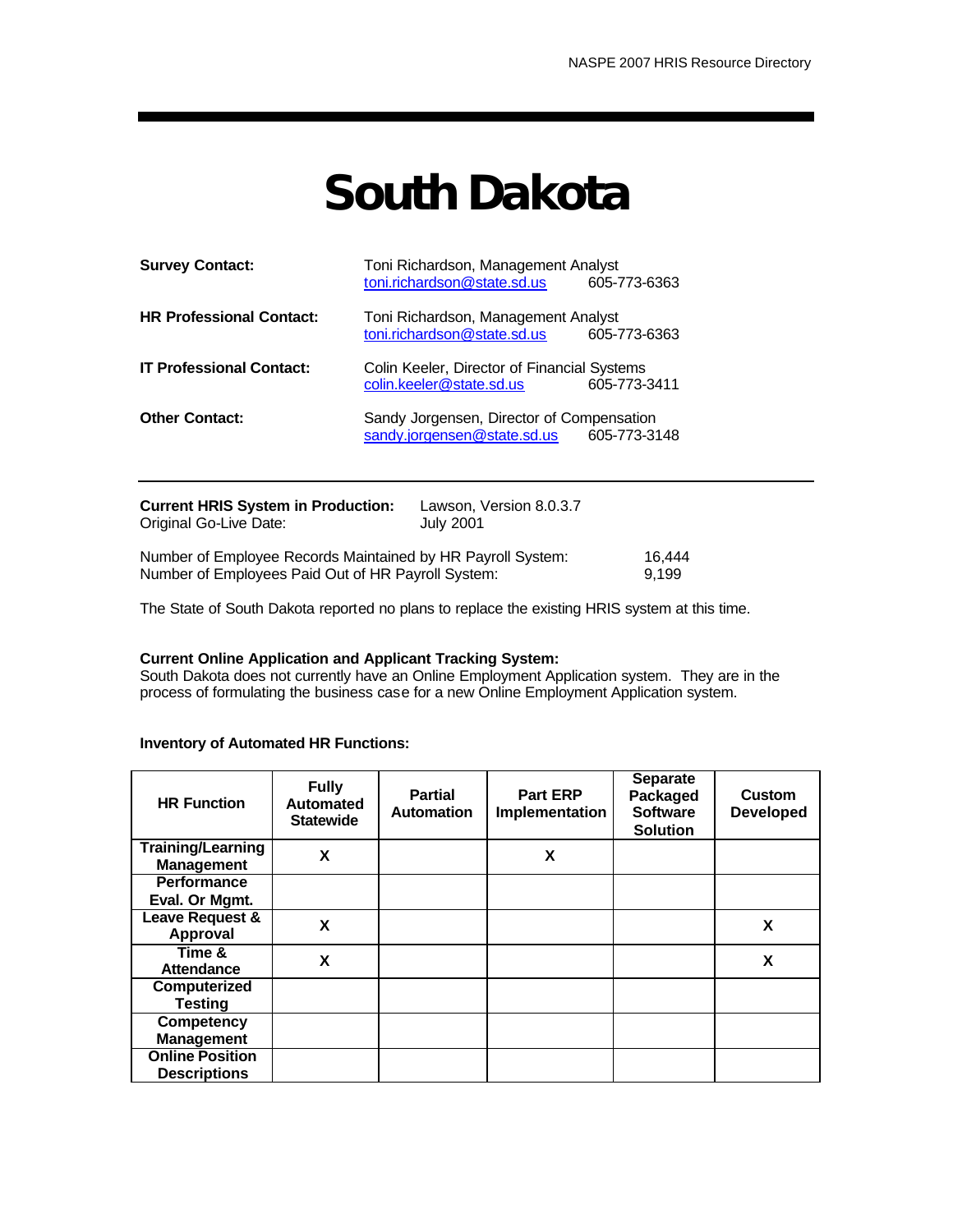### **Tennessee**

| <b>Survey Contact:</b>          | Johnny Holder, Information Systems Director<br>Johnny.Holder@state.tn.us                      | 615-532-2277 |
|---------------------------------|-----------------------------------------------------------------------------------------------|--------------|
| <b>HR Professional Contact:</b> | Sandy Graf, Assistant Commissioner<br>Sandy.Graf@state.tn.us                                  | 615-253-6207 |
| <b>IT Professional Contact:</b> | Johnny Holder, Information Systems Director<br>Johnny.Holder@state.tn.us                      | 615-532-2277 |
| <b>Other Contact:</b>           | Sheila Marchman, Human Resources Program Director<br>Shelia.Marchman@state.tn.us 615-741-2087 |              |
|                                 |                                                                                               |              |

| <b>Current HRIS System in Production:</b><br>Original Go-Live Date:                                               | Custom<br>1972 |                  |
|-------------------------------------------------------------------------------------------------------------------|----------------|------------------|
| Number of Employee Records Maintained by HR Payroll System:<br>Number of Employees Paid Out of HR Payroll System: |                | 50,000<br>50,000 |

The State of Tennessee is in the implementation phase of utilizing PeopleSoft as their HRIS vendor with an anticipated go-live date of December 16, 2007. They are currently in the configuration stage and are writing programs to resolve areas that are not in the PeopleSoft system.

#### **Current Online Application and Applicant Tracking System:**

Tennessee has used a custom system for their Online Application System since 1980. The current system is a mainframe batch system with online screens. They have an online employment application that is a custom system and hosted by a vendor. It collects the data and sends it to their mainframe system. They are in the implementation phase of utilizing NEOGOV as their new vendor with a go-live date of December 16, 2007.

| <b>HR Function</b>                            | <b>Fully</b><br><b>Automated</b><br><b>Statewide</b> | <b>Partial</b><br><b>Automation</b> | <b>Part ERP</b><br>Implementation | <b>Separate</b><br>Packaged<br><b>Software</b><br><b>Solution</b> | <b>Custom</b><br><b>Developed</b> |
|-----------------------------------------------|------------------------------------------------------|-------------------------------------|-----------------------------------|-------------------------------------------------------------------|-----------------------------------|
| <b>Training/Learning</b><br><b>Management</b> |                                                      | X                                   |                                   |                                                                   | X                                 |
| <b>Performance</b><br>Eval. Or Mgmt.          |                                                      |                                     |                                   |                                                                   |                                   |
| Leave Request &<br>Approval                   |                                                      |                                     |                                   |                                                                   |                                   |
| Time &<br><b>Attendance</b>                   | X                                                    |                                     |                                   |                                                                   | x                                 |
| Computerized<br><b>Testing</b>                |                                                      | X                                   |                                   |                                                                   | X                                 |
| <b>Competency</b><br><b>Management</b>        |                                                      |                                     |                                   |                                                                   |                                   |
| <b>Online Position</b><br><b>Descriptions</b> |                                                      |                                     |                                   |                                                                   |                                   |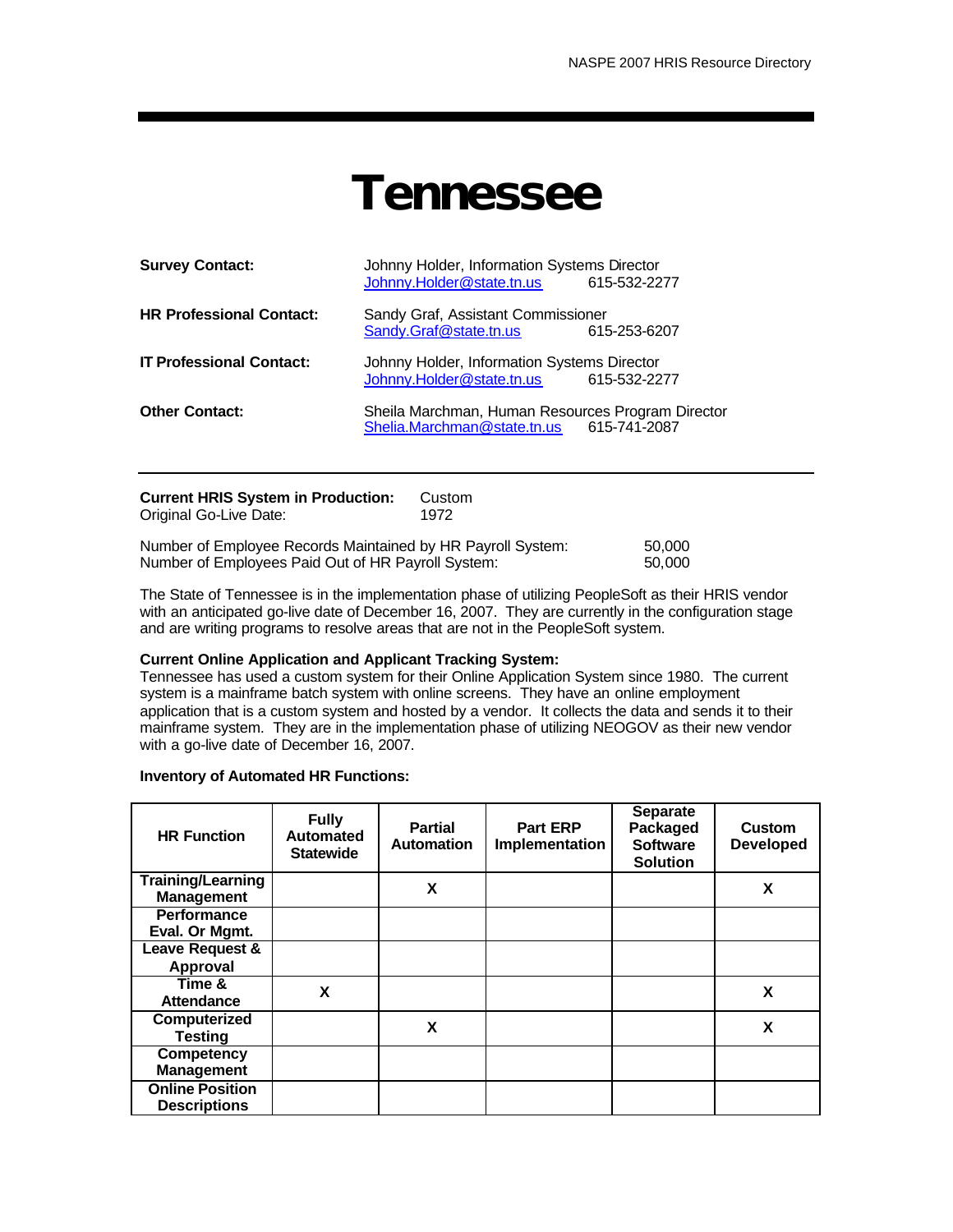# **Utah**

| <b>Survey Contact:</b>              | Brent Cleverly, IT Director<br>bcleverly@utah.gov       | 801-538-3132 |
|-------------------------------------|---------------------------------------------------------|--------------|
| <b>HR Professional Contact:</b>     | Brent Cleverly, IT Director<br>bcleverly@utah.gov       | 801-538-3132 |
| <b>IT Professional Contact:</b>     | Mark Mitchell, IT Manager<br>markm@utah.gov             | 801-538-9581 |
| <b>Other Contact:</b>               | Conroy Whipple, HR Policy Director<br>cwhipple@utah.gov | 801-538-3067 |
| Current LIDIO Custom in Draduation. | CAD for Dougall Custom for LID                          |              |

| Current HRIS System in Production:<br>Original Go-Live Date:                                           | SAP for Payroll/ Custom for HR<br>March 2004/ January 1998 |                  |
|--------------------------------------------------------------------------------------------------------|------------------------------------------------------------|------------------|
| Number of Employee Records Maintained by HR System:<br>Number of Employees Paid Out of Payroll System: |                                                            | 25,000<br>22.984 |

The State of Utah is currently enhancing their HR system. Their HR system is custom built and their payroll system is SAP. They have an interface created between the two systems.

#### **Current Online Application and Applicant Tracking System:**

Utah has utilized a custom Online Employment Application system for the past four years. They are in the process of upgrading their current system.

#### **General Comments:**

The HR community needs are met more fully and more cost effectively with their custom system. The payroll system is managed through the Department of Administrative Services, Finance Division.

| <b>HR Function</b>                            | <b>Fully</b><br>Automated<br><b>Statewide</b> | <b>Partial</b><br><b>Automation</b> | <b>Part ERP</b><br>Implementation | <b>Separate</b><br>Packaged<br><b>Software</b><br><b>Solution</b> | <b>Custom</b><br><b>Developed</b> |
|-----------------------------------------------|-----------------------------------------------|-------------------------------------|-----------------------------------|-------------------------------------------------------------------|-----------------------------------|
| <b>Training/Learning</b><br><b>Management</b> |                                               |                                     | X                                 |                                                                   | X                                 |
| <b>Performance</b><br>Eval. Or Mgmt.          |                                               | X                                   |                                   |                                                                   | X                                 |
| Leave Request &<br>Approval                   | X                                             |                                     | X                                 |                                                                   |                                   |
| Time &<br>Attendance                          | X                                             |                                     | X                                 |                                                                   |                                   |
| Computerized<br><b>Testing</b>                |                                               |                                     |                                   |                                                                   |                                   |
| <b>Competency</b><br><b>Management</b>        |                                               |                                     |                                   |                                                                   |                                   |
| <b>Online Position</b><br><b>Descriptions</b> | X                                             |                                     |                                   |                                                                   | X                                 |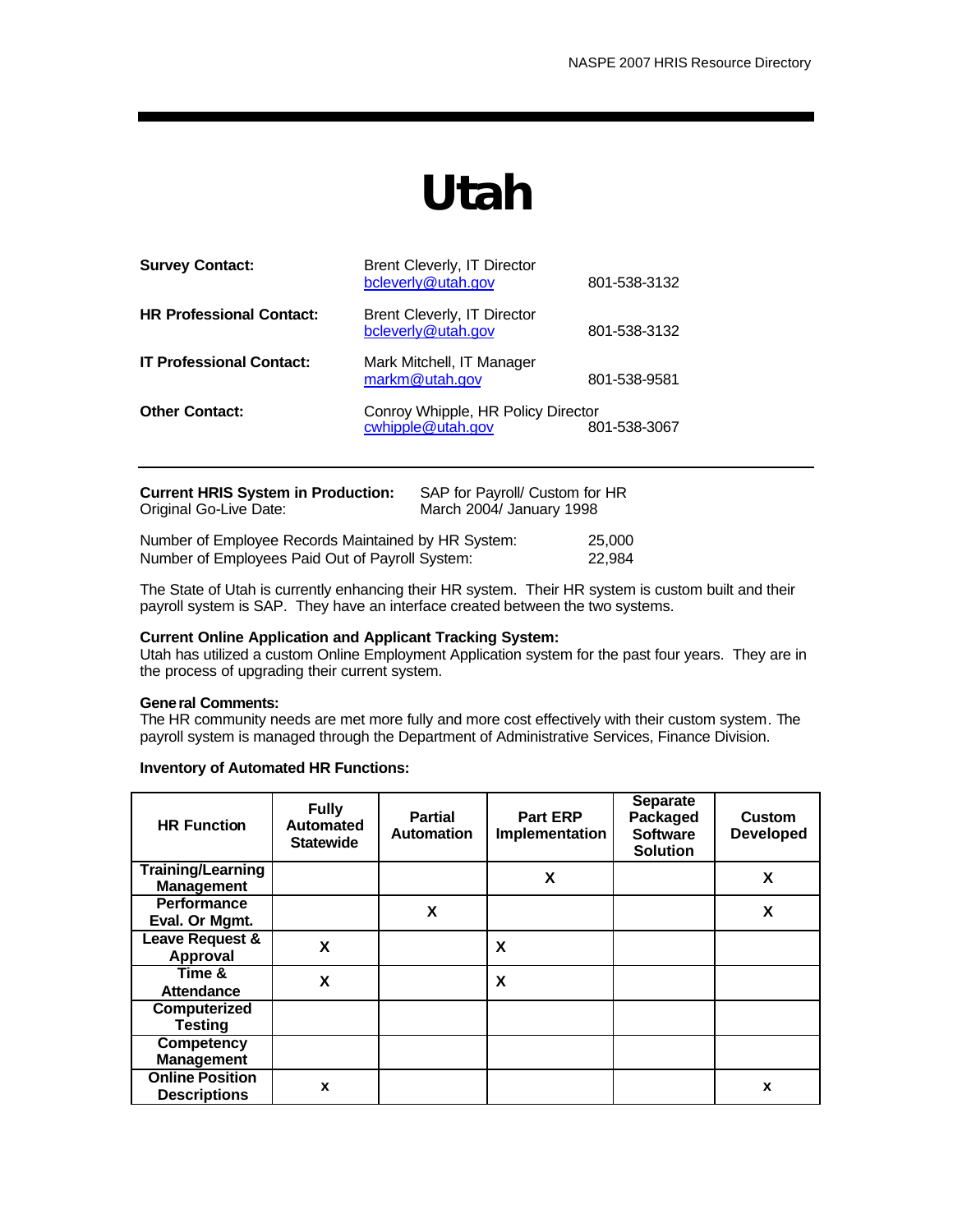# **Virginia**

| <b>Current HRIS System in Production:</b><br>Original Go-Live Date: | Custom for HR/ Other for Payroll<br>7/01/1979 for HR                                            |  |
|---------------------------------------------------------------------|-------------------------------------------------------------------------------------------------|--|
| <b>Other Contact:</b>                                               | Bob Weaver, Senior HR Management Consultant<br>bob.weaver@dhrm.virginia.gov 804-225-2251        |  |
| <b>IT Professional Contact:</b>                                     | Belchior Mira, Director, Information Technology<br>belchior.mira@dhrm.virigina.gov 804-225-2133 |  |
| <b>HR Professional Contact:</b>                                     | Rick Pugh, Director, Agency HR Services<br>rich.pugh@dhrm.virigina.gov<br>804-225-2248          |  |
| <b>Survey Contact:</b>                                              | Sara Redding Wilson<br>sara.wilson@dhrm.virginia.gov<br>804-225-2131                            |  |

Number of Employee Records Maintained by HR Payroll System: 90,000 Number of Employees Paid Out of HR Payroll System: 0

The State of Virginia is in the process of formulating the business case for a new HRIS system.

#### **Current Online Application and Applicant Tracking System:**

Virginia currently uses PeopleAdmin as their Online Employment Application vendor.

| <b>HR Function</b>                            | <b>Fully</b><br><b>Automated</b><br><b>Statewide</b> | <b>Partial</b><br><b>Automation</b> | <b>Part ERP</b><br>Implementation | <b>Separate</b><br>Packaged<br><b>Software</b><br><b>Solution</b> | Custom<br><b>Developed</b> |
|-----------------------------------------------|------------------------------------------------------|-------------------------------------|-----------------------------------|-------------------------------------------------------------------|----------------------------|
| <b>Training/Learning</b><br><b>Management</b> | X                                                    |                                     |                                   | X                                                                 |                            |
| <b>Performance</b><br>Eval. Or Mgmt.          | X                                                    |                                     |                                   |                                                                   | X                          |
| Leave Request &<br>Approval                   | X                                                    |                                     |                                   |                                                                   | X                          |
| Time &<br>Attendance                          |                                                      |                                     |                                   |                                                                   |                            |
| Computerized<br><b>Testing</b>                |                                                      |                                     |                                   |                                                                   |                            |
| <b>Competency</b><br><b>Management</b>        |                                                      |                                     |                                   |                                                                   |                            |
| <b>Online Position</b><br><b>Descriptions</b> |                                                      |                                     |                                   |                                                                   |                            |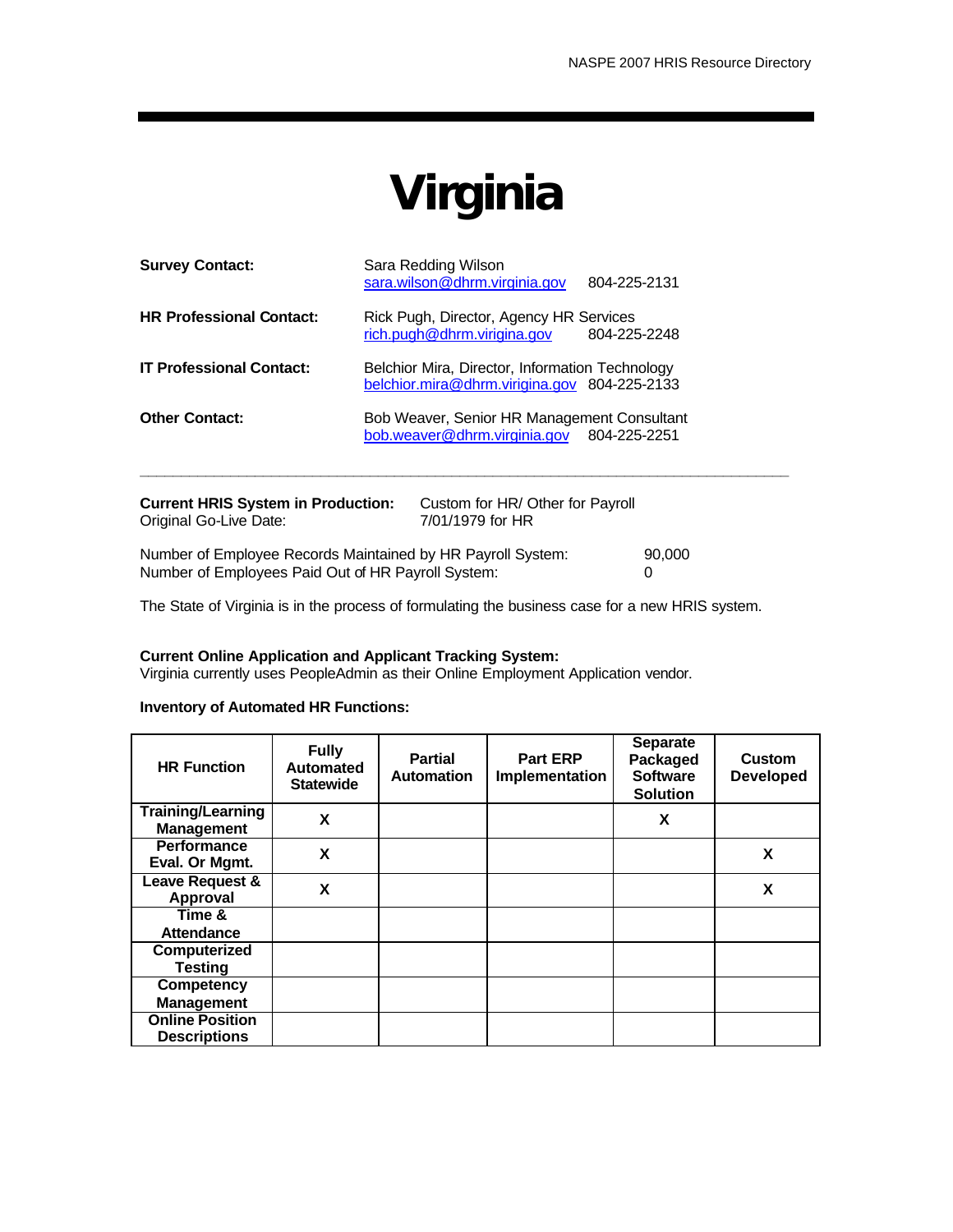## **Washington**

| <b>Survey Contact:</b>                                              | Steve Young, CIO<br>SteveY@dop.wa.gov                                     | 360-664-1086 |  |
|---------------------------------------------------------------------|---------------------------------------------------------------------------|--------------|--|
| <b>HR Professional Contact:</b>                                     | Janell Crumpacker, HRMS OM/PA Functional Supervisor<br>JanellC@dop.wa.gov | 360-664-9922 |  |
| <b>IT Professional Contact:</b>                                     | Ila Kowalaski, Deputy CIO for Operations<br>$llaK@$ dop.wa.gov            | 360-664-9924 |  |
| <b>Other Contact:</b>                                               | Steve Young, CIO<br>SteveY@dop.wa.gov                                     | 360-664-1086 |  |
| <b>Current HRIS System in Production:</b><br>Original Go-Live Date: | SAP, Version ERP 4.7<br>February 1, 2006                                  |              |  |
|                                                                     | Number of Employee Becards Mointained by HD Dourall Cystem:               | 70.000       |  |

Number of Employee Records Maintained by HR Payroll System: 70,000 Number of Employees Paid Out of HR Payroll System: 65,000

#### **Current Online Application and Applicant Tracking System:**

Washington currently uses SAP eRecruitment as their Online Employment Application vendor and has been in production since October 1, 2006.

#### **General Comments:**

**Performance evaluation /management** – Use ERP to track dates for reporting purposes, but not actual content – planned future enhancement**; Leave request and approval** – Some state agencies have automated shadow systems – a statewide system is a planned ERP enhancement for 2008; T**ime and attendance** – Some agencies have time reporting systems that feed input files into their ERP and are subsequently uploaded into the time reporting module – employees do not generally enter their own time – a future enhancement is not planned.

| <b>HR Function</b>                            | <b>Fully</b><br><b>Automated</b><br><b>Statewide</b> | <b>Partial</b><br><b>Automation</b> | <b>Part ERP</b><br>Implementation | <b>Separate</b><br>Packaged<br><b>Software</b><br><b>Solution</b> | <b>Custom</b><br><b>Developed</b> |
|-----------------------------------------------|------------------------------------------------------|-------------------------------------|-----------------------------------|-------------------------------------------------------------------|-----------------------------------|
| <b>Training/Learning</b><br><b>Management</b> |                                                      | X                                   |                                   |                                                                   | X                                 |
| <b>Performance</b>                            |                                                      |                                     |                                   |                                                                   |                                   |
| Eval. Or Mgmt.                                |                                                      |                                     |                                   |                                                                   |                                   |
| Leave Request &                               |                                                      |                                     |                                   |                                                                   |                                   |
| Approval                                      |                                                      |                                     |                                   |                                                                   |                                   |
| Time &                                        |                                                      |                                     |                                   |                                                                   |                                   |
| <b>Attendance</b>                             |                                                      |                                     |                                   |                                                                   |                                   |
| Computerized                                  |                                                      |                                     |                                   |                                                                   |                                   |
| <b>Testing</b>                                |                                                      |                                     |                                   |                                                                   |                                   |
| <b>Competency</b>                             |                                                      |                                     |                                   |                                                                   |                                   |
| <b>Management</b>                             |                                                      |                                     |                                   |                                                                   |                                   |
| <b>Online Position</b>                        |                                                      |                                     |                                   |                                                                   |                                   |
| <b>Descriptions</b>                           |                                                      |                                     |                                   |                                                                   |                                   |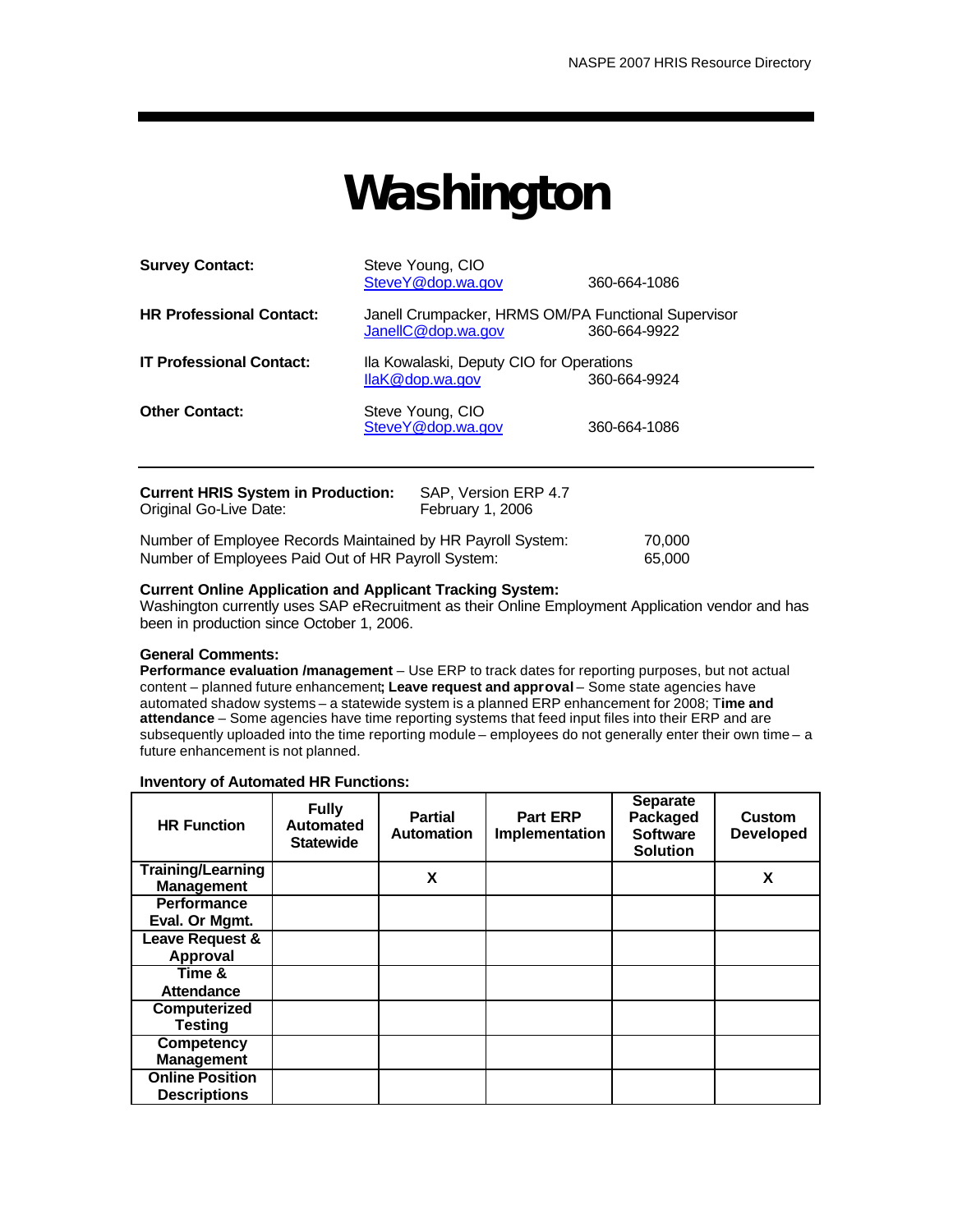# **Wyoming**

| <b>Survey Contact:</b>          | <b>Kate Selby</b><br>kselby@state.wy.gov                             | 307-777-6728 |
|---------------------------------|----------------------------------------------------------------------|--------------|
| <b>HR Professional Contact:</b> | Lori Narva, Human Resources Consultant 1<br>Inarva1@state.wy.us      | 307-777-6727 |
| <b>IT Professional Contact:</b> | Jeanette Beman, Information Technology Manager<br>jbeman@state.wy.us | 307-777-6658 |

| <b>Current HRIS System in Production:</b><br>Original Go-Live Date: | AMS, Advantage HRM<br>May 1999 |       |
|---------------------------------------------------------------------|--------------------------------|-------|
| Number of Employee Records Maintained by HR Payroll System:         |                                | 9.377 |
| Number of Employees Paid Out of HR Payroll System:                  | 9.377                          |       |

Wyoming's Department of Transportation is in the implementation phase of a new HRIS. The Department of Transportation will be utilizing PeopleSoft. Wyoming is in the early stages of formulating a business case for a new statewide HRIS system.

#### **Current Online Application and Applicant Tracking System:**

Wyoming currently uses a custom system for their Online Employment Application system.

#### **General Comments:**

Wyoming's Department of Corrections uses a computerized time and attendance system KRONOS. Wyoming is evaluating solutions for competency management, performance evaluation, and online position description questionnaires.

| <b>HR Function</b>                                | <b>Fully</b><br><b>Automated</b><br><b>Statewide</b> | <b>Partial</b><br><b>Automation</b> | <b>Part ERP</b><br><b>Implementation</b> | <b>Separate</b><br>Packaged<br><b>Software</b><br><b>Solution</b> | <b>Custom</b><br><b>Developed</b> |
|---------------------------------------------------|------------------------------------------------------|-------------------------------------|------------------------------------------|-------------------------------------------------------------------|-----------------------------------|
| <b>Training/Learning</b><br><b>Management</b>     |                                                      |                                     |                                          |                                                                   |                                   |
| <b>Performance</b><br>Eval. Or Mgmt.              |                                                      |                                     |                                          |                                                                   |                                   |
| Leave Request &<br>Approval                       |                                                      |                                     |                                          |                                                                   |                                   |
| Time $\overline{\mathbf{g}}$<br><b>Attendance</b> |                                                      | X                                   |                                          |                                                                   |                                   |
| Computerized<br><b>Testing</b>                    |                                                      |                                     |                                          |                                                                   |                                   |
| <b>Competency</b><br><b>Management</b>            |                                                      |                                     |                                          |                                                                   |                                   |
| <b>Online Position</b><br><b>Descriptions</b>     |                                                      |                                     |                                          |                                                                   |                                   |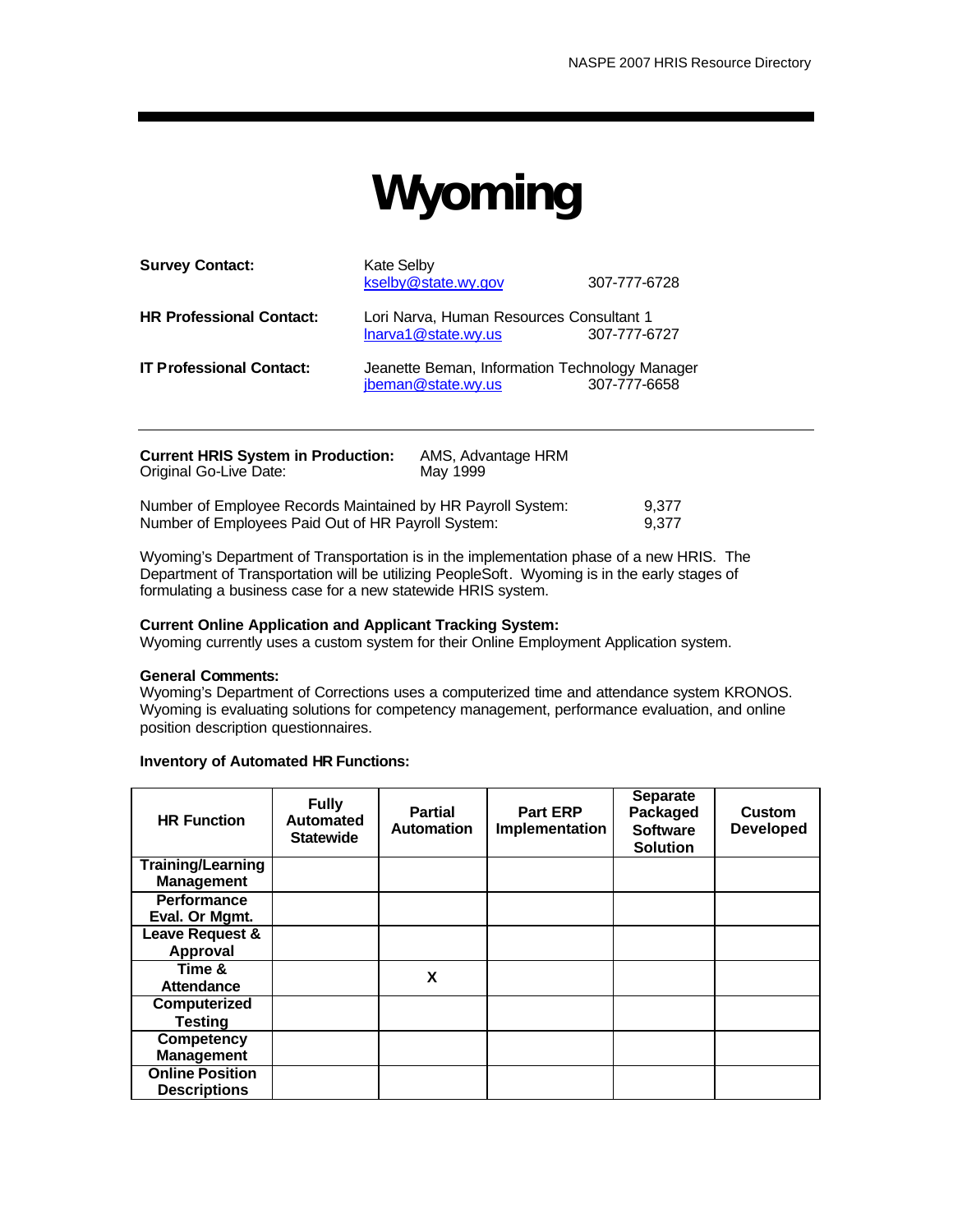# **Survey Instrument**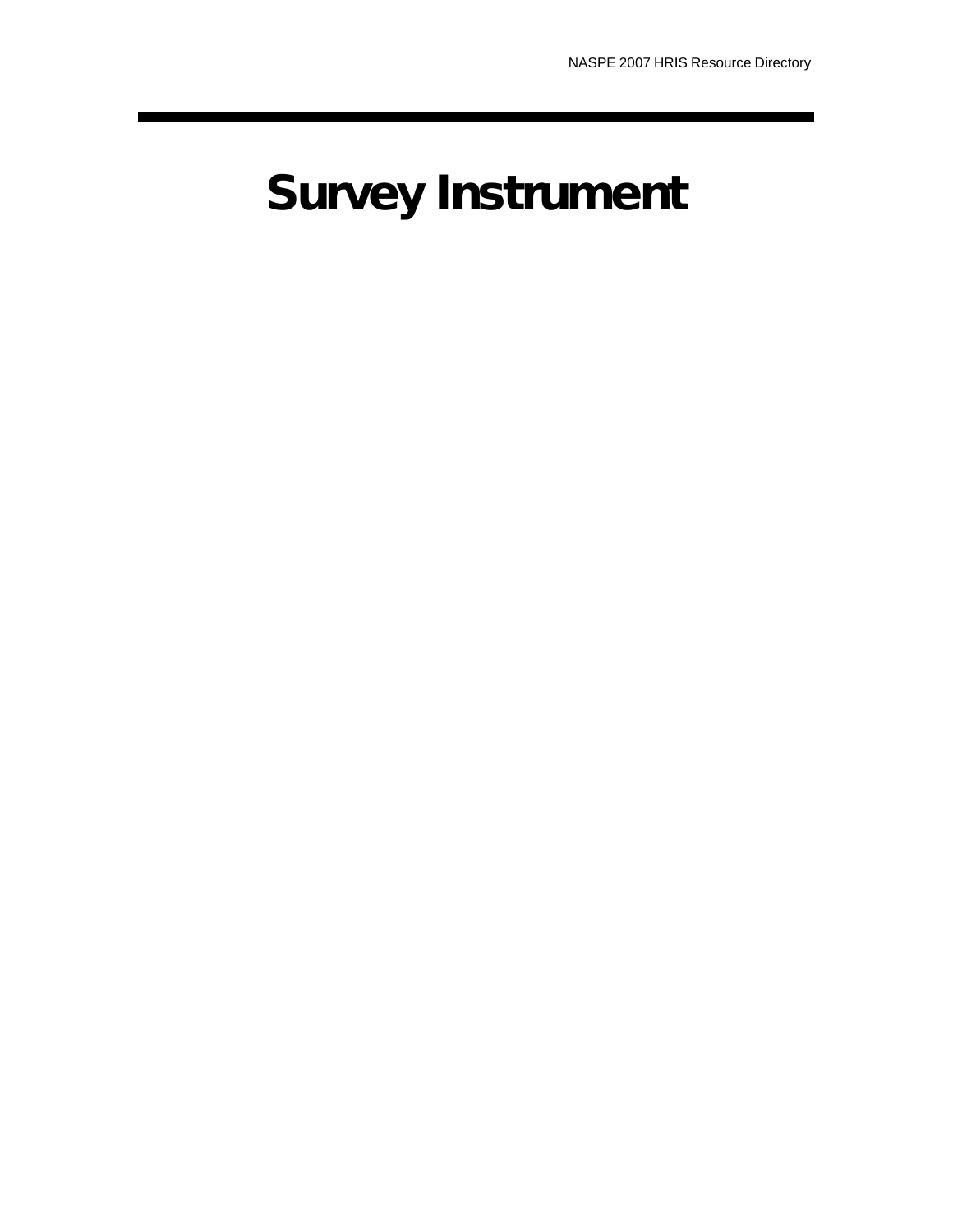#### **NASPE HRIS Survey**

| State:                             |  |
|------------------------------------|--|
| Name of Person<br>Completing Form: |  |
| Email Address:                     |  |
| Telephone Number:                  |  |

**1. Contact Information:** The staff members who can best answer questions regarding your Human Resource Information Systems are as follows:

#### **Human Resources Professional:**

| Name:                |  |
|----------------------|--|
| Title:               |  |
| Email<br>Address:    |  |
| Telephone<br>Number: |  |

#### **Information Technology Professional:**

| Name:                |  |
|----------------------|--|
| Title:               |  |
| Email<br>Address:    |  |
|                      |  |
| Telephone<br>Number: |  |
|                      |  |

#### **Other Contact:**

| Name:                |  |
|----------------------|--|
| Title:               |  |
| Email                |  |
| Address:             |  |
| Telephone<br>Number: |  |
|                      |  |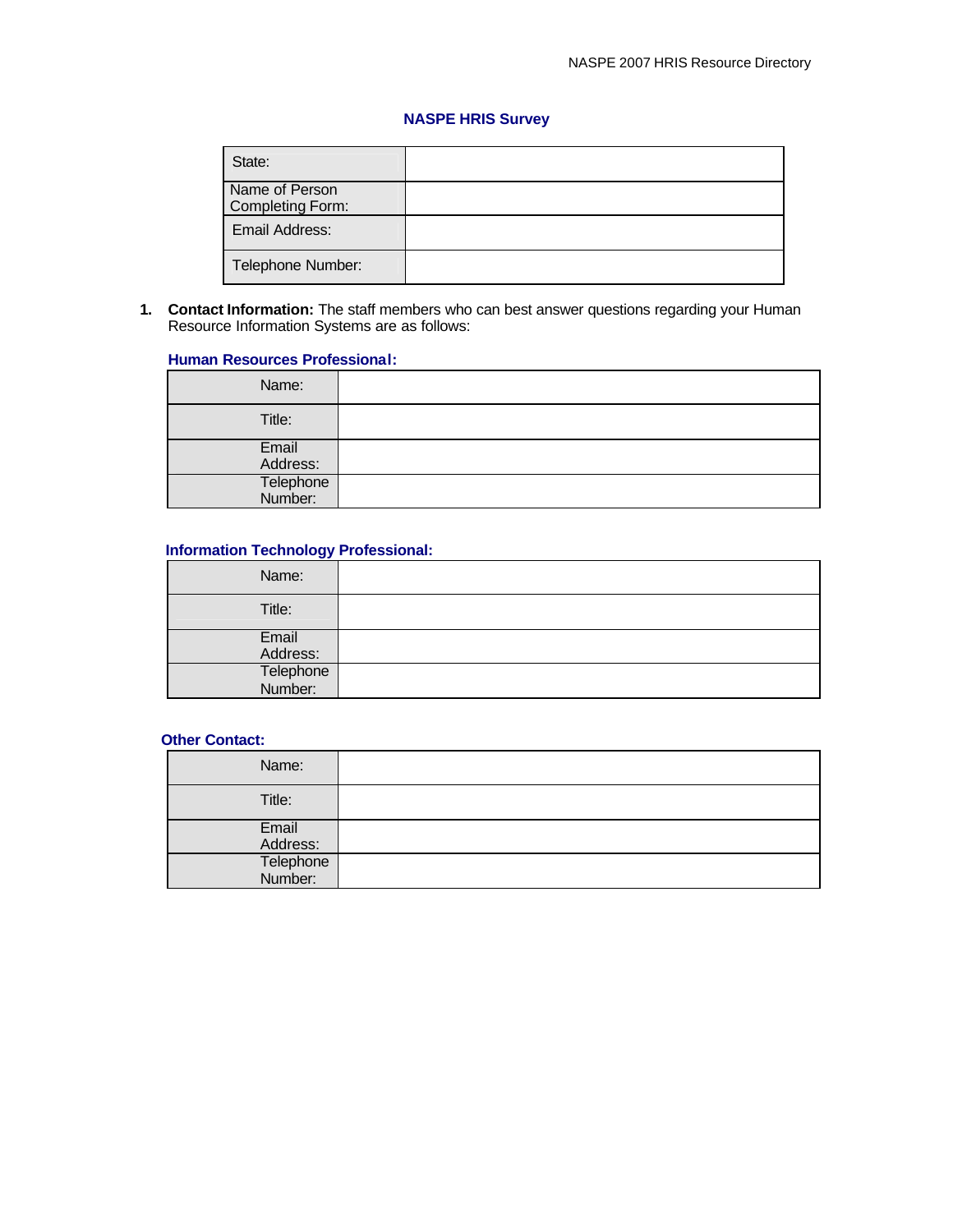#### **2. Current HRIS System in Production – Personnel Administration/Payroll System:**

a. Information about the HRIS System currently in production for Human Resources and Payroll:

| Check the<br>Appropriate<br>Box | Vendor                  | Version | Original<br>Go-Live<br>Date |
|---------------------------------|-------------------------|---------|-----------------------------|
|                                 | Peoplesoft              |         |                             |
|                                 | <b>SAP</b>              |         |                             |
|                                 | Lawson                  |         |                             |
|                                 | Custom<br>Developed     |         |                             |
|                                 | Other (enter<br>vendor) |         |                             |

b. Number of active employee records maintained in the HR/Payroll System

c. Number of employees paid out of the payroll system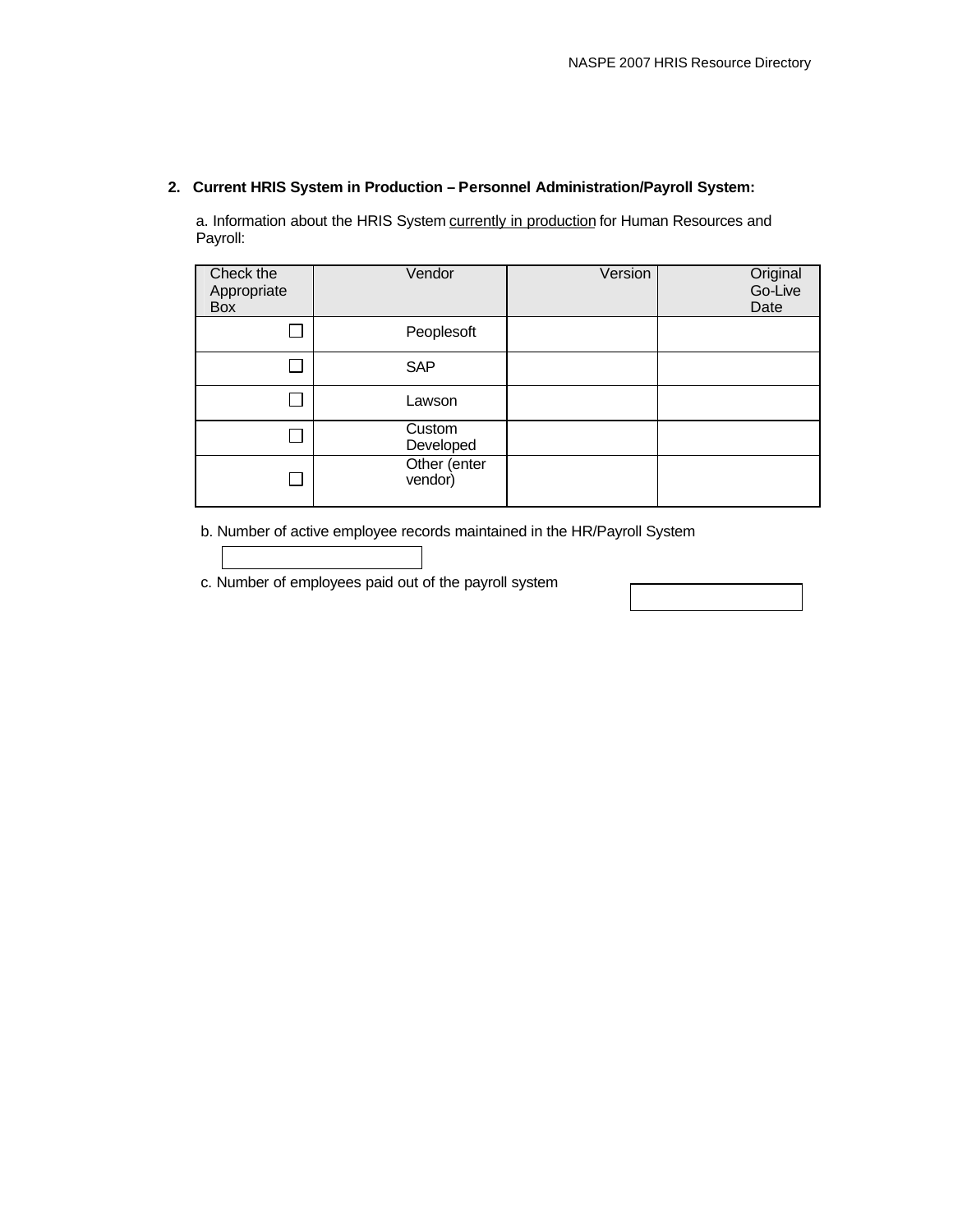- **3. Planned HRIS System Answer if your state is either considering a new HRIS system for Personnel Administration/Payroll or if you are in the implementation phase of a new HRIS system:**
	- a. Status of the HRIS System:

| <b>Check</b><br>Those<br>That<br><b>Apply</b> | <b>Phase</b>                                                                            |
|-----------------------------------------------|-----------------------------------------------------------------------------------------|
|                                               | We are in the early stages and are formulating a<br>business case for a new HRIS system |
|                                               | We have formulated our business case and are<br>currently seeking funds for a new HRIS  |
|                                               | We have secured funds and are in the blueprinting or<br>design phase                    |
|                                               | We are in the implementation phase and have a<br>planned go-live date of                |
| Comment                                       |                                                                                         |

b. If your state has selected an HRIS solution, please complete the following:

| <b>Check the</b><br>appropriate box | Vendor                    |
|-------------------------------------|---------------------------|
|                                     | Peoplesoft                |
|                                     | <b>SAP</b>                |
|                                     | Lawson                    |
|                                     | <b>Custom Development</b> |
|                                     | Other:                    |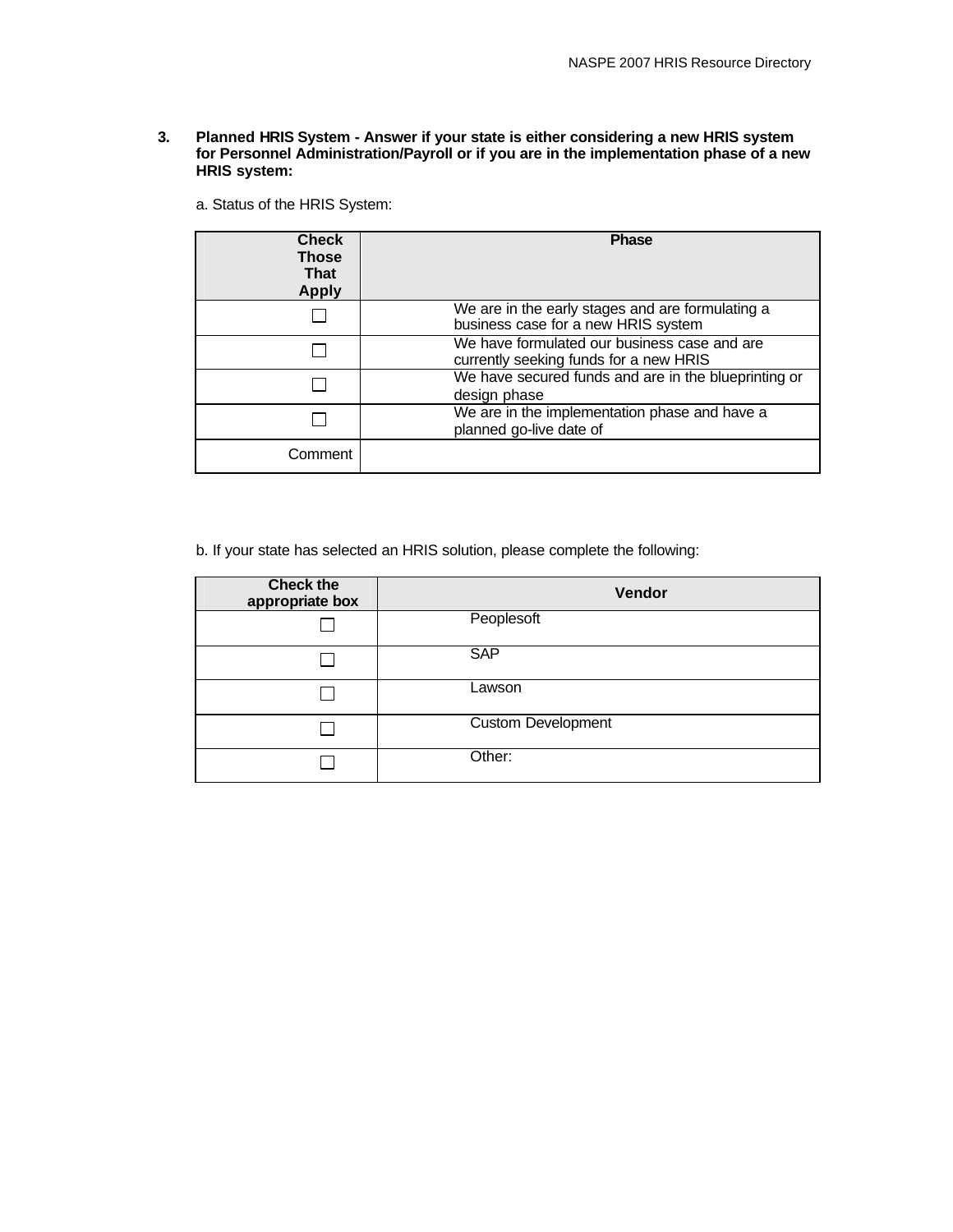#### **4. Current Online Application System - Online Employment Application and Applicant Tracking System**

a. Information about the HRIS System currently in production for processing online applications for employment and applicant tracking.

| <b>Check those</b><br>currently<br>implemented | Vendor                                                                                                                         | <b>Version</b> | <b>Years</b><br>in Production |
|------------------------------------------------|--------------------------------------------------------------------------------------------------------------------------------|----------------|-------------------------------|
| $\sim$                                         | <b>JobAps</b>                                                                                                                  |                |                               |
|                                                | <b>NEOGOV</b>                                                                                                                  |                |                               |
|                                                | PeopleAdmin                                                                                                                    |                |                               |
| $\sim$                                         | Sigma                                                                                                                          |                |                               |
|                                                | <b>SAP</b><br>eRecruitment<br>Module                                                                                           |                |                               |
| $\sim$                                         | PeopleSoft<br>eRecruit<br>(Candidate<br>Gateway)                                                                               |                |                               |
| $\mathcal{L}_{\mathcal{A}}$                    | Lawson e-<br>Recruiting                                                                                                        |                |                               |
|                                                | Custom<br>Development                                                                                                          |                |                               |
|                                                | Other (enter<br>vendor):                                                                                                       |                |                               |
| $\sim$                                         | We do not<br>currently have<br>an automated<br>system for<br>online<br>employment<br>applications and<br>applicant<br>tracking |                |                               |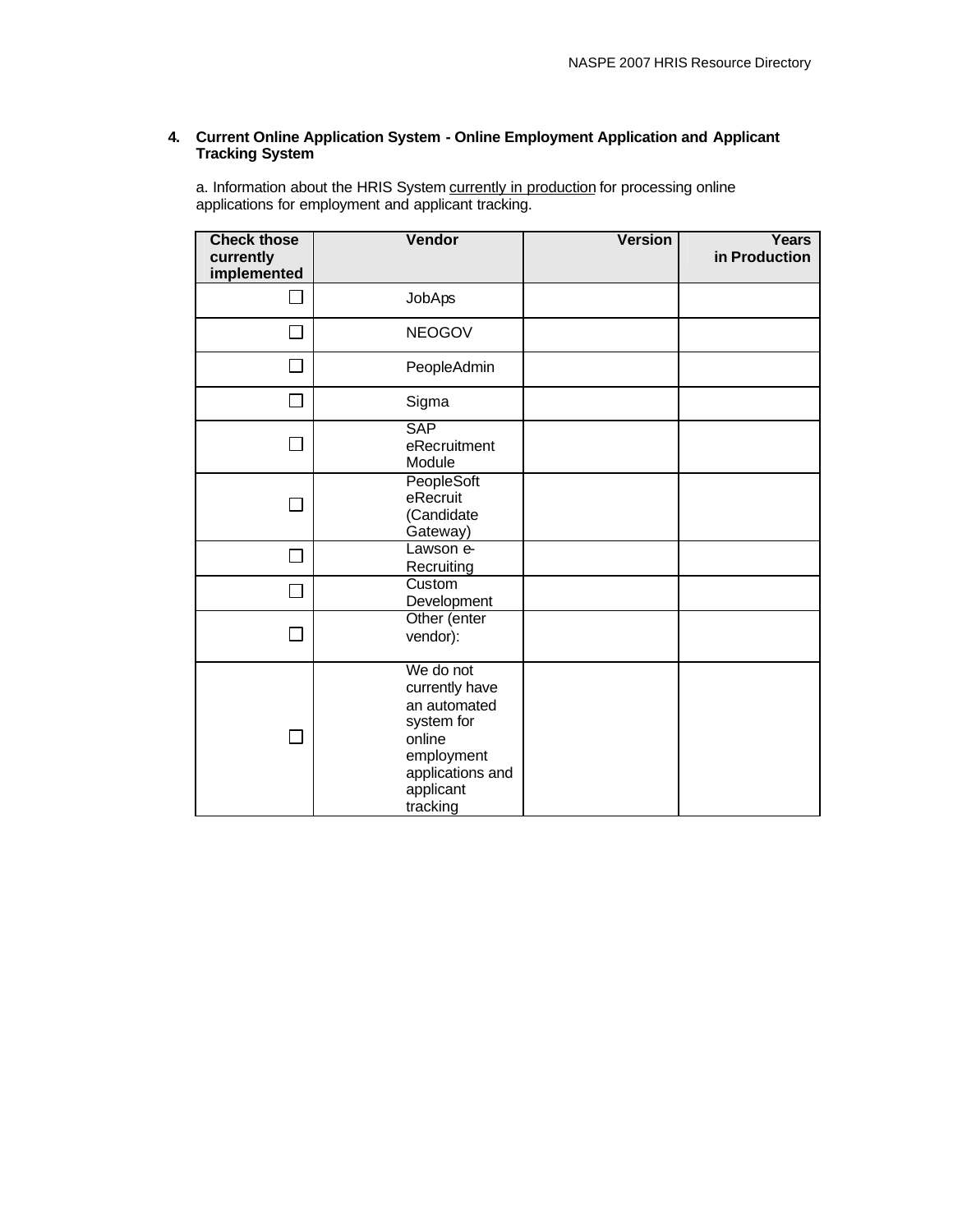- **5. Planned Online Application System Answer if your state is considering a new Online Employment Application and Tracking System or if you are in the implementation phase of a new Online Employment Application and Applicant Tracking System.**
	- a. The current status is:

| <b>Check</b><br>those that<br>apply | <b>Phase</b>                                                                                                                               |
|-------------------------------------|--------------------------------------------------------------------------------------------------------------------------------------------|
|                                     | We are in the early stages and are formulating a<br>business case for a new Online Employment<br>Application and Applicant Tracking system |
|                                     | We have formulated our business case and are<br>currently seeking funds for a new HRIS                                                     |
|                                     | We have secured funds and are in the blueprinting or<br>design phase                                                                       |
|                                     | We are in the implementation phase and have a<br>planned go-live date of                                                                   |
| Comments                            |                                                                                                                                            |

b. If your state has selected a vendor, which system are you implementing:

| JobAps                                  |
|-----------------------------------------|
| <b>NEOGOV</b>                           |
| PeopleAdmin                             |
| Sigma                                   |
| <b>SAP eRecruitment</b>                 |
| PeopleSoft eRecruit (Candidate Gateway) |
| Lawson eRecruit                         |
| <b>Custom Development</b>               |
| Other (enter vendor):                   |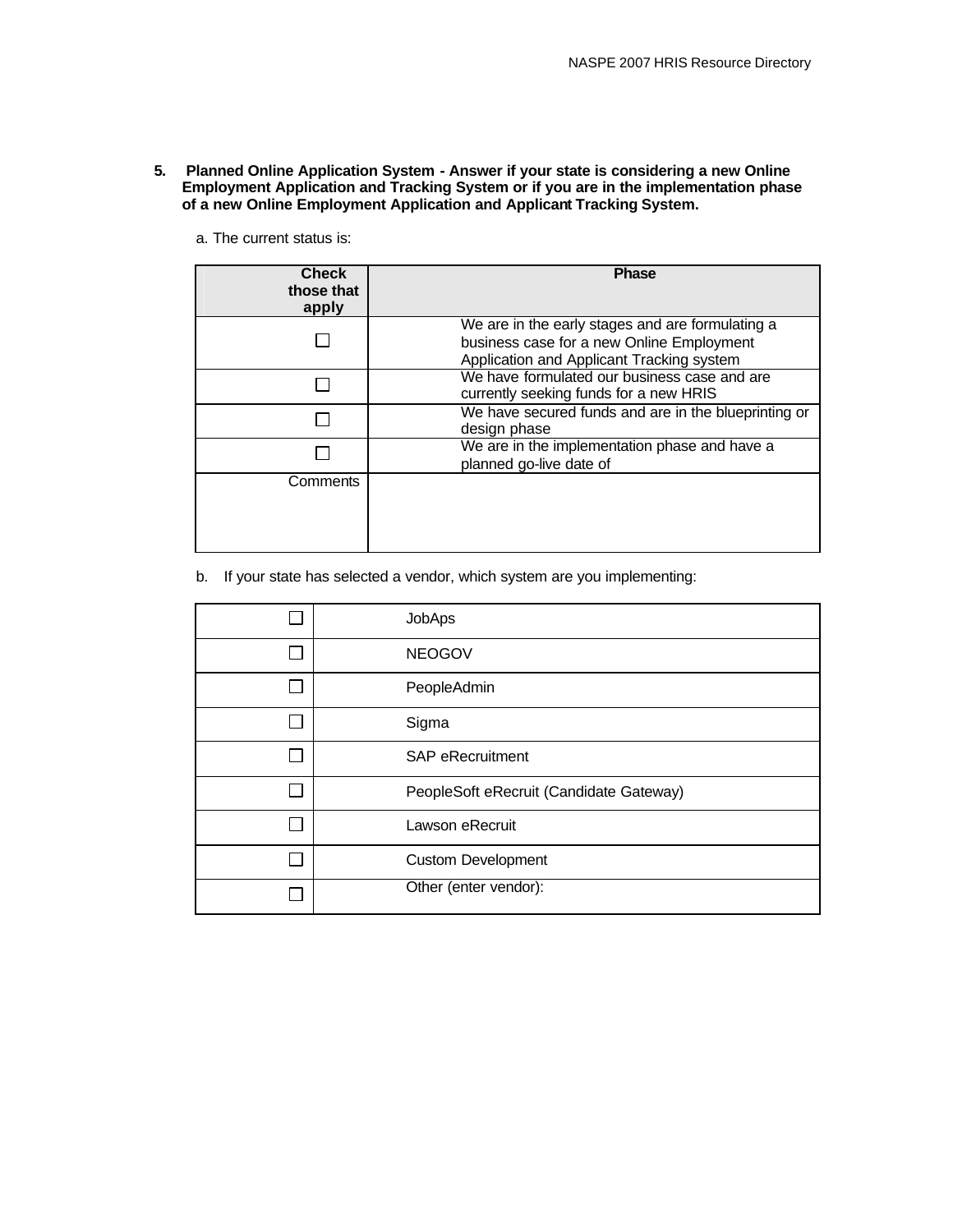| <b>Check All</b><br><b>That Apply</b> | <b>Function</b>                                             | Implementation<br><b>Status</b>                                        | <b>Solution</b>                                                                                      |
|---------------------------------------|-------------------------------------------------------------|------------------------------------------------------------------------|------------------------------------------------------------------------------------------------------|
| $\mathbf{I}$                          | Training or<br>Learning<br>Management                       | $\Box$ Fully<br>Automated<br>Statewide<br>$\Box$ Partial<br>Automation | Part of ERP<br>Implementation<br>Separate<br>Packaged<br>Software<br>Solution<br>Custom<br>Developed |
|                                       | Performance<br>Evaluation or<br>Performance<br>Management   | $\Box$ Fully<br>Automated<br>Statewide<br>$\Box$ Partial<br>Automation | Part of ERP<br>Implementation<br>Separate<br>Packaged<br>Software<br>Solution<br>Custom<br>Developed |
| <b>The State</b>                      | Leave<br>Request and<br>Approval                            | $\Box$ Fully<br>Automated<br>Statewide<br>$\Box$ Partial<br>Automation | Part of ERP<br>Implementation<br>Separate<br>Packaged<br>Software<br>Solution<br>Custom<br>Developed |
|                                       | Time and<br>Attendance<br>(time entered<br>by<br>employees) | $\Box$ Fully<br>Automated<br>Statewide<br>$\Box$ Partial<br>Automation | Part of ERP<br>Implementation<br>Separate<br>Packaged<br>Software<br>Solution<br>Custom<br>Developed |
| $\Box$                                | Computerized<br>Testing                                     | $\Box$ Fully<br>Automated<br>Statewide<br>Partial<br>Automation        | Part of ERP<br>Implementation<br>Separate<br>Packaged<br>Software<br>Solution                        |

#### **6. Inventory of HR functions that are currently automated in your state:**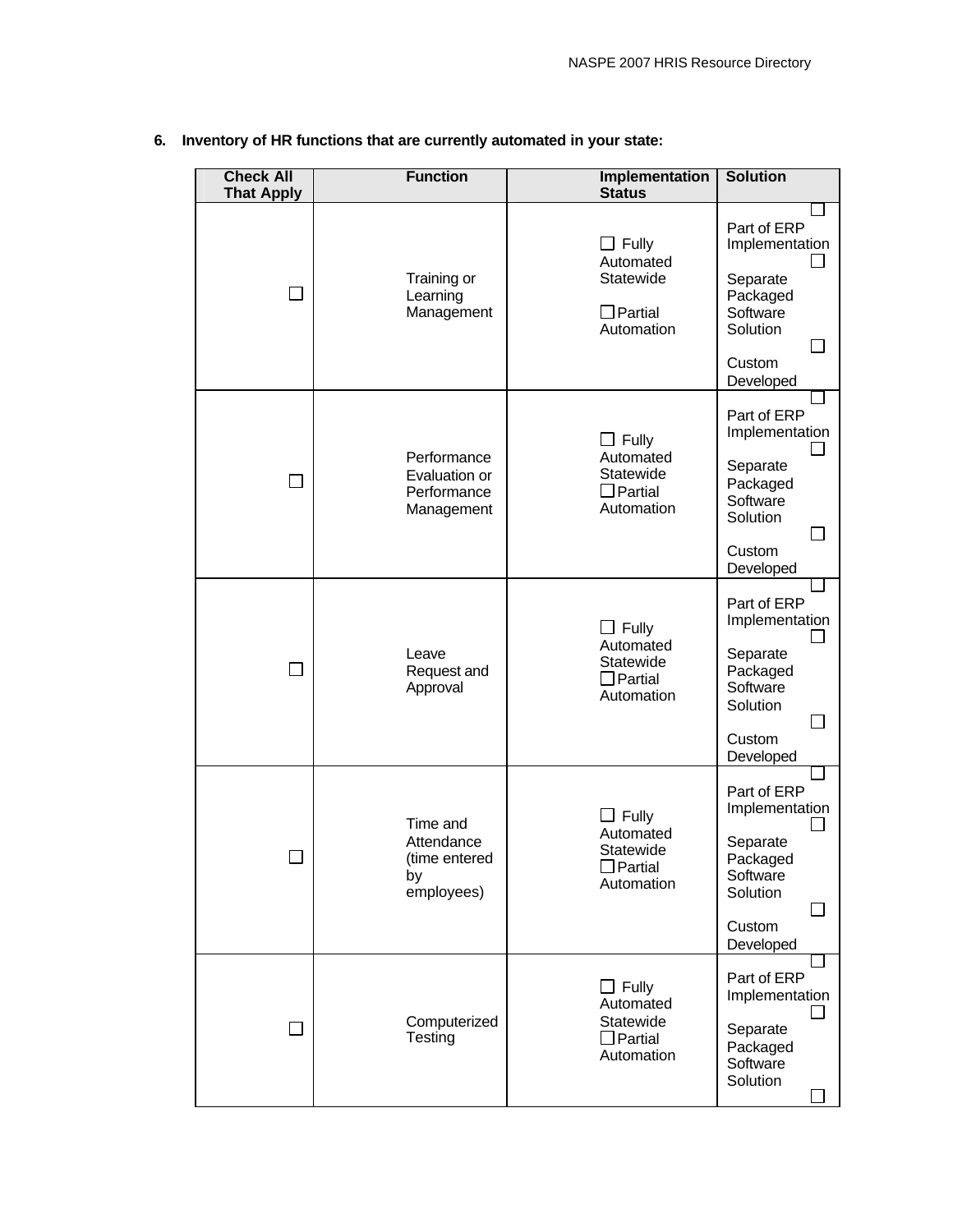|                |                                                                  |                                                                        | Custom<br>Developed                                                                                  |
|----------------|------------------------------------------------------------------|------------------------------------------------------------------------|------------------------------------------------------------------------------------------------------|
| $\blacksquare$ | Competency<br>Management                                         | $\Box$ Fully<br>Automated<br>Statewide<br>$\Box$ Partial<br>Automation | Part of ERP<br>Implementation<br>Separate<br>Packaged<br>Software<br>Solution<br>Custom<br>Developed |
| $\blacksquare$ | Online<br>Position<br>Descriptions<br>(at the<br>position level) | $\Box$ Fully<br>Automated<br>Statewide<br>$\Box$ Partial<br>Automation | Part of ERP<br>Implementation<br>Separate<br>Packaged<br>Software<br>Solution<br>Custom<br>Developed |

**7.** Based upon your experience in implementing and managing HRIS systems, please answer the following:

a. List 5 things that you feel that you did well that contributed to the overall success of the implementation.

1. 2. 3. 4. 5. b. List 5 things that you would do differently if you were to do it over again. 1. 2. 3. 4. 5.